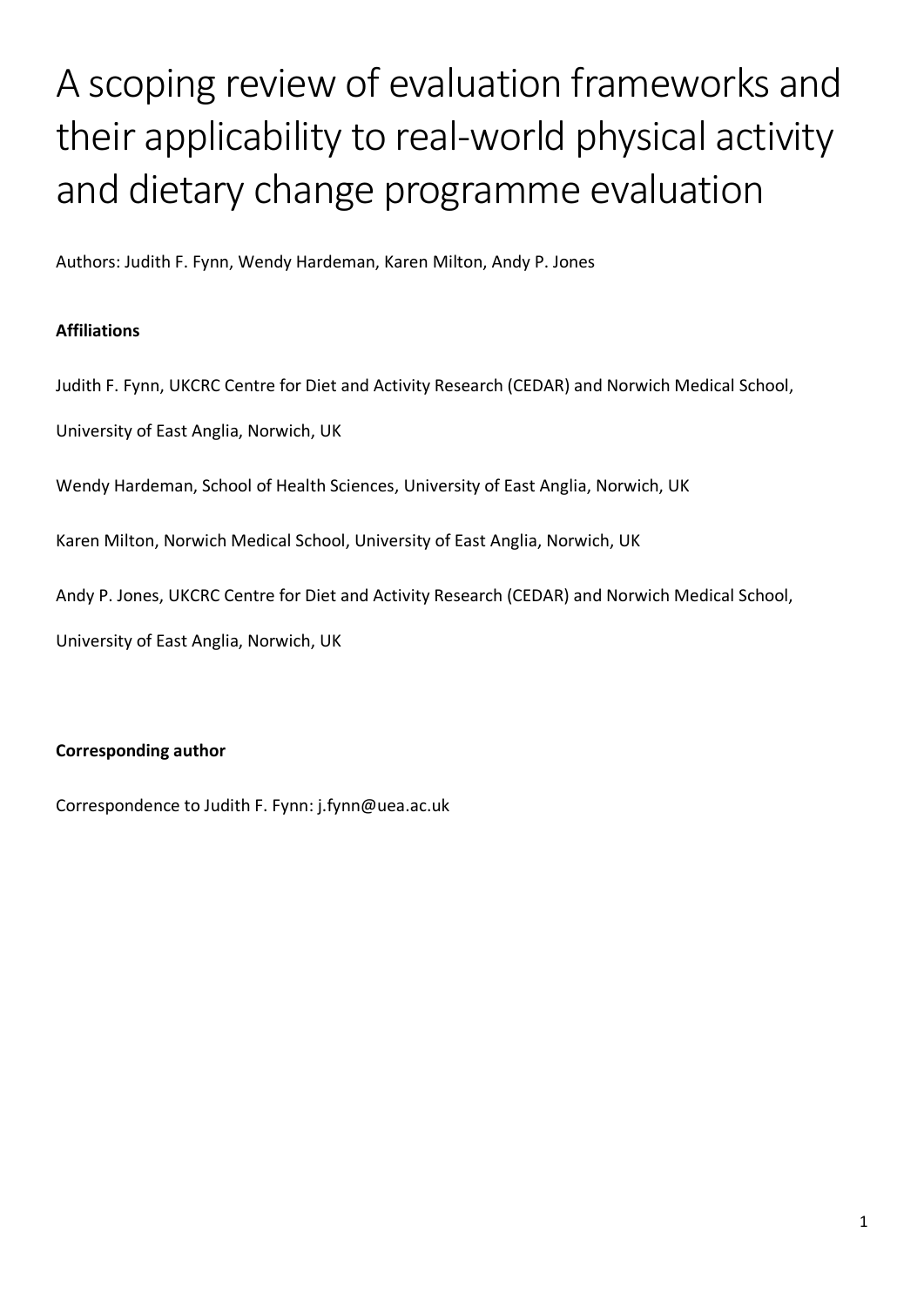#### **Abstract**

**Background:** Physical activity and dietary change programmes play a central role in addressing public health priorities. Programme evaluation contributes to the evidence-base about these programmes; and helps justify and inform policy, programme and funding decisions. A range of evaluation frameworks have been published, but there is uncertainty about their usability and applicability to different programmes and evaluation objectives, and the extent to which they are appropriate for practitioner-led or researcherled evaluation. This review appraises the frameworks that may be applicable to evaluation of physical activity and/or dietary change programmes, and develops a typology of the frameworks to help guide decision making by practitioners, commissioners and evaluators.

**Methods:** A scoping review approach was used. This included a systematic search and consultation with evaluation experts to identify evaluation frameworks and to develop a set of evaluation components to appraise them. Data related to each framework's general characteristics and components were extracted. This was used to construct a typology of the frameworks based on their intended programme type, evaluation objective and format. Each framework was then mapped against the evaluation components to generate an overview of the guidance included within each framework.

**Results:** The review identified seventy-one frameworks. These were described variously in terms of purpose, content, or applicability to different programme contexts. The mapping of frameworks highlighted areas of overlap and strengths and limitations in the available guidance. Gaps within the frameworks which may warrant further development included guidance on participatory approaches, nonhealth and unanticipated outcomes, wider contextual and implementation factors, and sustainability.

**Conclusions:** Our typology and mapping signpost to frameworks where guidance on specific components can be found, where there is overlap, and where there are gaps in the guidance. Practitioners and evaluators can use these to identify, agree upon and apply appropriate frameworks. Researchers can use them to identify evaluation components where there is already guidance available and where further development may be useful. This should help focus research efforts where it is most needed and promote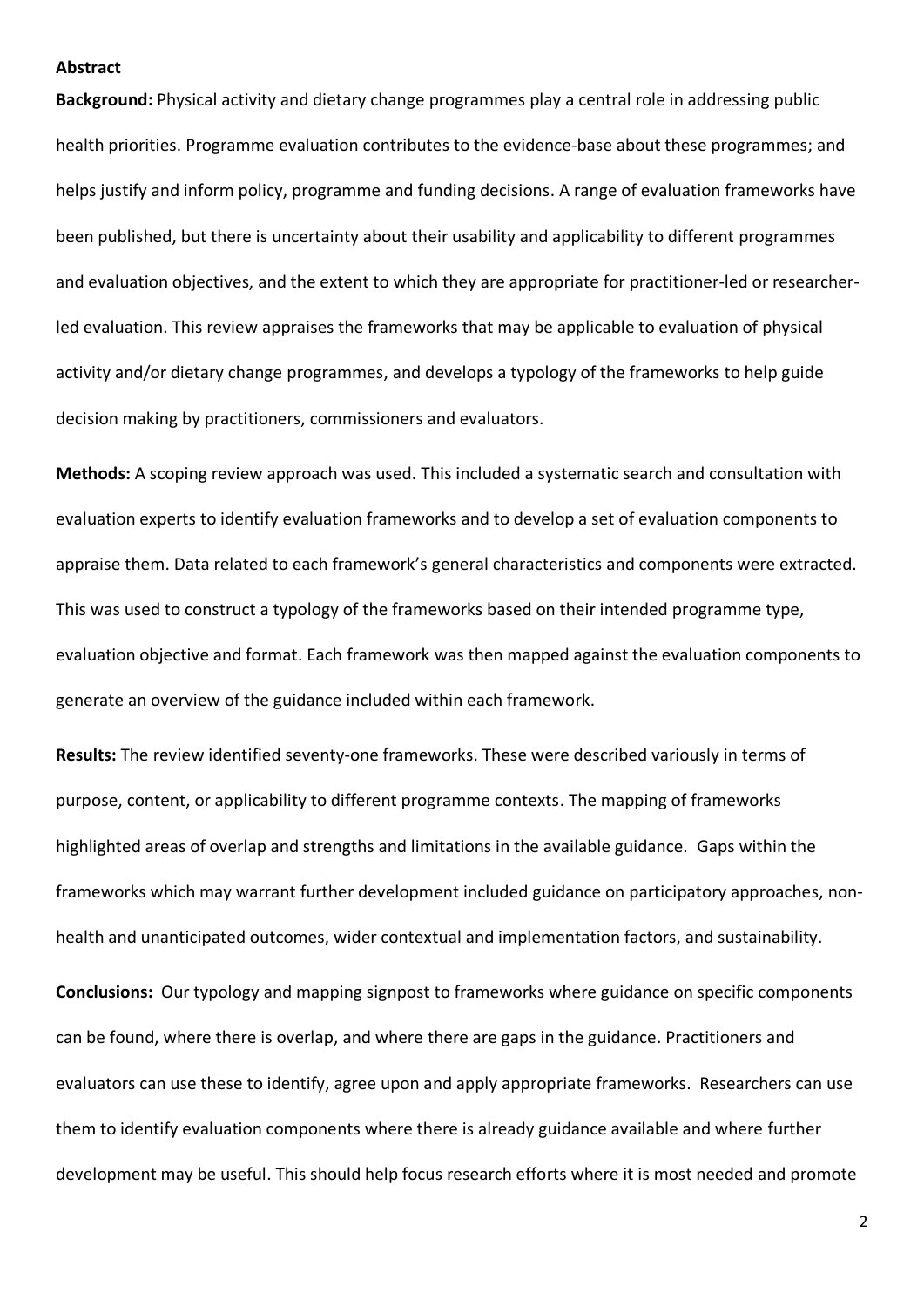the uptake and use of evaluation frameworks in practice to improve the quality of evaluation and reporting.

#### **Key Words**

Programme evaluation, framework, physical activity, dietary change, scoping review

#### **Background**

Programmes that aim to increase physical activity and improve dietary behaviours in individuals, groups and populations play a central role in addressing local, national and global public health priorities (1, 2). Recent strategies have advocated approaches that are multi-sectorial, community-centred and evidencebased (1, 3-5). Understanding if, when, and how these programmes are effective is important to justify policy, programme and funding decisions, and to inform and improve future decisions and practice. In order to achieve this, there is a need for appropriate and comprehensive programme evaluation (6, 7). Practice-based evidence is generated from formal evaluation of programmes in real-world settings and is a fundamental part of evidence-based public health (8-10). Those involved in the design, delivery and commissioning of physical activity and dietary change programmes are expected to evaluate programmes and contribute to the evidence base. However, real-world behaviour change programmes are complex and difficult to evaluate (11, 12). The challenges of programme evaluation may relate to contextual factors that influence the complexity of the programme itself, e.g. its setting, target population, intervention function(s), or intended outcome(s) (12), or to factors that influence the evaluation priorities and objectives, e.g. differing stakeholder evaluation needs and organisational, political or resourcing factors (13). Some of the practical challenges in conducting evaluation include the use of appropriate evaluation methods and tools, understanding what counts as evidence and how that is applied, and the roles of practitioners and researchers in evaluating real-world programmes (7, 9, 11, 14, 15).

Evaluation frameworks facilitate a systematic approach to evaluation and can help mitigate against some of the above challenges. Frameworks can enable multiple stakeholders to gain a shared understanding of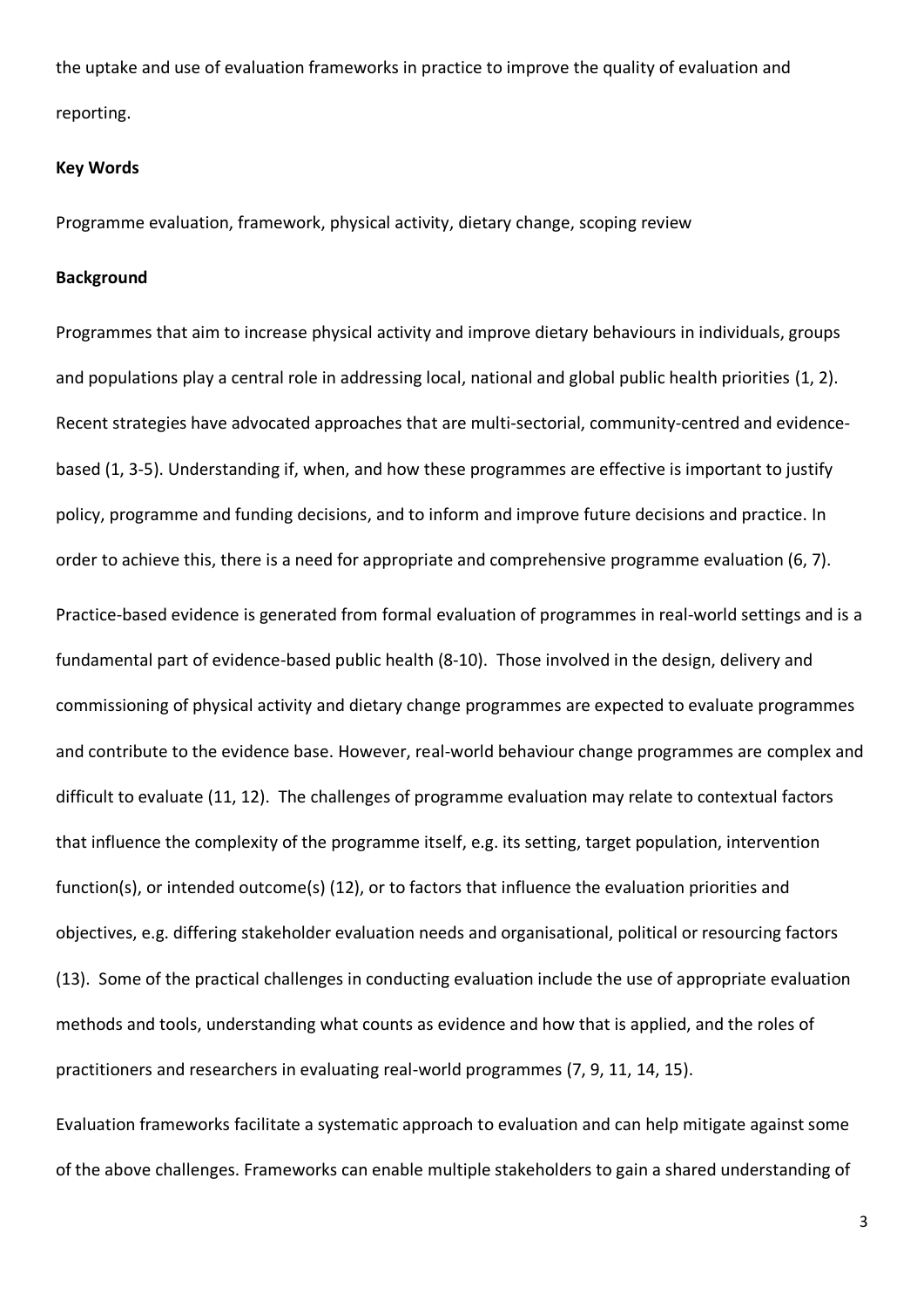the programme and evaluation process, and help to identify and agree upon appropriate objectives and methods. In this way, they can facilitate a more comprehensive evaluation, and may improve the fit between researcher-led and practitioner-led evaluation approaches (14). A range of evaluation frameworks have been published. These include those developed specifically for use in programmes targeting specific health behaviours, conditions or populations (e.g. physical activity programmes (16-18)), those developed for health promotion and public health programmes more broadly (e.g. RE-AIM (19)), and generic frameworks intended to be applicable across a range of contexts, settings and sectors (e.g. Realist Evaluation (20)).

It is noteworthy that there is wide variation in the use of terminology used to describe frameworks, in the format of different frameworks, and in the context and ways in which they are intended to be used. Differentiating between frameworks, guidance, models or tools can be a challenge (21). In this review the term 'evaluation framework' is used to include any structured guidance which facilitates a systematic evaluation of the implementation or outcomes of a programme. A 'generic' framework is used to refer to one that is intended for use across a range of contexts, settings and sectors, as opposed to one that has been developed for use in a specific context or field. Several frameworks have been developed for evaluation of programme implementation (process evaluation), whilst others focus on programme effectiveness (outcome evaluation) or are intended to facilitate an overall or comprehensive evaluation. In order to understand the content and focus of the frameworks and the contexts in which they may be applied, we have referred to the individual elements encompassed within evaluation as an "evaluation component".

Many frameworks and developments in evaluation come from the research community, yet their intended audience and purpose is often unclear. For example, questions remain about the extent to which these frameworks are intended for use in practitioner-led or researcher-led evaluation, and their applicability to different evaluation objectives, programmes, and contexts.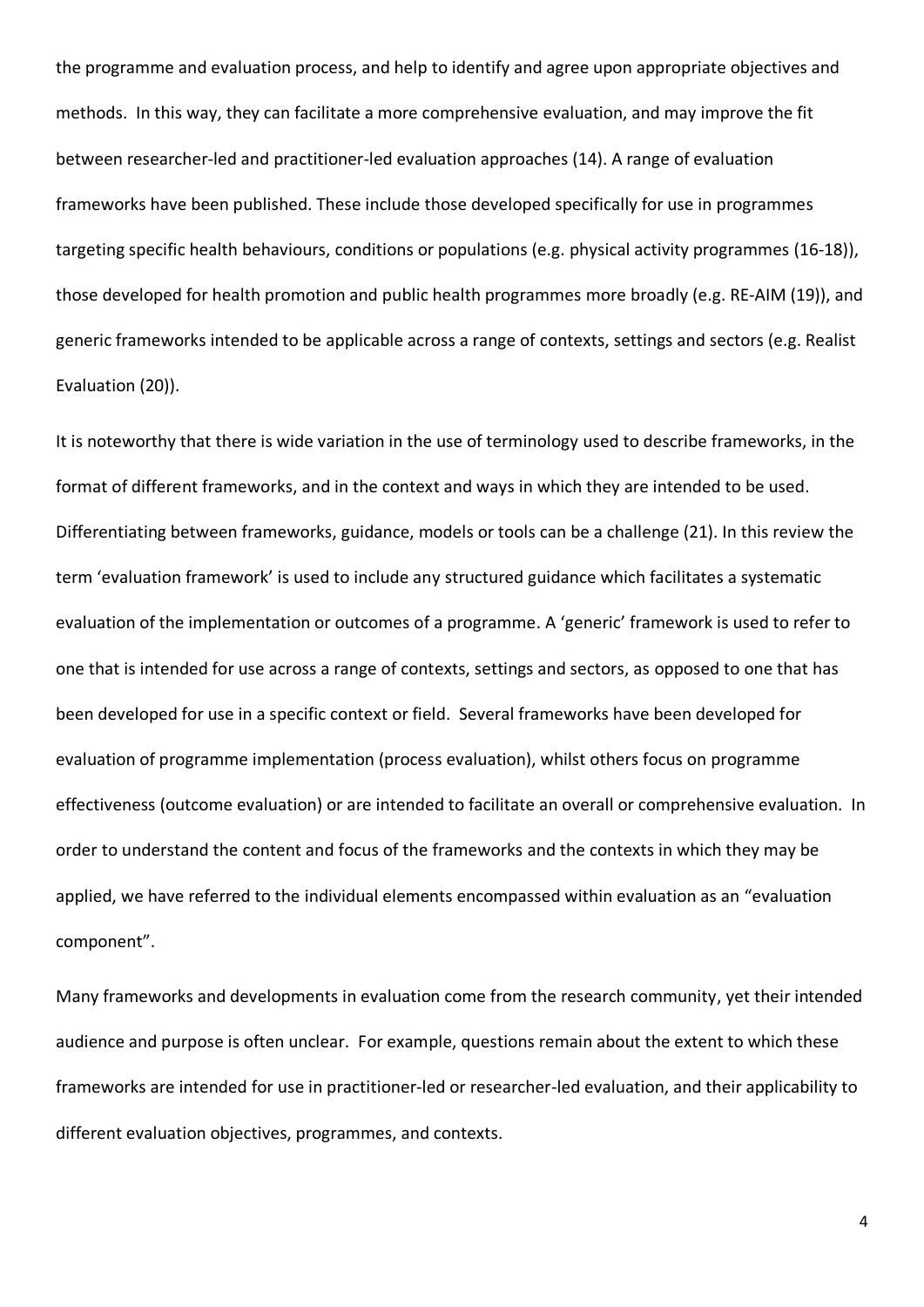Previous reviews of evaluation frameworks have been limited to frameworks which evaluate specific aspects of a programme, for example health inequalities (22), or methods used in health programme evaluations (23, 24). Within the field of implementation science, reviews have focused on frameworks for translation of research to practice (25, 26). The review by Denford et al (27) made a valuable contribution by providing an overview of guidance available to support evaluation of public health programmes. However, it was limited to a subset of 48 documents created or sourced by national and international organisations and published since 2000. As a result some key evaluation frameworks published before 2000 or within the academic literature were not included, such as RE-AIM (19) and Realist Evaluation (20). Denford et al included various guidance documents intended for use in evaluating programmes targeting a broad range of health behaviours and health problems (e.g., smoking, asthma), as well as generic ones. Whilst they suggested that the wealth and breadth of available evaluation guidance may be a limiting factor in the ability of practitioners to access and apply appropriate guidance, the resulting review (27) and associated online catalogue (28) may still overwhelm practitioners seeking guidance on how to evaluate their specific programme.

To resolve some of this complexity we sought to develop a typology of frameworks, to help guide decision making by those involved in programme evaluation. The purpose was to appraise the frameworks that may be applicable for the evaluation of physical activity or dietary change programmes. By mapping the frameworks against a range of evaluation components (such as elements of process or outcome evaluation), we aimed to develop an overview of guidance included in each framework, enabling practitioners, commissioners and evaluators to identify and agree which frameworks may best meet their needs.

#### **Objectives**

1. To identify published frameworks that can be used for evaluation of physical activity and/or dietary change programmes.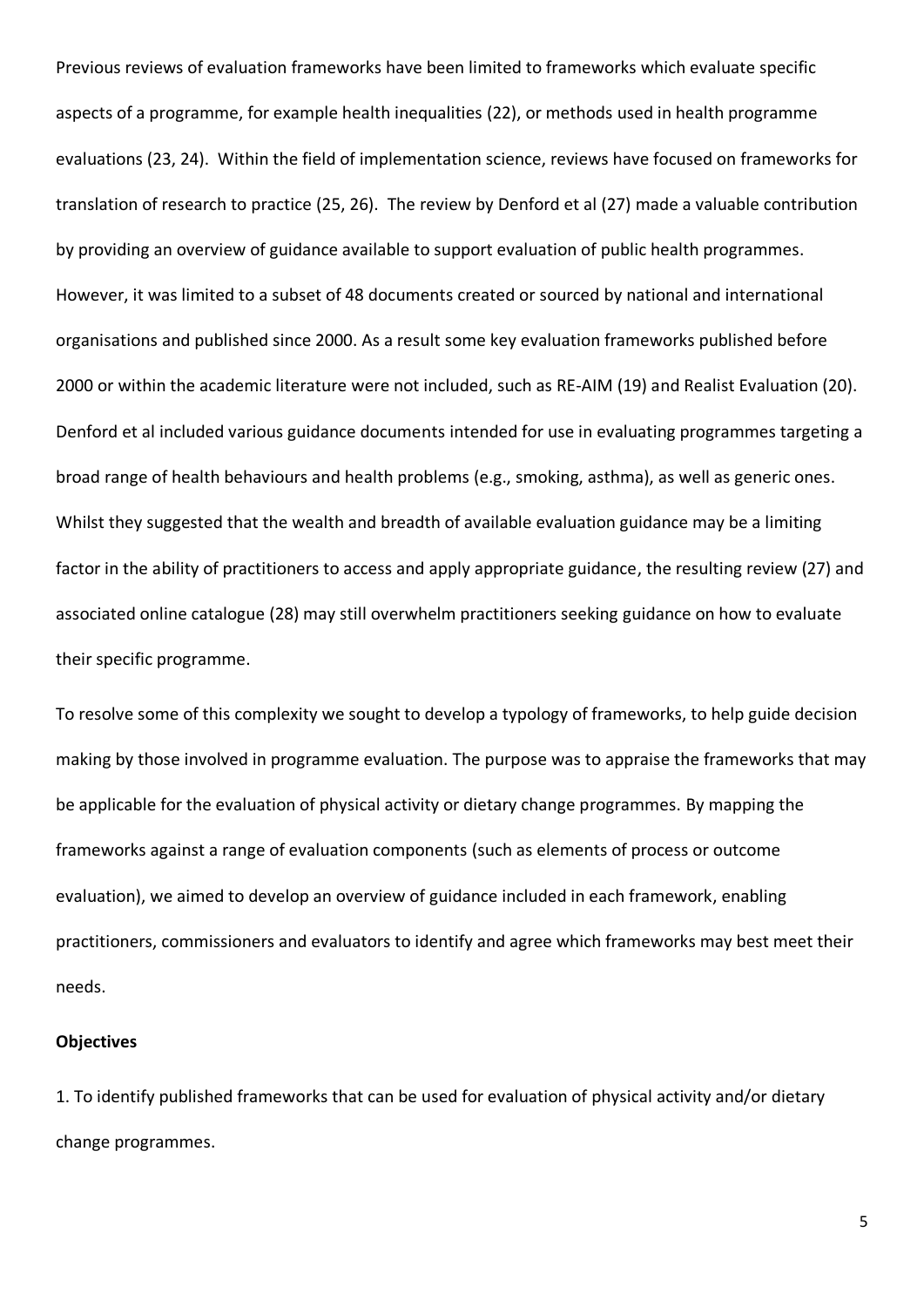2. To identify each framework's stated scope in order to assess their applicability to different evaluation objectives, programmes and contexts.

3. To identify and map which evaluation components are encompassed within each framework.

4. To use the findings to develop a typology of frameworks.

#### **Method**

A scoping review approach was used, as this allowed the extent and nature of the literature on evaluation guidance to be identified and an overview of the available frameworks to be developed (29-31). In line with the stages of a scoping review (29, 30), the process involved identification of the research question, a systematic search, consultation with experts, and mapping of the frameworks against different components of evaluation. We followed the PRISMA–ScR statement for the reporting of scoping reviews (32).

#### **Search Strategy**

To identify any frameworks that could be applied to physical activity and/or dietary change programmes, we used a broad search strategy to find those intended for use in public health, health promotion and generic programmes as well as those developed specifically for use in evaluating physical activity and dietary change programmes. Firstly, a search was conducted in Scopus. As a meta-database, including records from MEDLINE and EMBASE as well as other sources, Scopus is the world's largest abstract and citation database of peer-reviewed literature. It contains sources across a range of fields including medicine, sciences, humanities and social sciences. The following search strategy was used: (TITLE ((framework OR model OR guid\* OR tool)) AND TITLE-ABS-KEY (("physical activity" OR exercise OR diet OR obes\* OR overweight OR "public health" OR "health promotion")) AND TITLE-ABS-KEY (communit\*) AND TITLE-ABS-KEY (evaluat\*)). No date restriction was applied. The search was undertaken in March 2018. All sources identified from the search were downloaded into the Endnote reference manager, and any duplicates were removed.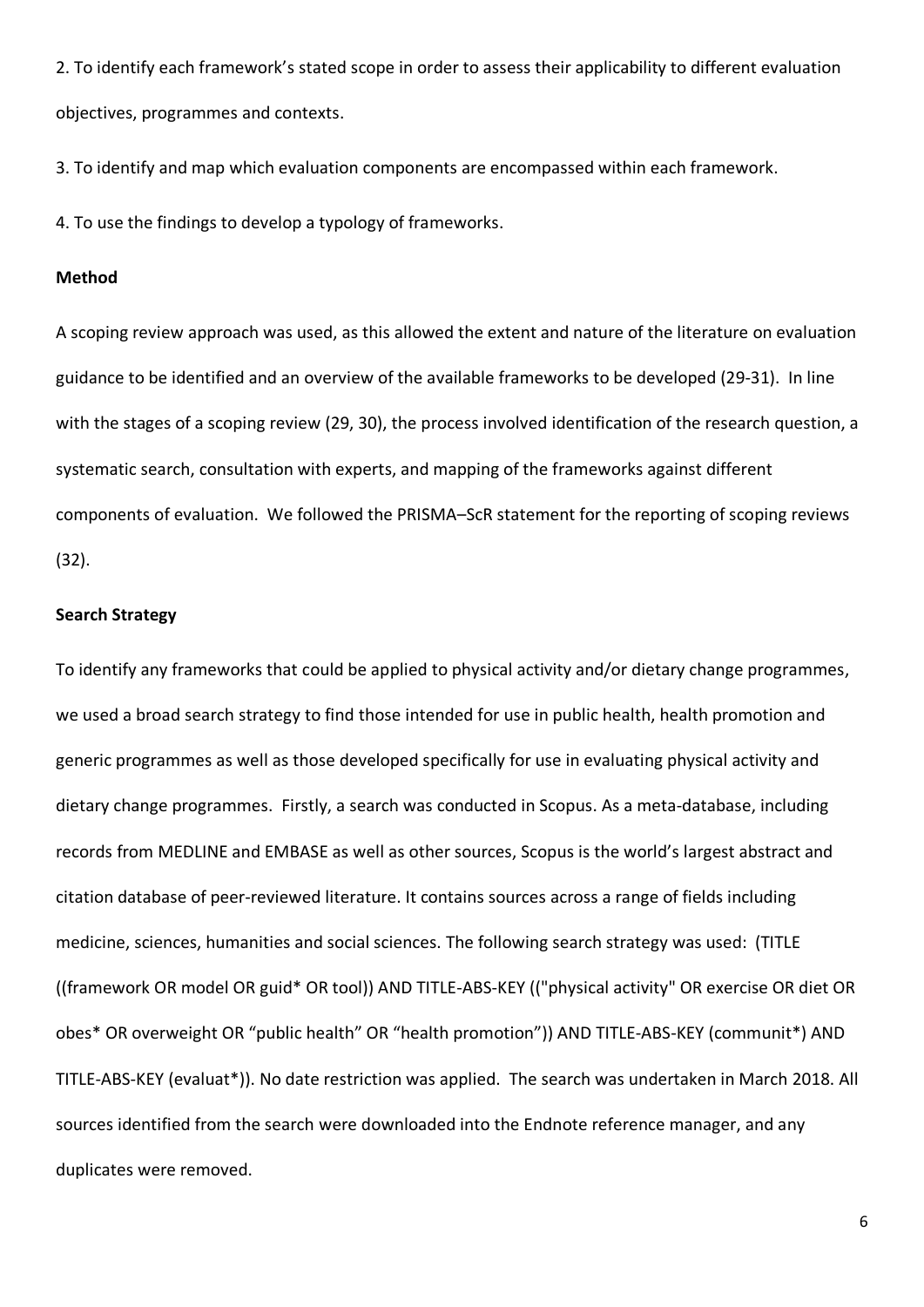Secondly, between April and September 2018, we searched for grey literature on the websites of key organisations interested in evaluation of physical activity and/or dietary change programmes, using "evaluation framework" as a search term. This included the World Health Organization (WHO), Public Health England (PHE), Sport England, and the Centers for Disease Control and Prevention (CDC). Additional sources were identified from the authors' existing files. We consulted evaluation experts and stakeholders including academics, those involved in public health policy development and evaluation, and evaluation consultants within the domains of physical activity or dietary change, to augment the search results. These experts were contacted and asked to provide feedback on the list of frameworks we had identified by the search strategy and to identify any omissions. Reference lists were examined for additional relevant sources.

Sources were screened by title and abstract, and then by full text (JF). Full text screening was independently validated (KM) and disagreements resolved through discussion. Consensus could not be reached for six sources, which were checked by a third reviewer (AJ) and agreed through further discussion.

### **Inclusion and exclusion criteria**

Inclusion and exclusion criteria were defined *a priori* and applied to all sources (JF). Table 1 provides details of the full inclusion and exclusion criteria. Sources were included from both the academic and grey literature that described a framework to support systematic evaluation of a physical activity and/or dietary change programme, including generic, public health or health promotion frameworks applicable to physical activity or dietary change programmes. Academic literature included journal articles and books. Grey literature was defined as all other printed and electronic documents published by organisations and agencies. Web-based sources were included if they provided systematic guidance on how to conduct an evaluation but excluded if they were an organisation's general website without guidance. Only sources in English were included.

#### *Table 1 Inclusion and Exclusion Criteria*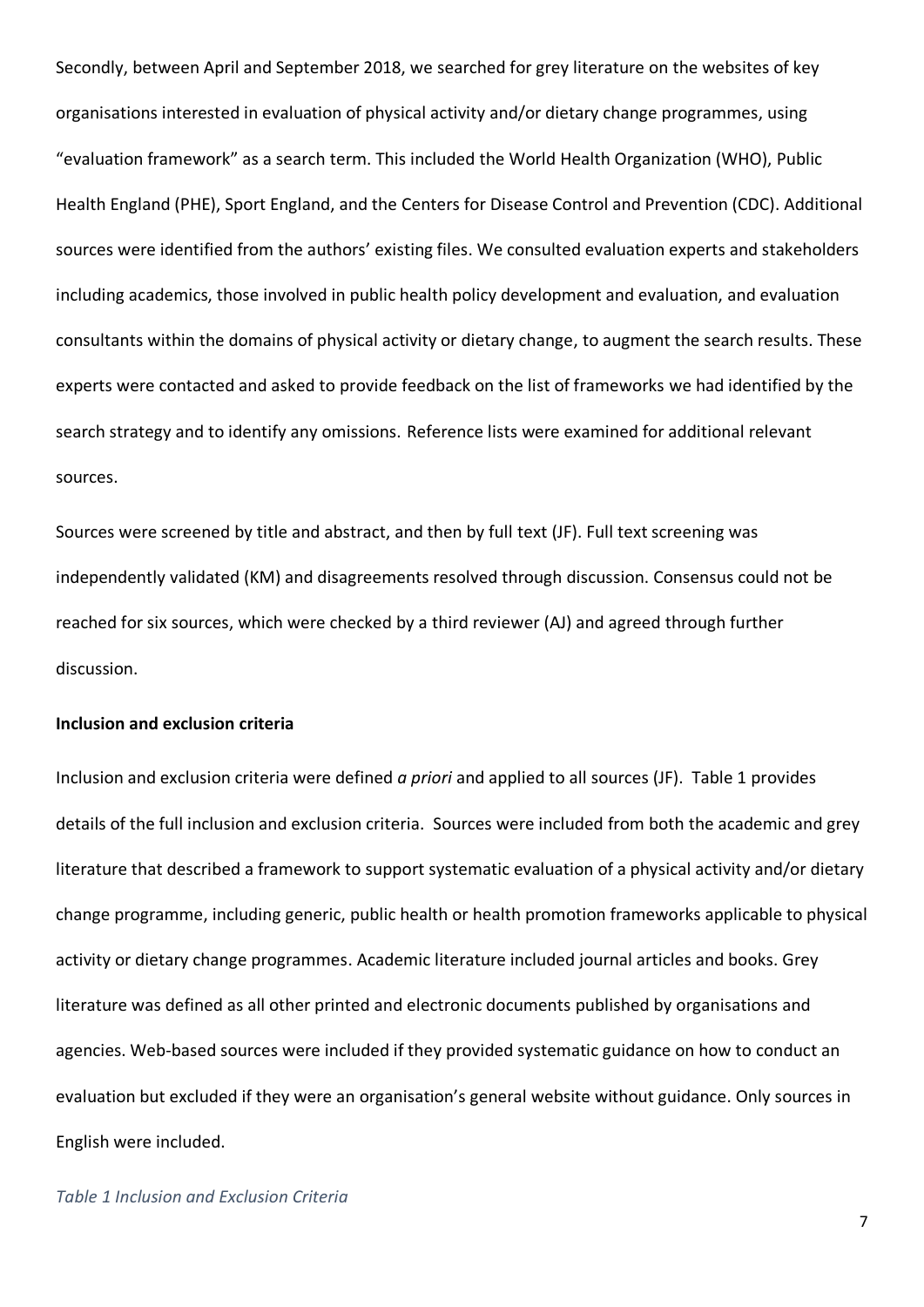| <b>Inclusion criteria</b>                                                                                                                                                                                                                                                                                           | <b>Exclusion criteria</b>                                                                                                                                                                                                                                        |
|---------------------------------------------------------------------------------------------------------------------------------------------------------------------------------------------------------------------------------------------------------------------------------------------------------------------|------------------------------------------------------------------------------------------------------------------------------------------------------------------------------------------------------------------------------------------------------------------|
| Sources describing a framework or<br>guidance to support evaluation of a<br>programme e.g. process &/or outcome<br>evaluation.                                                                                                                                                                                      | Sources describing a specific measurement<br>tool.                                                                                                                                                                                                               |
| Sources describing a framework or<br>guidance to facilitate evaluation of physical<br>activity, dietary change, public health or<br>health promotion programmes.                                                                                                                                                    | Frameworks designed to support<br>evaluation of programmes targeting other<br>health behaviours (e.g. smoking, alcohol,<br>substance abuse) or conditions not<br>specifically linked to physical activity or<br>dietary behaviours (e.g. HIV, mental<br>health). |
| Sources describing a framework or<br>guidance to support evaluation of a specific<br>evaluation component that aligns with the<br>underlying principles of real-world,<br>community-based or health promotion<br>programmes, e.g. community development,<br>participation, wider health and non-health<br>outcomes. | Sources describing frameworks or<br>guidelines intended to support evaluation<br>of technology-based programmes or cost-<br>effectiveness, as these are related to<br>distinct specialised areas of evaluation or<br>health promotion approach.                  |
| Empirical and/or methodological studies<br>reporting the development and/or<br>validation of an evaluation framework, as<br>well as conceptual or discussion papers<br>describing a framework or guidance on<br>evaluation.                                                                                         | Theoretical or conceptual models of<br>conditions or interventions. Guidance on<br>policy or action for management of disease,<br>policy or clinical practices. Evaluation<br>studies reporting the use of an evaluation<br>framework.                           |

# **Data extraction and synthesis**

To address the first and second objective, a data extraction template was used to collate information about each framework. The name of each framework was identified. Where no framework name was provided in the source, a short name was given based on the authors' description in the title or abstract. To assess each framework's scope and applicability to the evaluation of physical activity and/or dietary change programmes, data extraction fields included the stated evaluation objective, the types of programme it was intended for, and additional data related to general characteristics of each framework, e.g. its intended audience, format and development process.

To address the third objective we developed a set of data extraction fields to enable us to appraise whether each framework provided any guidance on a range of evaluation components, and what that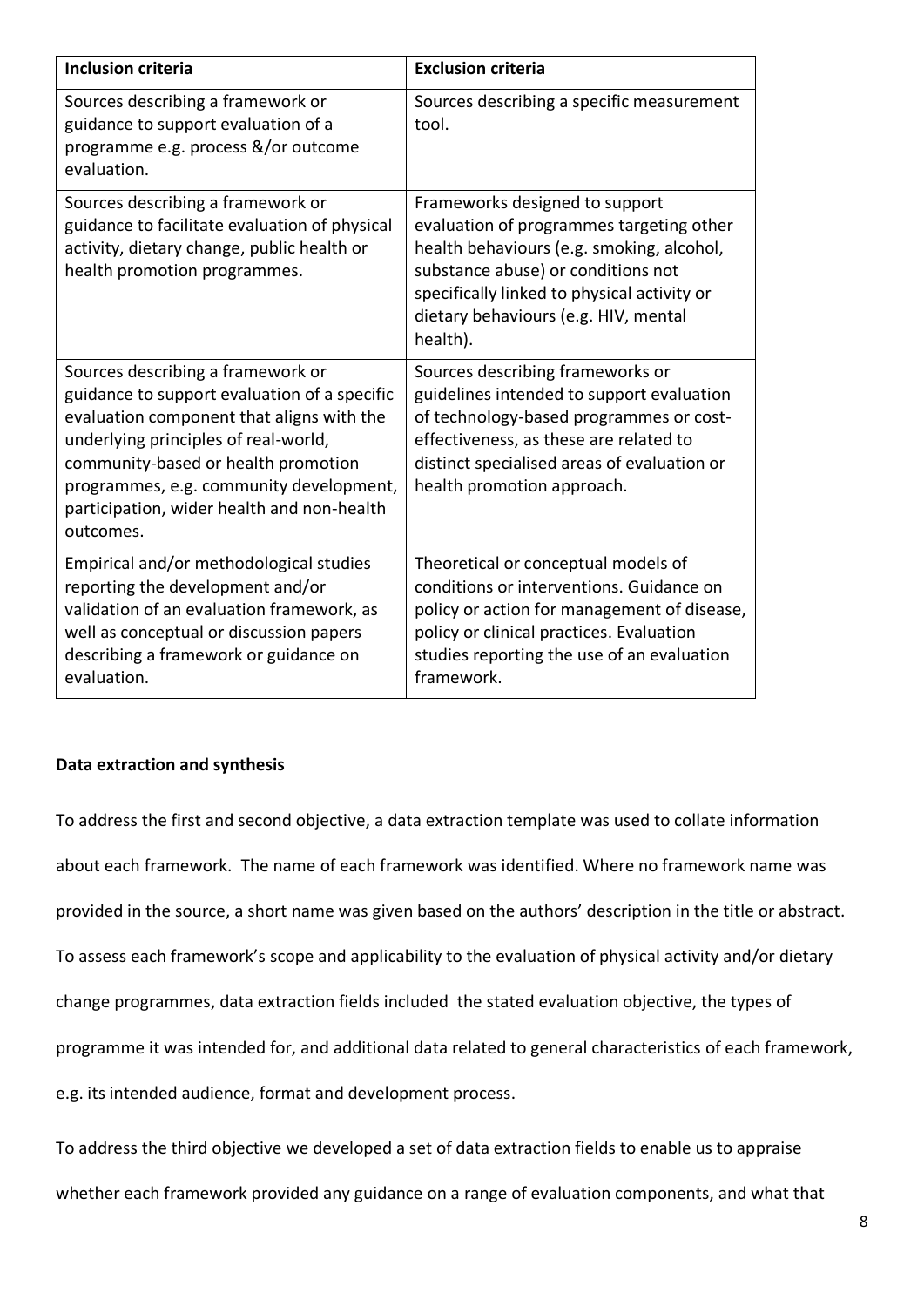guidance comprised. We have used the term 'evaluation component' to refer to individual elements encompassed within evaluation; for example elements of process or outcome evaluation. The list of evaluation components included in the data extraction template was identified *a priori*, and developed through a process of consensus building. We initially identified a list of evaluation components that were informed by recommendations for good practice in the evaluation literature, for example implementation, reach and unanticipated outcomes (12, 33-35). This was further developed through consultation with evaluation experts, who were contacted and asked to comment on the appropriateness of the evaluation components we had identified and to identify any gaps or additional components based on their personal experience and knowledge of programme evaluation. Table 2 shows the full list of evaluation components grouped into those related to: (1) process evaluation, (2) outcome evaluation and (3) study design. Grouping programme context, theory of change and logic models within process evaluation components aligns with its inclusion in the UK Medical Research Council (MRC) Process Evaluation guidance (35), and recognises the crucial role of logic models in the early stages of developing an evaluation plan, in reporting causal assumptions about how a programme works, and informing process and outcome questions and methods. Where possible, pre-defined categorical responses were developed to facilitate the data extraction, coding and synthesis.

| <b>Groups of evaluation components</b> | <b>Evaluation components for data extraction</b> |
|----------------------------------------|--------------------------------------------------|
| (1) Process Evaluation                 | Describing programme context                     |
|                                        | Using theory of change or logic models           |
|                                        | Reach                                            |
|                                        | Implementation                                   |
|                                        | Maintenance                                      |
|                                        | Any other process measures stated                |
| (2) Outcome Evaluation                 | <b>Behavioural outcomes</b>                      |
|                                        | Health outcomes                                  |
|                                        | Non-health outcomes                              |
|                                        | Unanticipated outcomes                           |

| Table 2 Evaluation Components Agreed for Data Extraction and Mapping of Frameworks |  |  |  |  |  |
|------------------------------------------------------------------------------------|--|--|--|--|--|
|------------------------------------------------------------------------------------|--|--|--|--|--|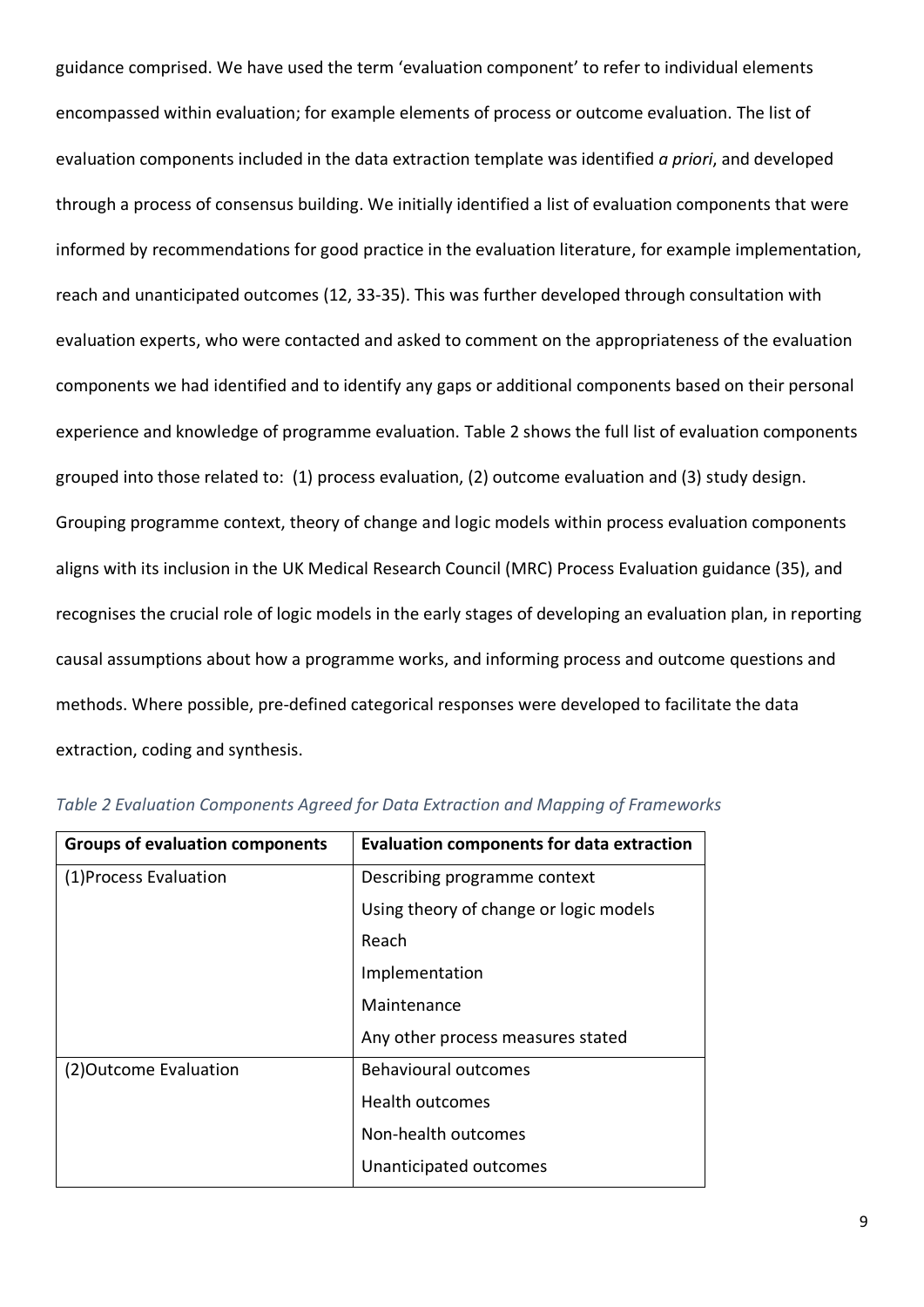| (3) Study Design | Stakeholder involvement                  |
|------------------|------------------------------------------|
|                  | Participatory evaluation                 |
|                  | Evaluation linked to stages of programme |
|                  | Evaluation at different time points      |
|                  | Study design/method                      |
|                  | Data collection                          |
|                  | Data analysis                            |
|                  | Dissemination and reporting of findings  |

Where authors had described the scope of a framework variably, and where terms were not mutually exclusive, multiple terms were noted in the data extraction table. For example, terms such as community or practice based were used interchangeably to describe a study, intervention, setting or population. Where frameworks gave more detailed guidance on specific evaluation components, we also extracted a summary of what the guidance comprised. For each evaluation component we assessed whether the framework simply mentioned or provided more detailed guidance on how to evaluate or break down the relevant component.

Data extraction was completed by JF. To verify the data extraction, a random sample of twenty sources was checked independently by AJ and WH. Differences were resolved through discussion and used to establish agreed definitions that were then applied to further data extraction.

Framework format, programme type and evaluation objectives are typically used to describe frameworks. We therefore used these aspects to develop our typology for the frameworks. For the purposes of categorising the frameworks within the typology we used the dominant term presented in the description and content of the source as the basis for identifying each framework's most defining characteristic. The extracted data was also used to map each framework against the evaluation components in order to provide an overview of the guidance encompassed within the frameworks. A narrative synthesis of the findings is presented.

## **Results**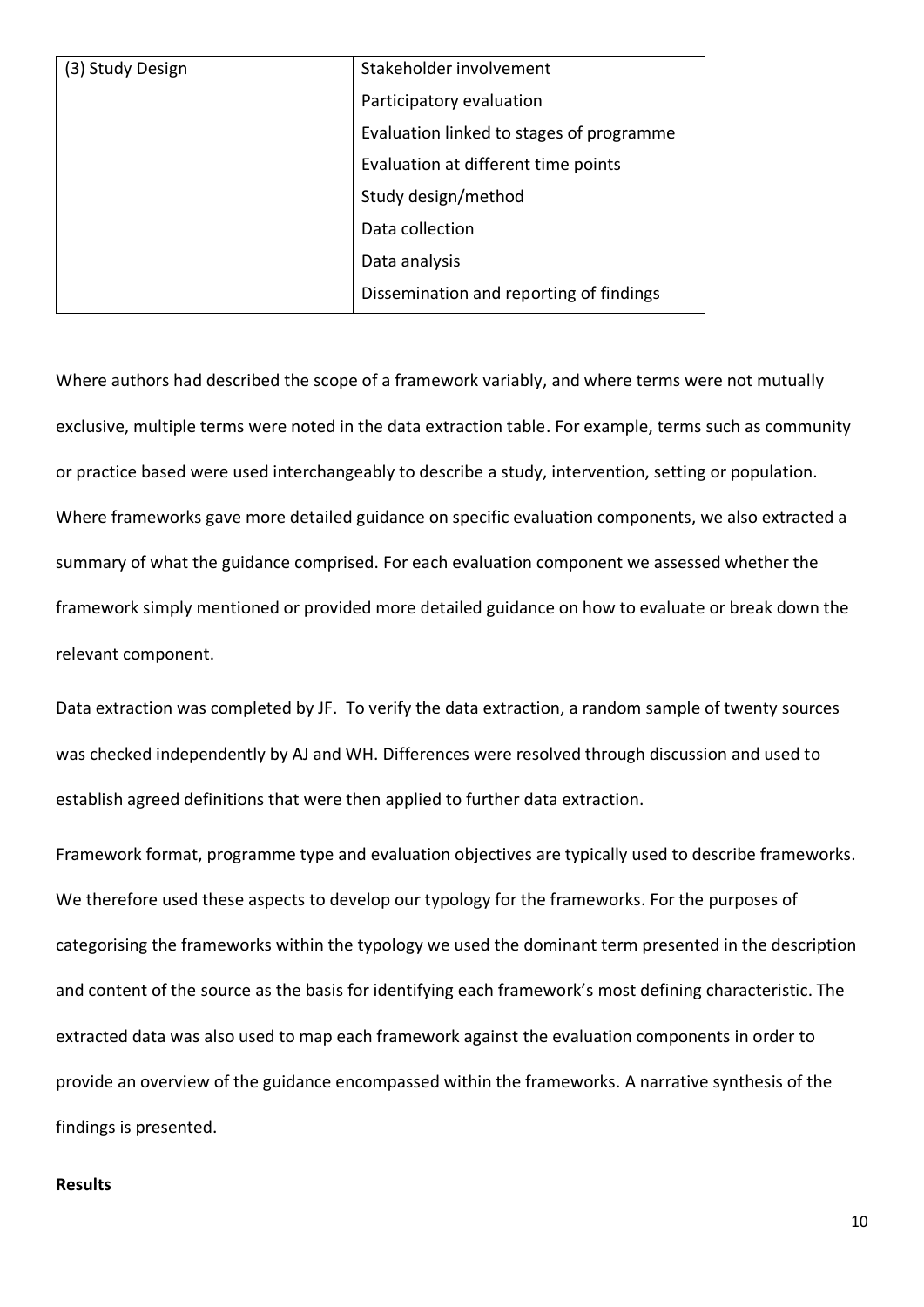#### **Study Selection**

The initial search in Scopus yielded 1604 sources once duplicates were removed. An additional 24 sources were identified from the grey literature search and consultation process, and a further 60 sources were identified from reference lists. Many articles were identified as ineligible from their title alone, mostly because they related to conceptual models, treatment models, or conditions not relevant to physical activity or diet. If there was any uncertainty regarding the potential eligibility of a paper, it was included in the next stage of the screening process. After screening of titles and abstracts 168 full-text sources were assessed for eligibility (PRISMA diagram, Figure. 1).

At full-text screening 83 sources were included and 85 were excluded. Of those excluded, 37 were reported evaluation studies that used one or more framework(s) and three were sources that critically appraised framework(s) (36-38). The reference lists of these sources were searched to identify the index papers that described the frameworks mentioned.

Sources which described programme and evaluation practices in general terms, e.g. (39), and those which described a specific measurement tool, e.g. photovoice (40) and memorable messages (41) were excluded. Other sources were also excluded if they reported a framework linked to a specific intervention and in such a way that it was not generalisable (e.g. Framework for Washington State's Healthy Communities Projects (42)). Planning frameworks that were solely for guidance on the design and development of an intervention were also excluded (e.g. (43-45), but a number were retained where they included guidance related to evaluation (46-50).

For frameworks which were described in more than one publication, for example in full and summary articles, we included both sources to facilitate data extraction and analysis, e.g. PRECEED-PROCEDE (46, 51), the CDC Framework (15, 52), UK MRC Guidance (12, 53-55), and Impact Pathway Analysis (56, 57). Data were extracted from 83 sources, describing 71 evaluation frameworks.

#### **Identification of the evaluation frameworks available**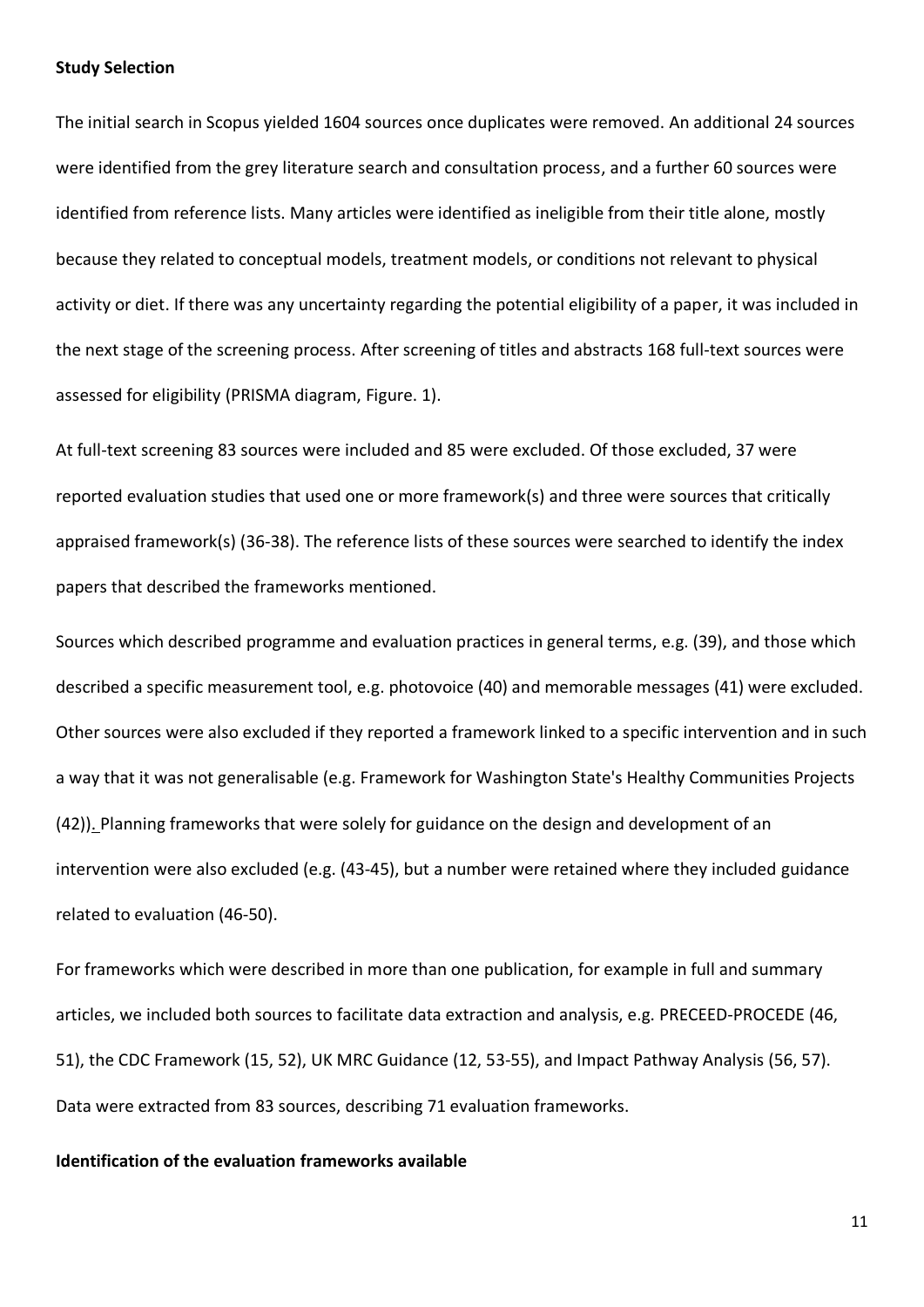A brief description of each framework is provided in Additional File 1 and an overview of their general characteristics is provided in Additional File 2. Table 3 lists the frameworks included in the review, grouped by decade of publication and source (academic/grey literature). All included frameworks were published during the last three decades (1990 onwards). Forty-two were described in academic publications and twenty-three in the grey literature. Six frameworks were reported in both the grey and academic literature (35, 52-60).

Table 3 also indicates the format of each framework. This ranged from highly structured to more flexible guidance. Thirty of the frameworks were presented as a set of steps; typically, these steps align with the stages of programme development and implementation. Twenty-four frameworks were presented as a set of indicators or questions, ranging from those that included a small number of key indicators (19, 61-63) to those that encompassed a longer checklist of evaluation criteria or questions (16-18, 64, 65). The remaining seventeen provided flexible evaluation guidance.

Sources generally described the framework development as being based on (i) some combination of literature review, consultation and testing, (ii) experiences of conducting evaluation(s), or (iii) prior frameworks or theory. Many of the more recently published frameworks referred to earlier ones as informing their development, such as realist evaluation (20), utilization-focused evaluation (66), PRECEDE-PROCEED (46) and intervention mapping (67). Several frameworks formatted as a set of steps mentioned the CDC framework (52) and other step-based frameworks (68, 69) as informing their development. Several frameworks formatted as a checklist referred to RE-AIM (19) as informing the indicators.

Seventeen frameworks provided guidance or links to sources for additional support or training in using the framework. Those that gave more detailed guidance of training and support, including links to additional resources, were predominantly published within the grey literature and had an online presence (70-74).

### **Scope of the evaluation frameworks and development of a typology**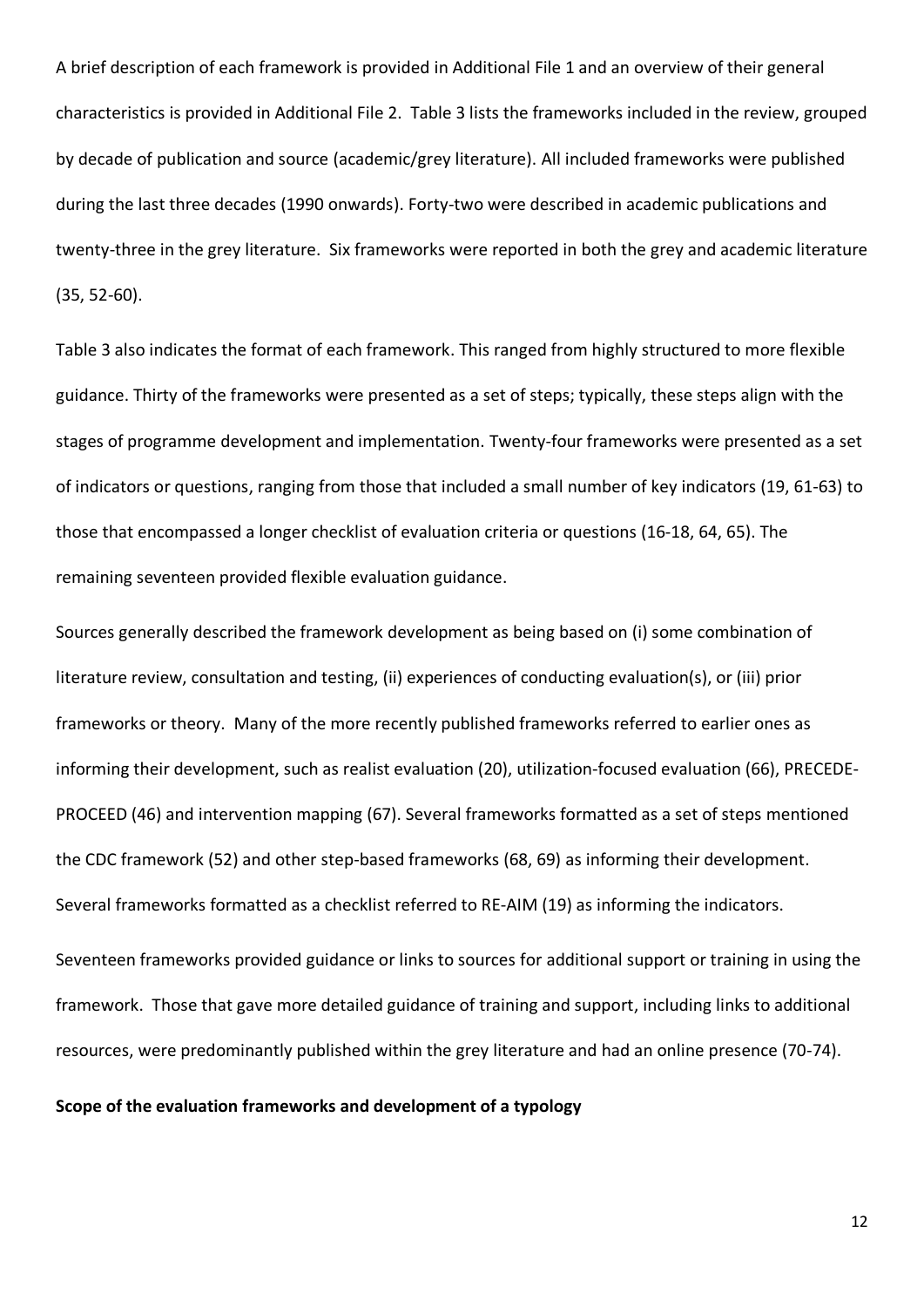There was considerable heterogeneity in the terminology used to describe the scope of the frameworks. Authors described them variously in terms of purpose, content, or applicability to different programme and/or evaluation contexts. Additional File 2 shows the range of the descriptors used by authors. For example, thirty-one sources mentioned the frameworks were intended for use in real world or practicebased settings, and twenty-two were intended for use in community-based programmes, with these terms often used interchangeably. Others were described as applicable to specific intervention functions (e.g. health education (65) or policy (75-77)), or specific intervention or study types (e.g. complex interventions (44, 54, 78), natural experiments (59) or cluster randomised trials (79)). These terms were not mutually exclusive so were not used to categorise the frameworks and develop the typology but are indicated within Additional file 2.

#### **Programme Type**

Despite this variability in descriptors used by authors, we used the intended programme type as the primary categorisation to develop the typology, followed by the evaluation objective and the framework format. These characteristics enabled us to group the frameworks by applying the dominant description provided by the authors as an indication of a framework's most defining characteristics. Figures 2a-c show the typology which signposts to each framework within the categories.

Twelve frameworks were stated as intended for use in physical activity and/or dietary change programme evaluation, and one as for use in behaviour change interventions (80) (Figure 2a). Forty-eight were described as for use in public health or health promotion programmes. Some of these clearly stated how their components related to health promotion principles. However, several used the terms health promotion and public health interchangeably, and these were therefore grouped together (Figure 2b.). A further ten frameworks were described as applicable to a range of programme types and we have grouped these as intended for generic programme evaluation (Figure 2c).

#### **Evaluation objective**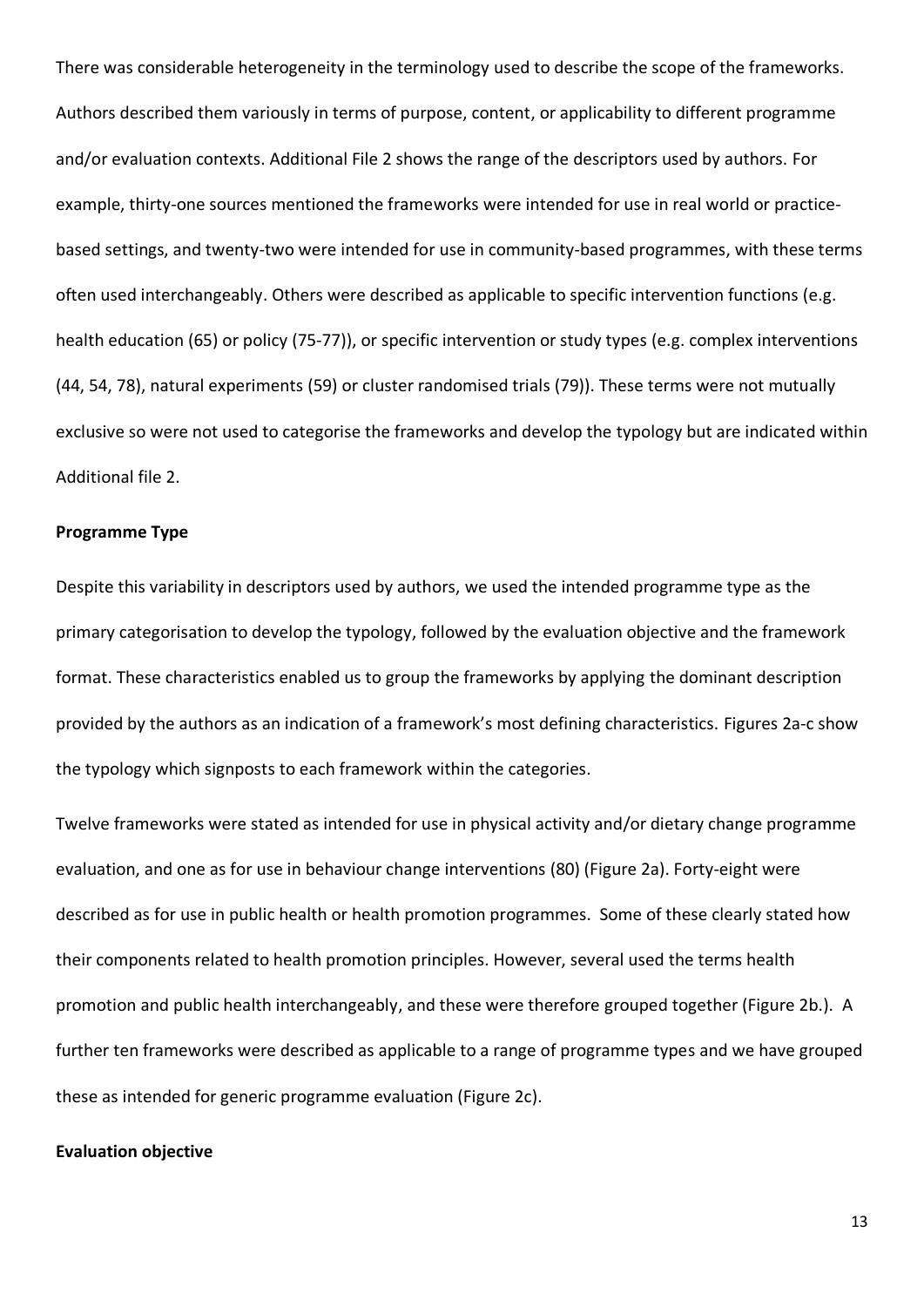Frameworks were also described variously in terms of their evaluation focus or objective, and we used this to further develop the typology shown in Figures 2a-c. Fifty-two were stated as providing guidance on overall programme evaluation, nine as specific to process evaluation and one as specific to outcome evaluation. Several of the frameworks provided guidance on evaluating specific programme elements such as empowerment (81), partnerships and participation (63, 82-86), contextual factors (50), or legacy (87). Four frameworks were described as 'planning frameworks' but incorporated guidance on evaluation (46- 49); these are grouped separately within the typology (Figures 2a-c). Other frameworks that included guidance to facilitate both evaluation and planning, but were not specifically described as 'planning frameworks', e.g. (50) are not grouped separately.

#### **Mapping frameworks against evaluation components**

Frameworks were mapped against seven process and four outcome evaluation components (i.e. describing programme context, using theory of change, logic models, reach, implementation, maintenance, any other process measures, behaviour, health, non-health and unanticipated outcomes), as well as against the eight components of study design and reporting (see Table 2). Tables 4a-c and 5a-c provide an overview of the mapping. Describing programme context, theory of change, and logic models are crucial to informing process and outcome evaluation, we therefore included these alongside process evaluation components in Table 4a-c. The mapping enabled us to develop an overview of the guidance included in each of the frameworks and appraise their applicability to different evaluation objectives and to physical activity and/or dietary change programmes.

Many frameworks mentioned components without any further details (shaded in light grey in the tables), whilst others provided detailed descriptions of how the components may be broken down or evaluated (shaded in dark grey in the tables). For ease of navigation, the frameworks in Tables 4a-c and 5a-c are grouped and listed in the same order as in the typology (Figures 2a-c). Most frameworks included guidance on a range of both process and outcome evaluation components. Eleven frameworks did not provide any guidance on outcome evaluation and were specific to process evaluation e.g. (63, 68, 69, 88).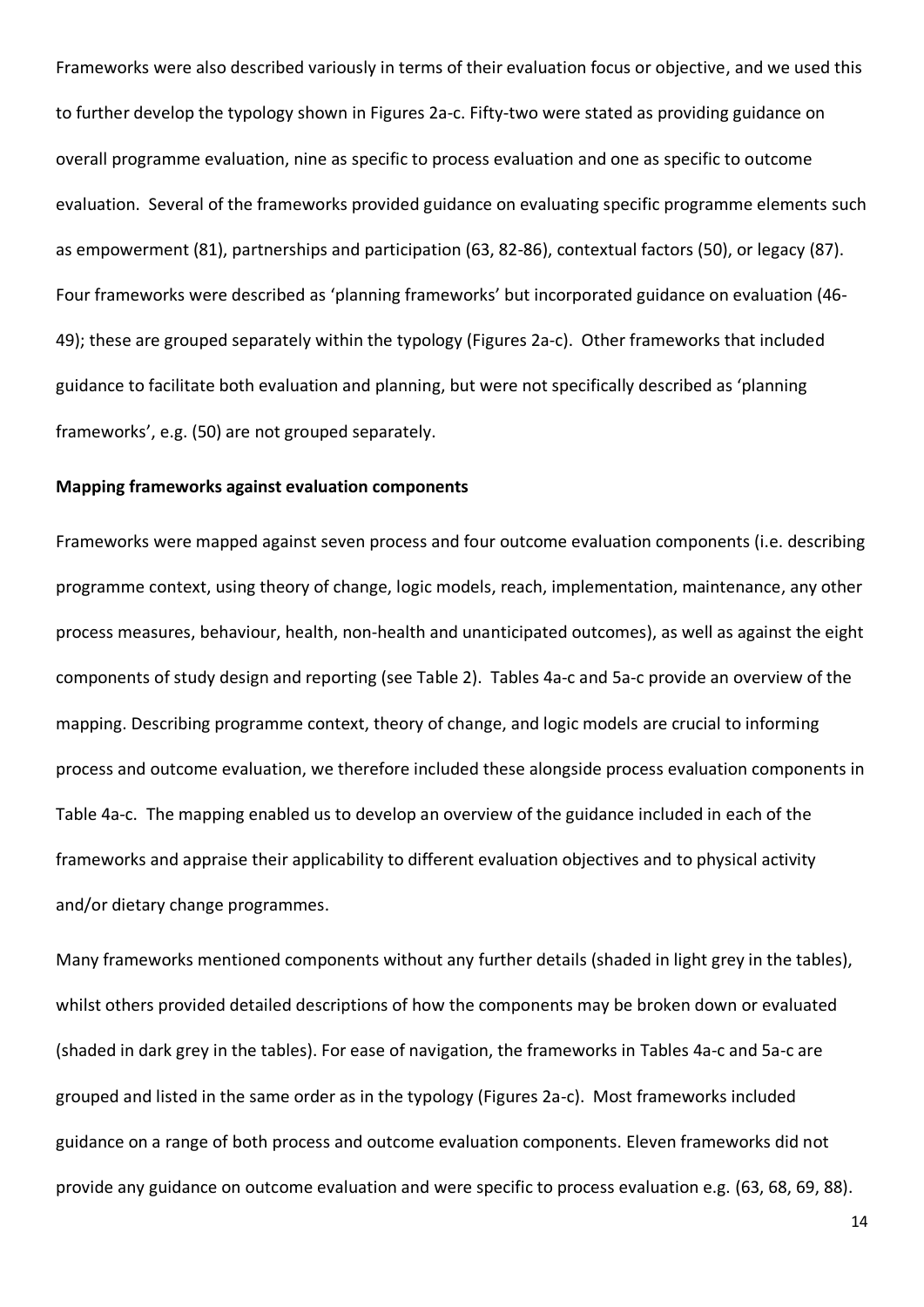Frameworks intended to facilitate evaluation of specific programme elements focused on a narrower range of components that aligned with their stated purpose (50, 62, 85-87).

## **Process evaluation components**

Guidance on the key components of process evaluation were included in most frameworks, e.g. describing contextual factors of programmes, identifying and describing causal mechanisms or theories of change, reach and implementation. The frameworks providing the most comprehensive and detailed guidance on these components include the MRC guidance on process evaluation of complex interventions (12), Center of Excellence for Training and Research Translation (Center TRT) Framework (75), Victoria Government Department of Health (DoH) Evaluation Framework (89), the Physical Activity Evaluation Handbook (90) and the Standard Evaluation Frameworks (SEFs) (16-18). Other process evaluation components were included within fewer frameworks. For example, guidance on evaluation of sustainability was limited, with only thirteen frameworks providing more details of how to evaluate it, e.g. (62, 87). A small number of frameworks mentioned other process components such as adaptation, exposure, capacities, training, partnerships, satisfaction, and community changes; however, details of how to evaluate these components were limited. Over half the frameworks identified logic models as a useful tool in programme planning and evaluation. Several of these provide more detailed information, examples and/or templates to support the development of logic models (12, 48, 72, 91).

#### **Outcome evaluation components**

Guidance on outcome evaluation components was more variable than for process evaluation components. Frameworks designed for use in physical activity and/or dietary change related programmes provided more detailed information on evaluation of behavioural and health outcomes than the more generic evaluation frameworks. Evaluation of non-health outcomes was typically only mentioned briefly in the frameworks, with only seven providing any level of detail (82, 85, 87, 89, 90, 92, 93). Only about one third of the frameworks mentioned evaluation of unanticipated outcomes, and none provided further information on how to evaluate them.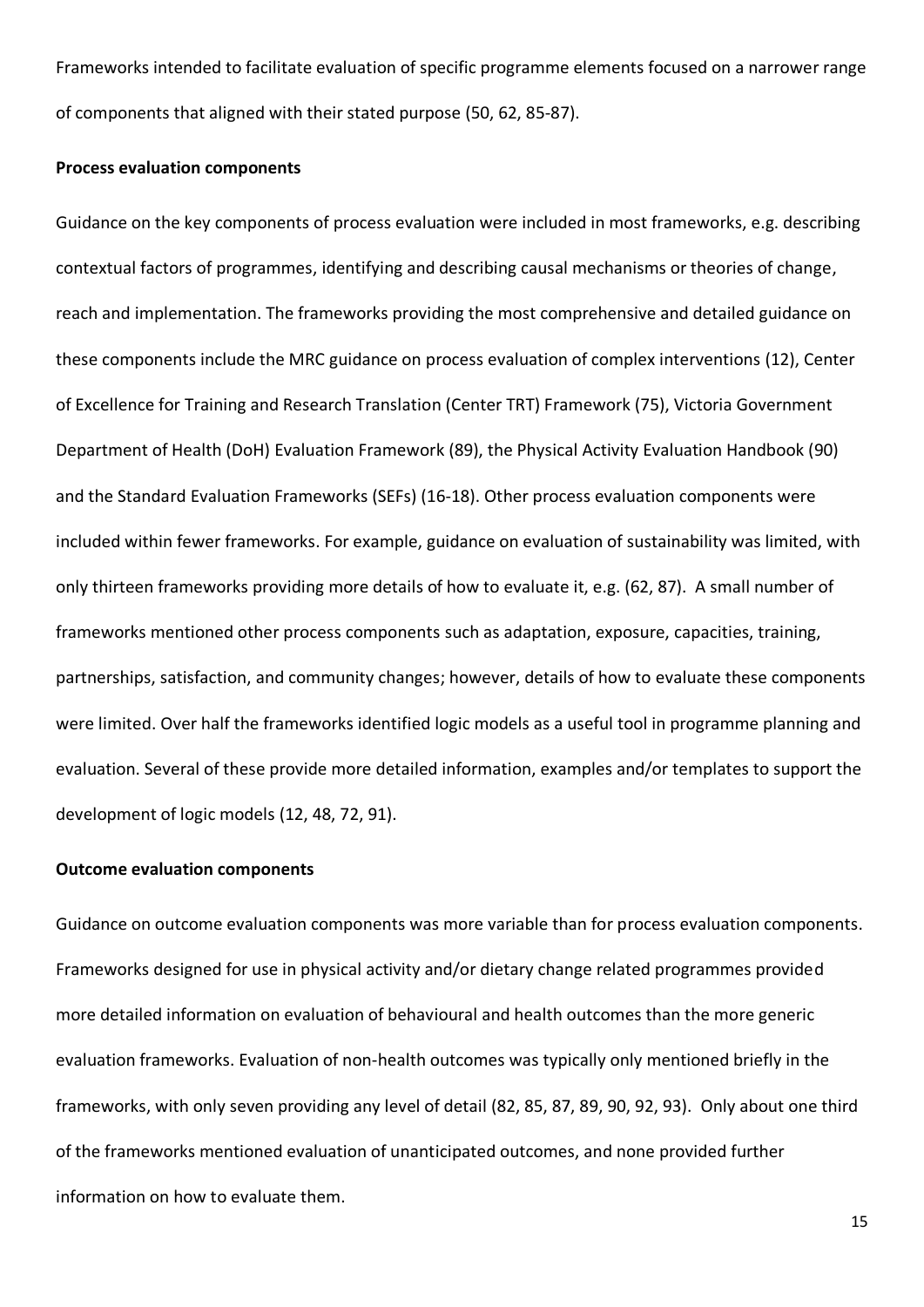#### **Study design components**

Tables 5a-c shows the frameworks mapped against components related to study design, including evaluation at different time points, stakeholder involvement, participatory approaches, data collection and analysis, and reporting of findings. Most frameworks identified the importance of stakeholder involvement and/or participatory evaluation approaches. Few provided information on how to incorporate this, with a few exceptions that did provide detailed guidance on participatory evaluation methods (56, 57, 61, 82, 94). Most frameworks mentioned the importance of conducting evaluation that is appropriate to a programme's stage of development, and many were presented as a set of steps aligned to stages of programme development and implementation. Most also mentioned evaluation at different time points (i.e. baseline and follow-up), mainly in relation to outcome measures only. Several frameworks used the terms formative and summative evaluation but gave limited information on how they were defining them, or how to do these types of evaluation. Exceptions to this were frameworks that gave a more detailed explanation of the role of formative and pilot studies in developing an intervention (33, 53).

Guidance on data collection and data analysis was highly variable. Several frameworks provided explanations of appropriate use of experimental designs and quantitative and qualitative methods (20, 46, 54, 68). Others provided more detailed guidance on specific data collection methods and measures (16-18, 33, 95-98). Only thirteen frameworks provided information to guide data analysis. There was more consistency in the inclusion of guidance on data collection and analysis within the frameworks described as specific to physical activity and/or dietary change programmes than in the other categories of frameworks. Finally, guidance on dissemination and reporting also varied. Many frameworks mentioned the importance of this aspect within the cycle of evidence-based practice, but few provided information about where and how to report findings to different target audiences.

#### **Discussion**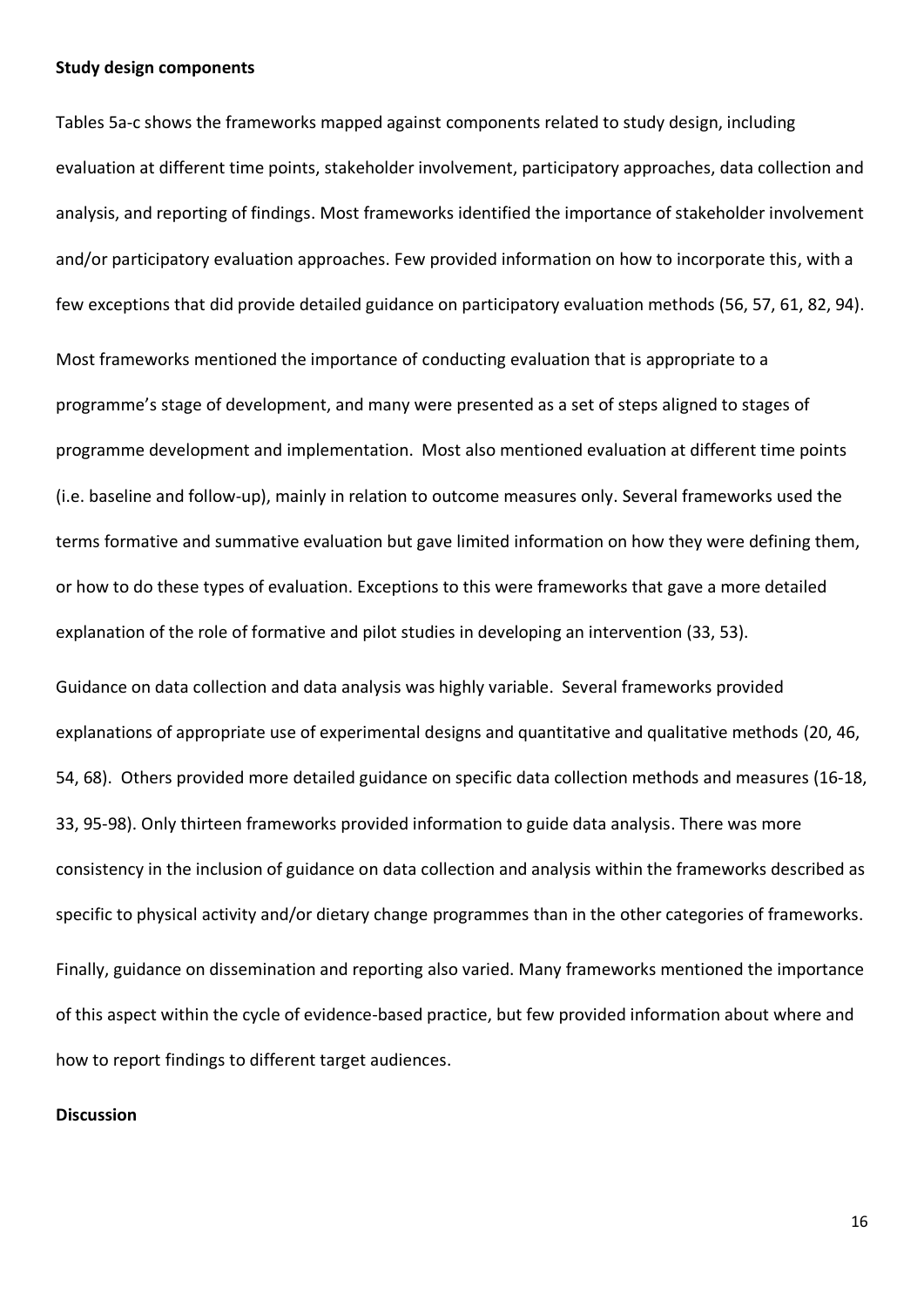Our scoping review identified 71 evaluation frameworks, considerably more than previous reviews of evaluation frameworks within the field of public health (25-27). The broad search strategy we applied enabled us to identify frameworks developed within a range of domains that we could add to those included in these earlier reviews. The focused set of inclusion and exclusion criteria we then applied meant that we only included frameworks specific to or generalisable to physical activity and/or dietary change programmes. In addition to the 12 frameworks specifically intended for physical activity and/or dietary change programme evaluation, we identified a further 59 intended for public health, health promotion, behaviour change or generic programmes that were applicable to physical activity and/or dietary change programmes.

Our review has highlighted the plethora of frameworks available; previous reviews (27) reported this as a potential challenge to practitioners and evaluators navigating and making use of the available guidance. Our review also highlighted the variability in terms used by authors to describe the purpose and scope of the frameworks. Although we identified a growing number of frameworks developed by and for practitioners, e.g. (71, 74, 89, 90, 99), in many frameworks the intended audience was unclear. Terms used to describe programme types were poorly defined and were often used interchangeably. Some phrases such as 'natural experiment' and 'real-world' were used to refer to the evaluation approach and the intervention itself, whilst others (e.g. behaviour change and sustainability) were used to refer to both intervention processes and outcomes. Several frameworks which stated they were intended to support both programme planning and evaluation provided insufficient details about how these facilitated evaluation. The lack of clarity in the extent to which frameworks are intended to be used by researcher-led or practitioner-led evaluation, and in their applicability to different programmes and evaluation objectives, has implications for those using the available guidance. There needs to be a greater consensus of how terms are defined within public health evaluation. An agreed common language would enable those involved in programme evaluation to understand more clearly the applicability of the different frameworks and would help this research area to move forward.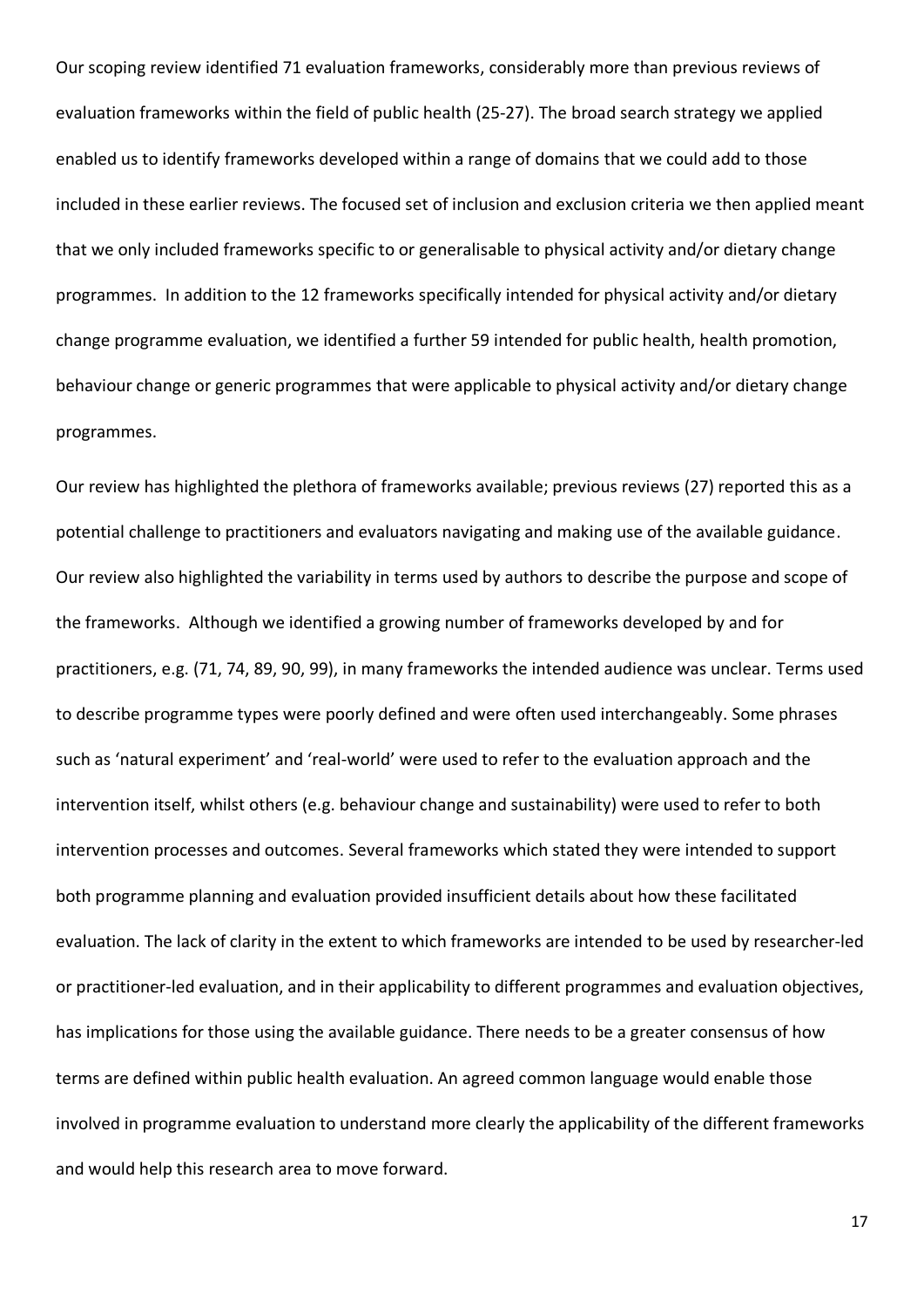Our typology and mapping resolves some of that complexity in purpose and scope of frameworks by signposting to relevant frameworks and by developing an overview of what guidance is encompassed within each. Our appraisal of frameworks has highlighted areas of overlap, strengths and limitations in the guidance available to support programme evaluation. For example, the inclusion of key process evaluation components (e.g. describing programme contexts and causal mechanisms, reach, and use of logic models) in most frameworks reflects the growing understanding of the importance of these aspects of evaluation to facilitate a more detailed understanding of whether and how a programme works (7, 33-35, 100). These components represent strengths within the existing guidance, and areas where there is already an abundance of guidance.

The mapping process and appraisal also identified components where more guidance would be beneficial. We found limited guidance on participatory approaches, non-health and unanticipated outcomes, and wider programme components (e.g. resources, training, delivery, adaptation, partnerships, organisational structures), and sustainability. These components represent aspects of evaluation that require further development of guidance. Stakeholder involvement or participatory evaluation was mentioned in all but nine of the frameworks, reflecting the growing recognition of the importance of stakeholder engagement in evaluation decisions and processes (34, 78). However, detailed guidance on how to incorporate participatory evaluation methods was only provided by seven frameworks (34, 56, 63, 69, 82, 85, 101), and represents another area where further development of guidance would be beneficial. Compared to other categories within the typology, frameworks specific to physical activity programmes more consistently provided guidance on evaluation of health and behavioural outcomes, including the use of appropriate data collection and analysis methods. By their nature these components are specific and therefore may be difficult to define within more generic frameworks. Frameworks developed to facilitate evaluation of specific programme elements, such as sustainability (62, 87), and those intended to facilitate evaluation of partnerships (84-86) or community (82, 85, 94) also addressed some of the gaps within the more generic frameworks.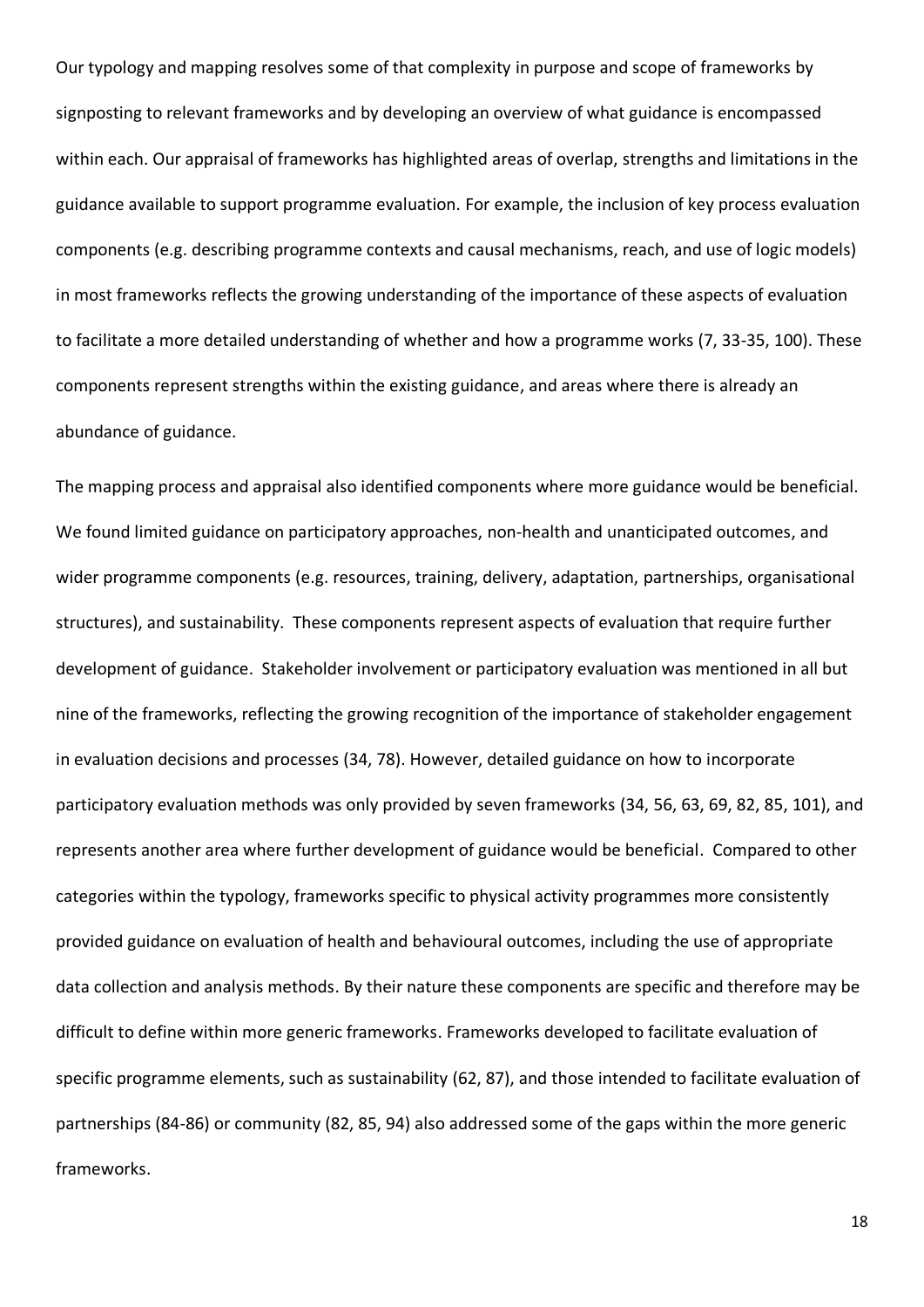Our mapping and typology signpost to frameworks where guidance on specific components can be found. Although availability does not necessarily equate to accessibility or usability of information, the mapping of frameworks can be used to help understand some of the strengths and limitations within the guidance provided. Further investigation of whether and how frameworks have been used may provide insight into how fit for purpose they are, and the benefits and challenges of applying them within physical activity or dietary change programme evaluation. Furthermore, the typology and mapping can be used by practitioners, commissioners and evaluators of physical activity and/or dietary change programmes to identify frameworks relevant to their evaluation needs. They can also be used by researchers and those interested in developing evaluation guidance to identify evaluation components where it would be most useful to focus their efforts, rather than developing more guidance for components where there is already an abundance of guidance. Our categorisation could also be used by researchers publishing frameworks to more clearly report how these are intended to be used, and for those reporting evaluation studies to more clearly state how they have been used.

#### **Strengths and limitations**

Our broad search strategy enabled a comprehensive review which identified 71 frameworks within the academic and grey literature. By drawing on frameworks developed within different domains, we have added to previous reviews (25, 27) to map a wide range of evaluation frameworks applicable to physical activity and/or dietary change programmes.

Our scoping review methods, which included consultation with experts, helped to maximise the chances of identifying relevant frameworks, and of applying relevant components which were based on consensus to appraise the frameworks. It was not our intention to apply a formal consensus building method, however we recognise that the use of a more formalised process would be an alternative approach. By consulting both practice and research-based experts we are confident that the results will be of interest and value to both practitioners and researchers concerned with evaluation of physical activity and/or dietary change programmes.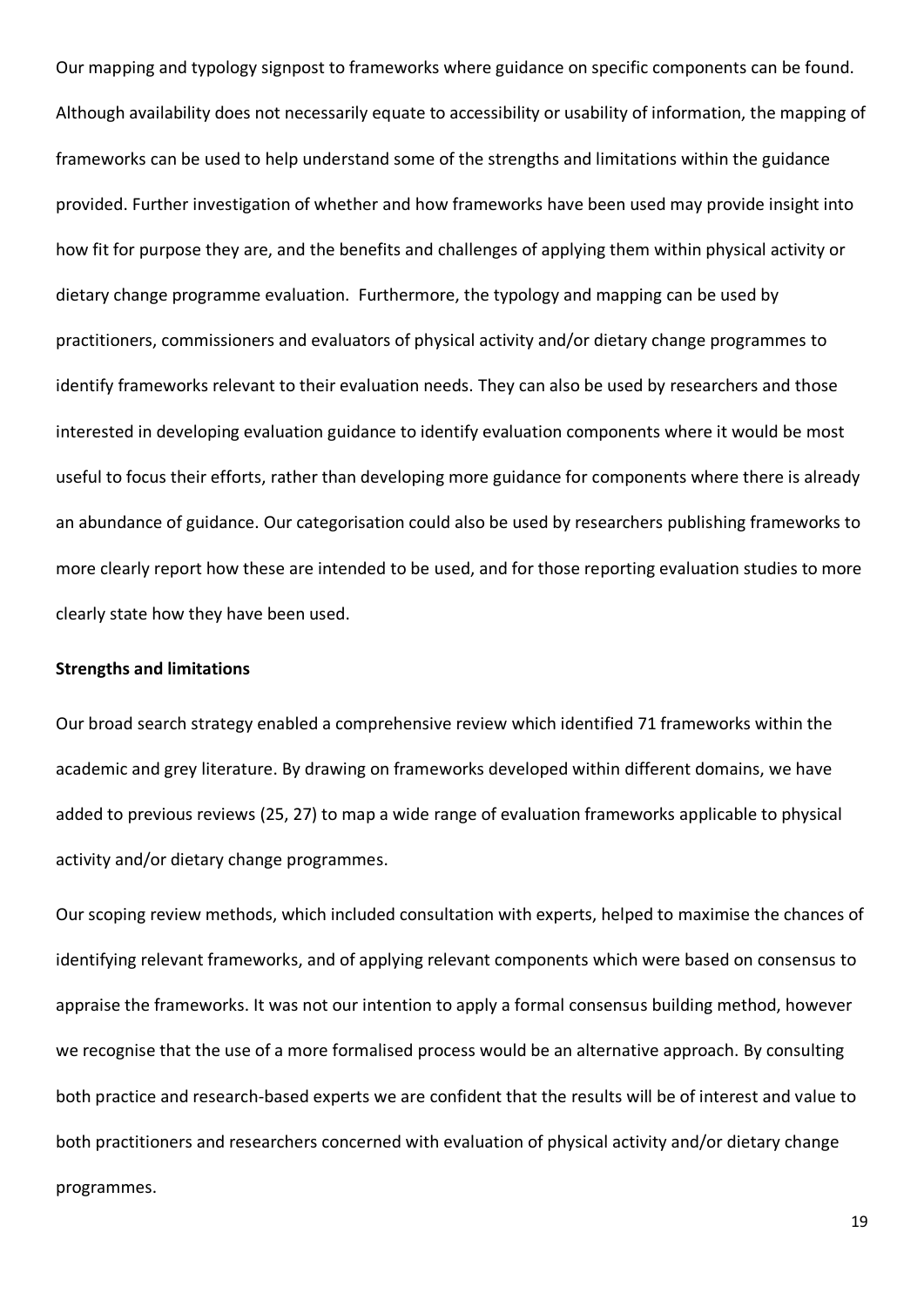There are limitations of the review. The review only included sources published in the English language. The heterogeneity and ambiguity in use of terminology was a methodological challenge during screening, data extraction and synthesis. Frameworks intended to support specialist evaluation aspects such as health economic evaluation and evaluation of programmes using digital technologies (e.g., mobile health) are critical to practice and policy decisions, however we excluded these frameworks due to their specificity and also due to the large number available. A separate review of the available guidance to support these specialist evaluation aspects would be beneficial.

## **Conclusion**

We have added to previous reviews of evaluation frameworks, and identified 71 frameworks applicable to physical activity and/or dietary change programme evaluation. There is an abundance of frameworks available to support programme evaluation. Our typology and mapping signpost to frameworks where guidance on specific components can be found, where there is overlap in their scope and content, and where there are gaps in the guidance. Practitioners and evaluators can use the typology and mapping to identify, agree upon and apply appropriate frameworks. Researchers who develop evaluation guidance can use them to identify evaluation components for which there are gaps in available guidance. This should help focus research efforts where it is most needed and promote uptake and use of appropriate evaluation frameworks in practice to improve the quality of evaluation and reporting.

## **List of abbreviations**

| CDC.         | <b>Center for Disease Control and Prevention</b>                      |
|--------------|-----------------------------------------------------------------------|
|              | Center TRT Center of Excellence for Training and Research Translation |
| <b>DoH</b>   | Department of Health                                                  |
| <b>GPAT</b>  | Good Practice Appraisal Tool                                          |
| <b>HEBS</b>  | <b>Health Education Board Scotland</b>                                |
| HP           | <b>Health Promotion</b>                                               |
| <b>LEAP</b>  | Learning, Evaluation and Planning                                     |
| <b>MRC</b>   | <b>Medical Research Council</b>                                       |
| <b>MMIPP</b> | Model for Management of Intervention Programme Planning               |
| <b>NICE</b>  | National Institute for Health and Care Excellence                     |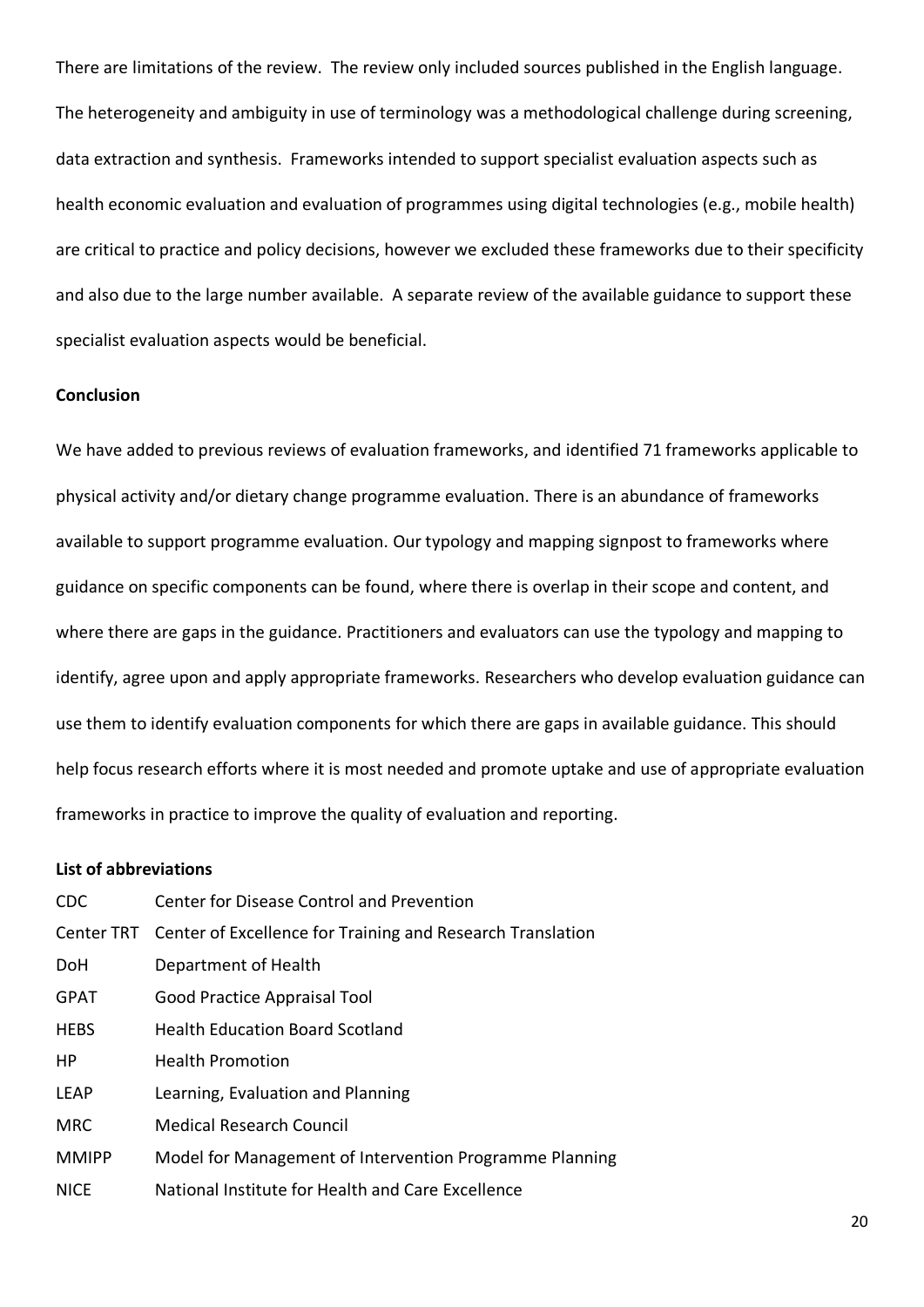| <b>OPEN</b>   | Obesity Prevention through the European Network        |
|---------------|--------------------------------------------------------|
| <b>PIP</b>    | Programme Impact Pathway                               |
| <b>PIPA</b>   | Participatory Impact Pathway Analysis                  |
| PA            | <b>Physical Activity</b>                               |
| <b>PH</b>     | <b>Public Health</b>                                   |
| <b>PHE</b>    | <b>Public Health England</b>                           |
| <b>RE-AIM</b> | Reach, Efficacy, Adoption, Implementation, Maintenance |
| <b>SEF</b>    | <b>Standard Evaluation Framework</b>                   |
| <b>WHO</b>    | World Health Organization                              |

## **Declarations**

## **Ethics approval and consent to participate**

Not applicable

## **Consent for publication**

Not applicable

## **Availability of data & materials**

All data generated or analysed during this study are included in this published article [and its

supplementary information files]. All data used in this manuscript is in the public domain.

#### **Competing interests**

The authors declare that they have no competing interests.

## **Funding**

The work was undertaken by the Centre for Diet and Activity Research (CEDAR), a UKCRC Public Health Research Centre of Excellence. Funding from the British Heart Foundation, Cancer Research UK, Economic and Social Research Council, Medical Research Council, the National Institute for Health Research, and the Wellcome Trust, under the auspices of the UK Clinical Research Collaboration, is gratefully acknowledged. The funders had no role in any element of this research.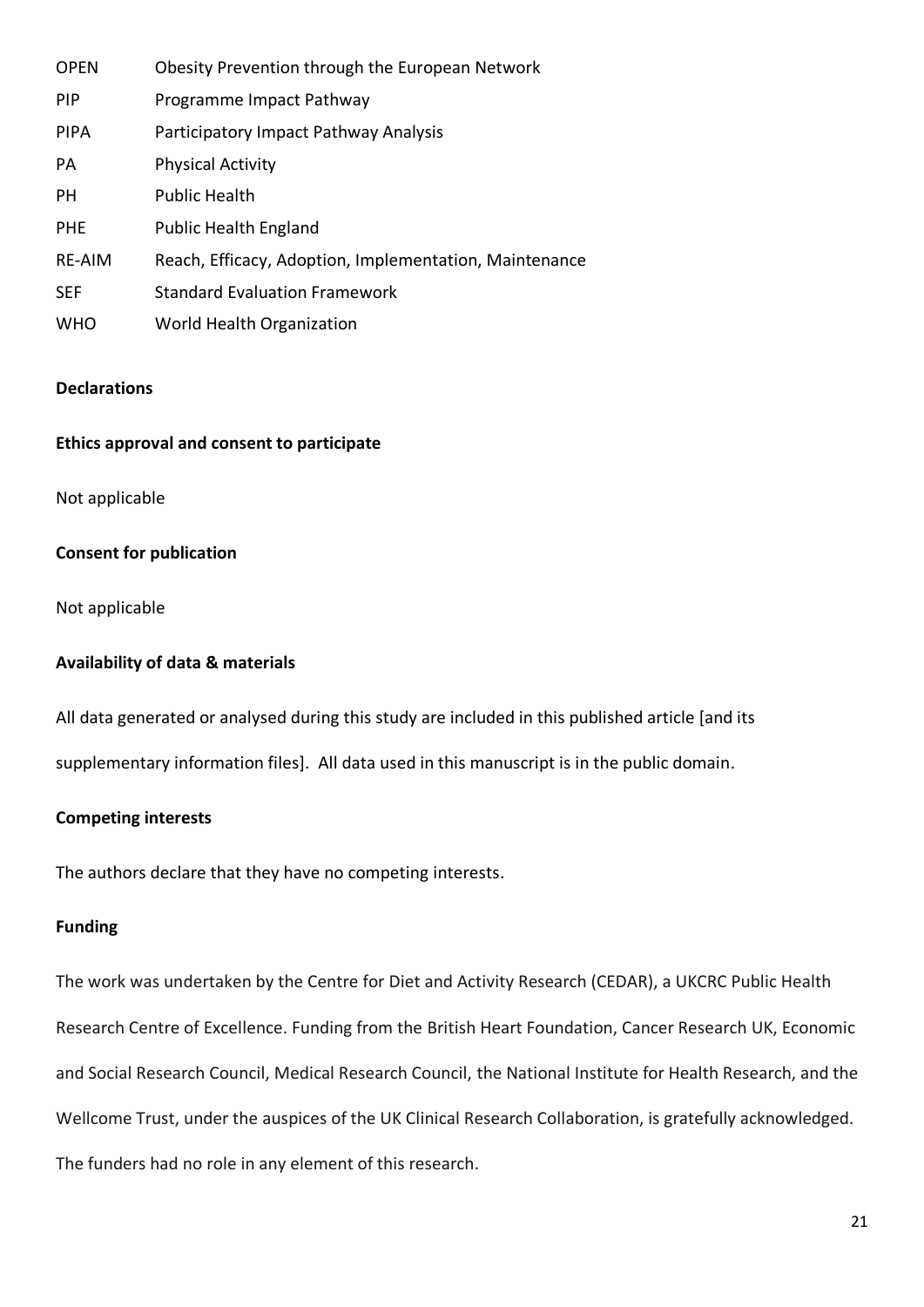## **Author contributions**

JF, AJ & WH conceptualised the research questions, developed and agreed the search strategy, data

extraction and synthesis. JF conducted the search, screening, data extraction and analysis. KM checked and

validated the screening of sources. AJ & WH checked and validated the data extraction. All authors

contributed to the manuscript, critically reviewed and approved the final manuscript.

# **Acknowledgements**

The authors would like to thank Nick Cavill, Darcy Hare and Harry Rutter who contributed as part of the

expert consultation.

# **Figure Legends**

Figure 1. PRISMA diagram of screening process

Figure 2.a-c. Typology for evaluation frameworks categorised according to programme type, evaluation focus, and framework format

## **List of Tables**

Table 1. Inclusion and Exclusion Criteria

Table 2. Evaluation Components agreed for Data Extraction and Mapping of Frameworks

Table 3. Included frameworks grouped by decade of publication and source

Table 4.a-c Frameworks mapped against process and outcome evaluation components

Table 5.a-c Frameworks mapped against evaluation components related to study design, evaluation approach and reporting

## **Additional Files**

## **Additional File 1. Brief descriptions of the frameworks.xlsx**

A short summary of each framework based on the stated scope and aim provided by the original authors of each framework.

## **Additional File 2. General characteristics of the frameworks.xlsx**

Summary of data extracted to identify the scope and general characteristics of each framework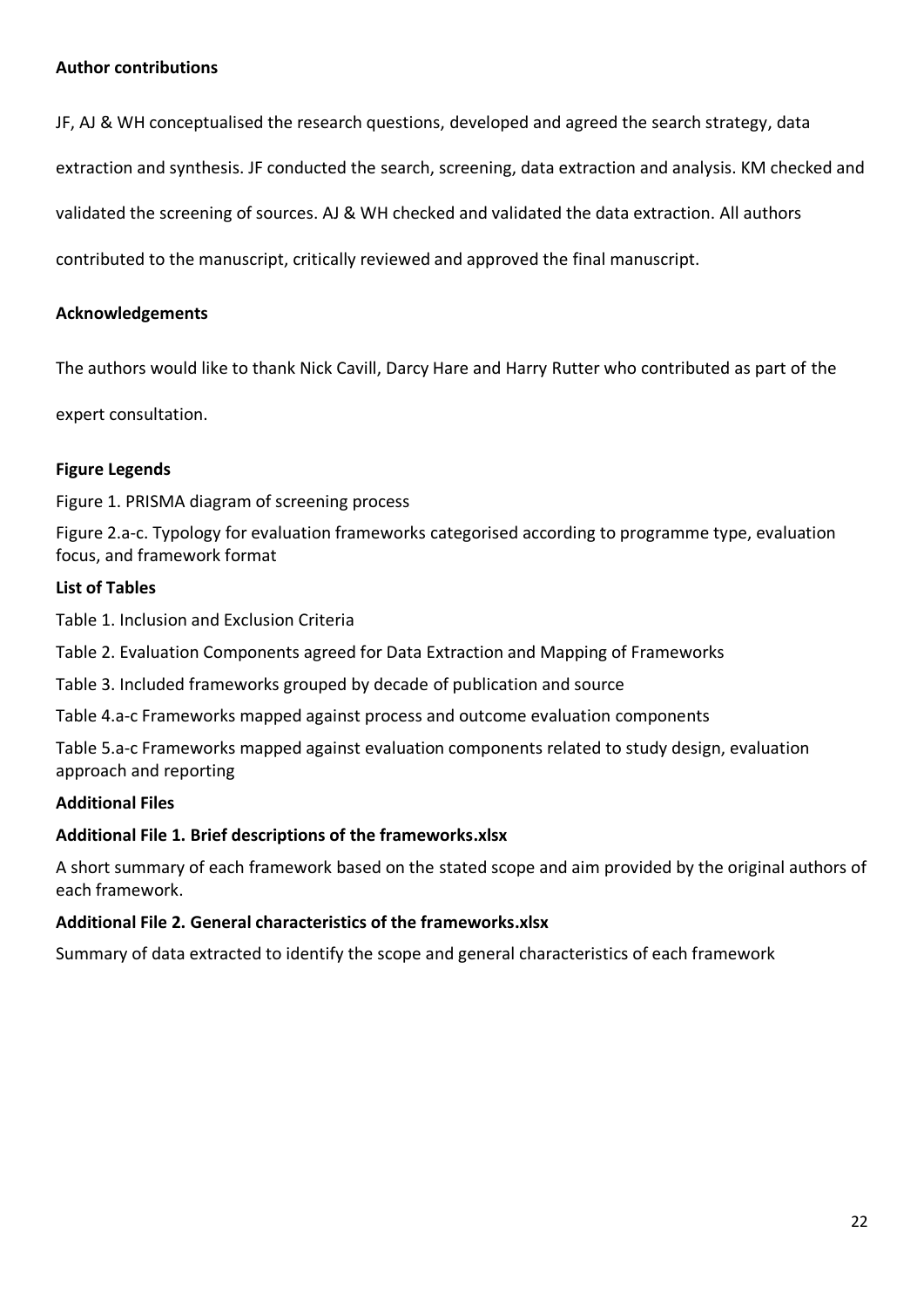

Figure 1 PRISMA diagram of screening process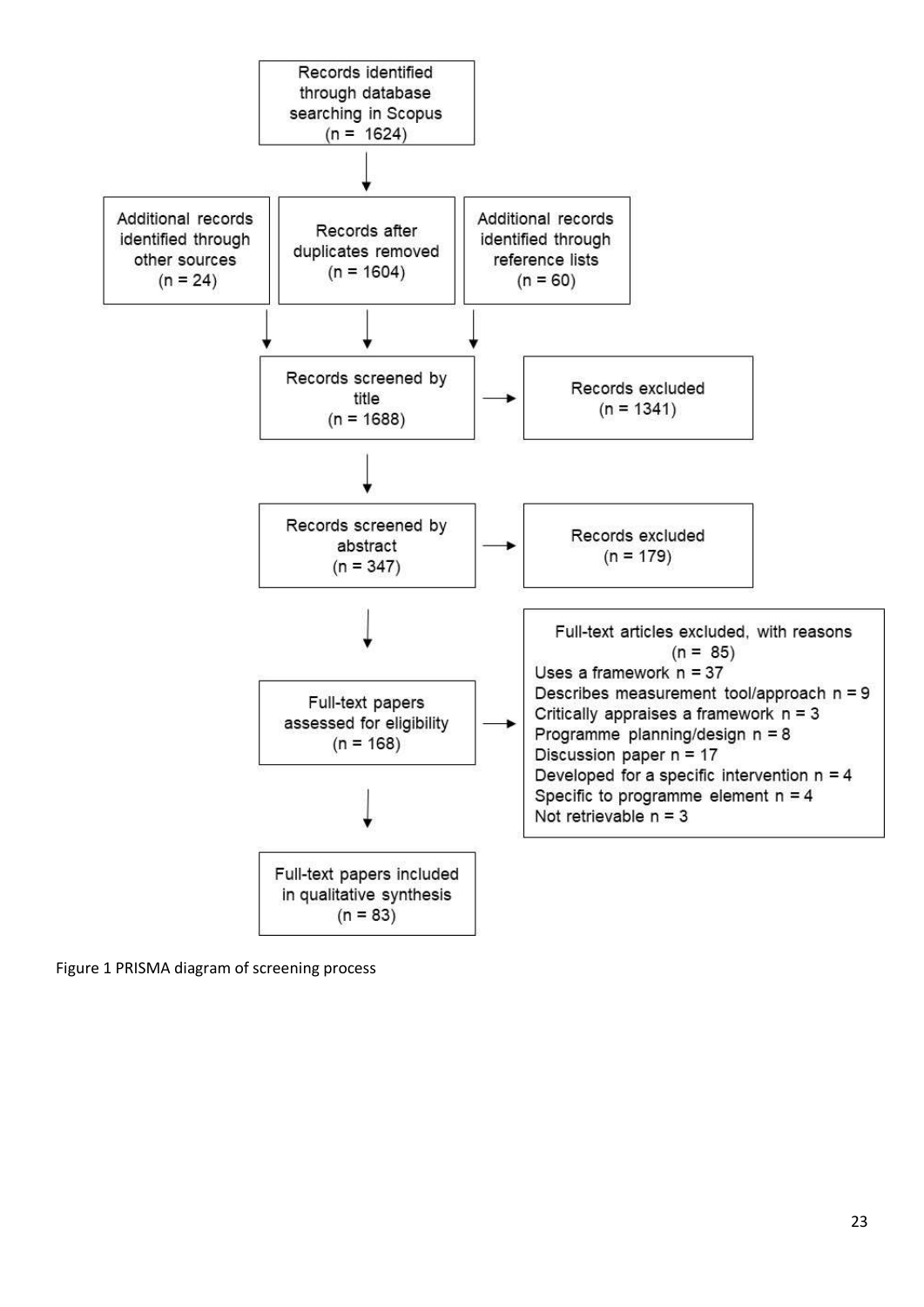|                                  | 1990-1999                                         | 2000-2009                                              | 2010-2018                                                |  |  |  |  |  |  |
|----------------------------------|---------------------------------------------------|--------------------------------------------------------|----------------------------------------------------------|--|--|--|--|--|--|
|                                  | Evaluation of Health Education (102)              | California Healthy Cities Framework (93)               | Cross-site Evaluation Tool (110)                         |  |  |  |  |  |  |
|                                  | Evaluation of Healthy Community Initiatives (103) | Setting Standards (34)                                 | Empowerment Framework in Nutrition (81)                  |  |  |  |  |  |  |
|                                  | Health Workers Guide (104)                        | Community Initiative Evaluation Model (82, 94)         | Evaluating Complex Community-Based HP (78)               |  |  |  |  |  |  |
|                                  | <b>Realistic Evaluation (20)</b>                  | Evaluation in Health Promotion (108)                   | <b>Generic Evaluation Toolkit (111)</b>                  |  |  |  |  |  |  |
|                                  | Utilization-Focused Evaluation (66)               | Formative Model of Service Evaluation (109)            | Systematic Evaluation Multiple Components (95)           |  |  |  |  |  |  |
|                                  | Framework for Outcome Assessment (105)            | Planning, Implementation & Evaluation Model (97)       | <b>Contextual Factors Framework (50)</b>                 |  |  |  |  |  |  |
| Academic Literature <sup>1</sup> | Intervention Mapping (47, 67)                     | Process Evaluation for Public Health (69)              | <b>Coordinated Action Checklist (83)</b>                 |  |  |  |  |  |  |
|                                  | <b>MMIPP (101)</b>                                | Six Step Guide to Process Evaluation (88)              | <b>Multilevel Framework (112)</b>                        |  |  |  |  |  |  |
|                                  | PRECEDE-PROCEED (46, 51)                          | Concepts in process evaluation (68)                    | OPEN tool (113)                                          |  |  |  |  |  |  |
|                                  | Stages of Evaluation Model (33, 106)              | Evaluating Legacy of community health initiatives (87) | <b>Process Evaluation in Group Settings (114)</b>        |  |  |  |  |  |  |
|                                  | Principles for Evaluating Community HP (107)      | <b>Getting to Outcomes (77)</b>                        | <b>Process Evaluation Cluster Randomised Trials (79)</b> |  |  |  |  |  |  |
|                                  | <b>RE-AIM (19)</b>                                | <b>HEBS Framework (14)</b>                             | <b>Supportive Social Environments for Health (84)</b>    |  |  |  |  |  |  |
|                                  |                                                   | <b>Levels of Coalition Evaluation (86)</b>             | Three Dimensional Health Cube (62)                       |  |  |  |  |  |  |
|                                  |                                                   | Participative Framework Health Inequalities (61)       |                                                          |  |  |  |  |  |  |
|                                  |                                                   | Participation, Partnerships & Equity (85)              |                                                          |  |  |  |  |  |  |
|                                  |                                                   | <b>Settings for Health Promotion (49)</b>              |                                                          |  |  |  |  |  |  |
|                                  |                                                   | Well Connected (63)                                    |                                                          |  |  |  |  |  |  |
|                                  | WHO Recommendations (76)                          | Kellogg Foundation Evaluation Handbook (72)            | Better Evaluation (70)                                   |  |  |  |  |  |  |
|                                  |                                                   | Logic Model Development Guide (48)                     | Centre TRT's Framework (75)                              |  |  |  |  |  |  |
|                                  |                                                   | NICE Guidance: Behaviour Change (80)                   | Community Toolbox (99)                                   |  |  |  |  |  |  |
|                                  |                                                   | <b>Evaluating Community Projects (115)</b>             | Evaluation Works: a toolkit (71)                         |  |  |  |  |  |  |
| Grey Literature <sup>1</sup>     |                                                   | Framework for Community Health (116)                   | Public Health England (PHE) Guide (91)                   |  |  |  |  |  |  |
|                                  |                                                   | Evaluating Sport & Physical Activity (117)             | Magenta Book (92)                                        |  |  |  |  |  |  |
|                                  |                                                   | Health Planners Toolkit (98)                           | <b>Ontario Evaluation Workbook (96)</b>                  |  |  |  |  |  |  |
|                                  |                                                   | LEAP (73)                                              | Victoria Govt DoH Framework (89)                         |  |  |  |  |  |  |
|                                  |                                                   | Physical Activity Evaluation Handbook (90)             | <b>GPAT (64)</b>                                         |  |  |  |  |  |  |
|                                  |                                                   | Sport England Evaluation Framework (74)                | SEF for Dietary Interventions (17)                       |  |  |  |  |  |  |
|                                  |                                                   | <b>SEF for Weight Management (18)</b>                  | SEF for Physical Activity (16)                           |  |  |  |  |  |  |
|                                  | CDC Framework (15, 52)                            | MRC Complex Intervention Guidance (53, 54)             | MRC Process Evaluation Guidance (12, 35, 55)             |  |  |  |  |  |  |
| <b>Both</b>                      |                                                   | Impact Pathway Analysis (PIPA) (56, 57, 118)           | MRC Natural Experiments (59, 60)                         |  |  |  |  |  |  |
|                                  |                                                   |                                                        | <b>GENIE (58, 65)</b>                                    |  |  |  |  |  |  |

*Italics = flexible guidance*, Normal text = frameworks formatted as steps, Bold = frameworks formatted as a set of indicators

<sup>1</sup> Academic literature included journal articles and books. Grey literature was defined as all other printed and electronic documents published by organisations and agencies.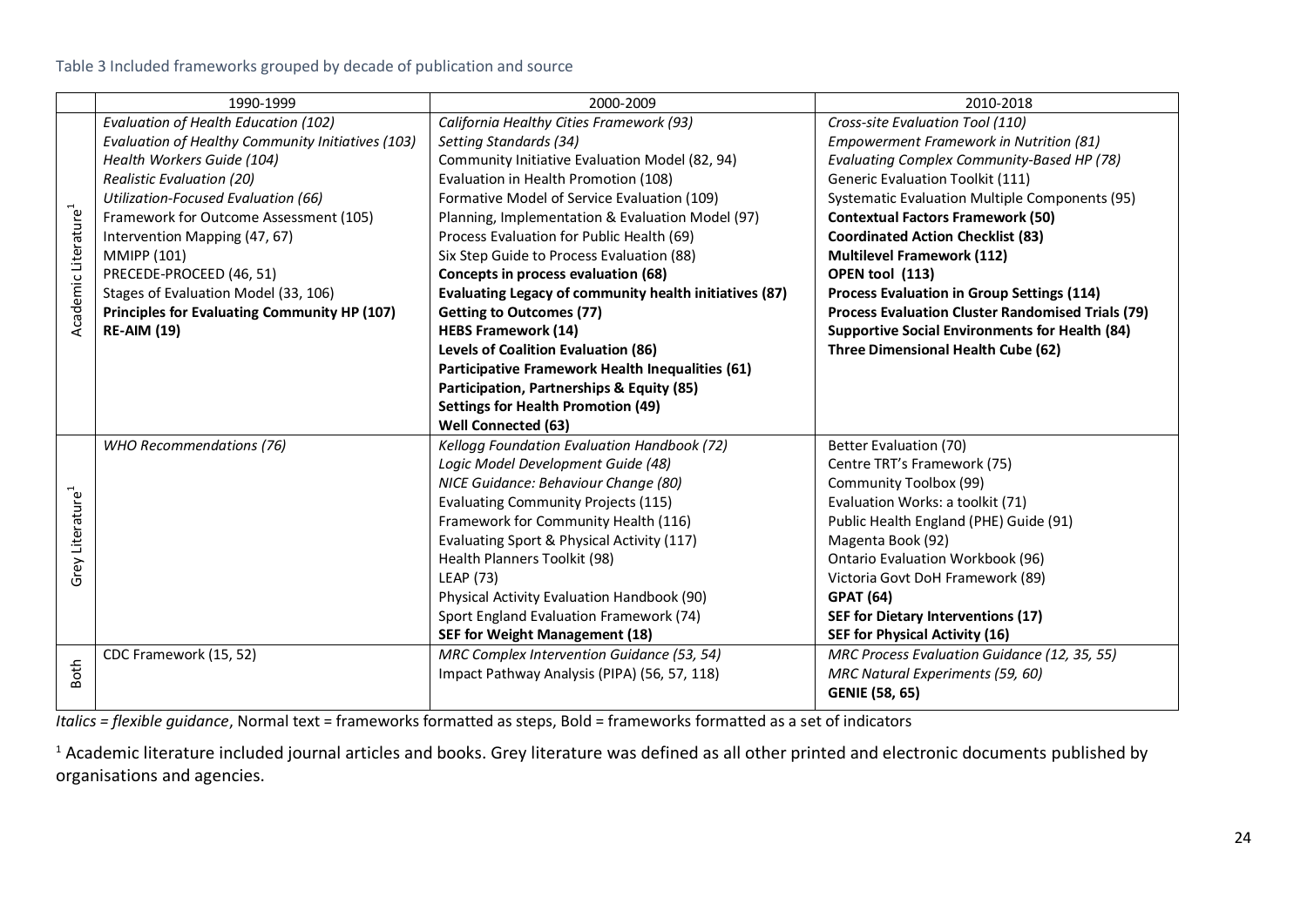

Figure 2a Typology of evaluation frameworks intended for use in physical activity, dietary change or behaviour change programmes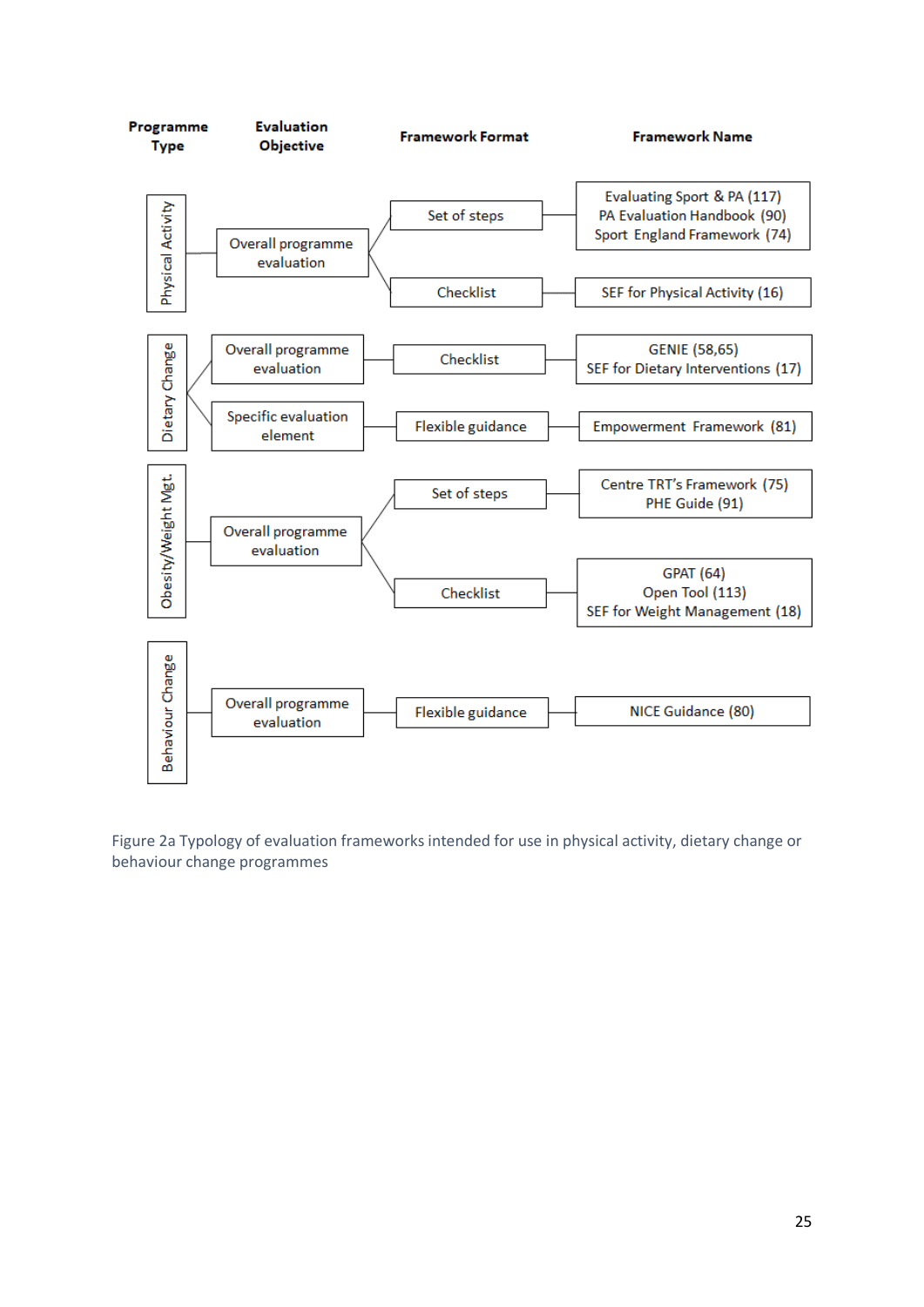

Figure 2b Typology of frameworks intended for use in health promotion or public health programmes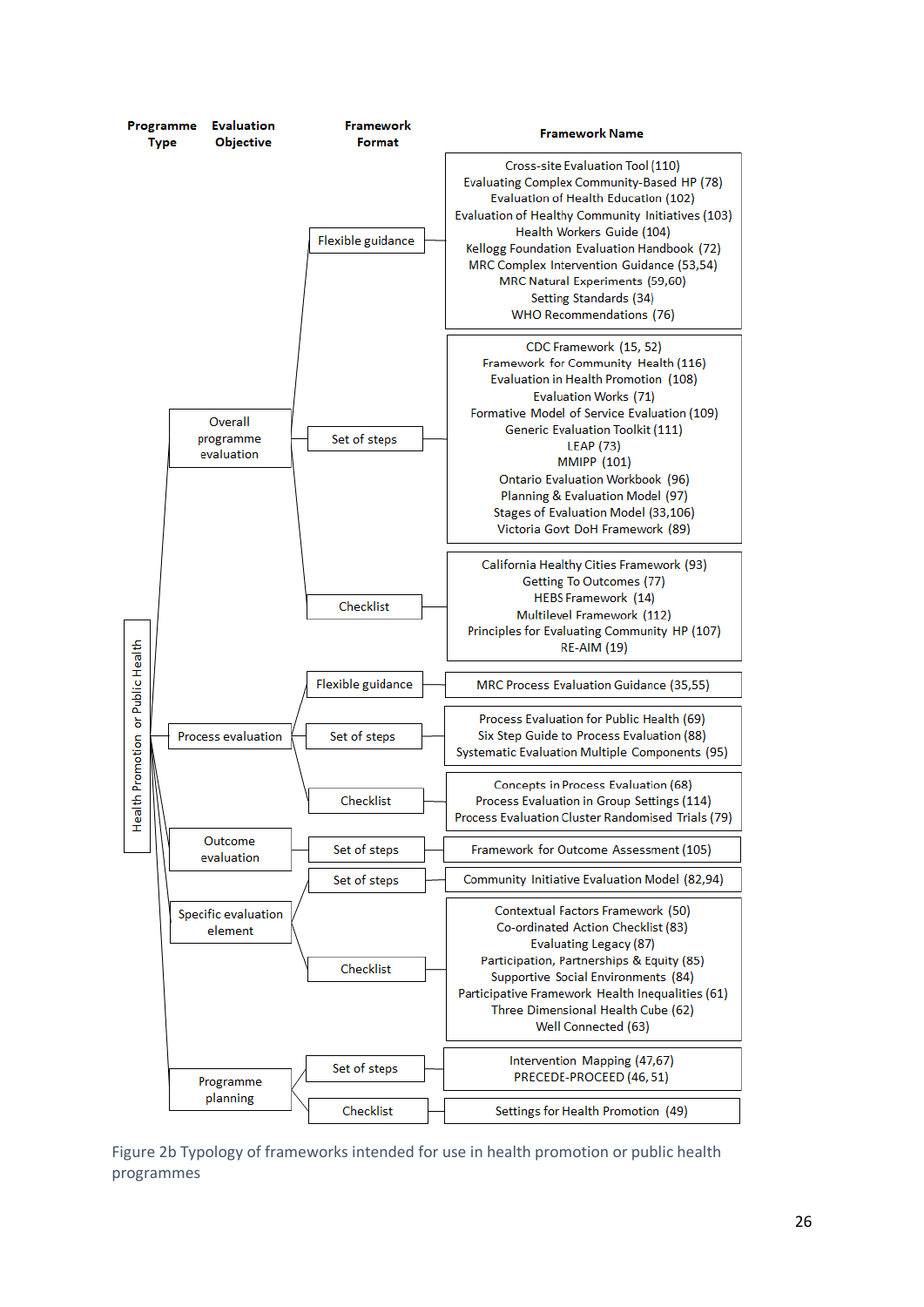

Figure 2c Typology of frameworks intended for use in generic programmes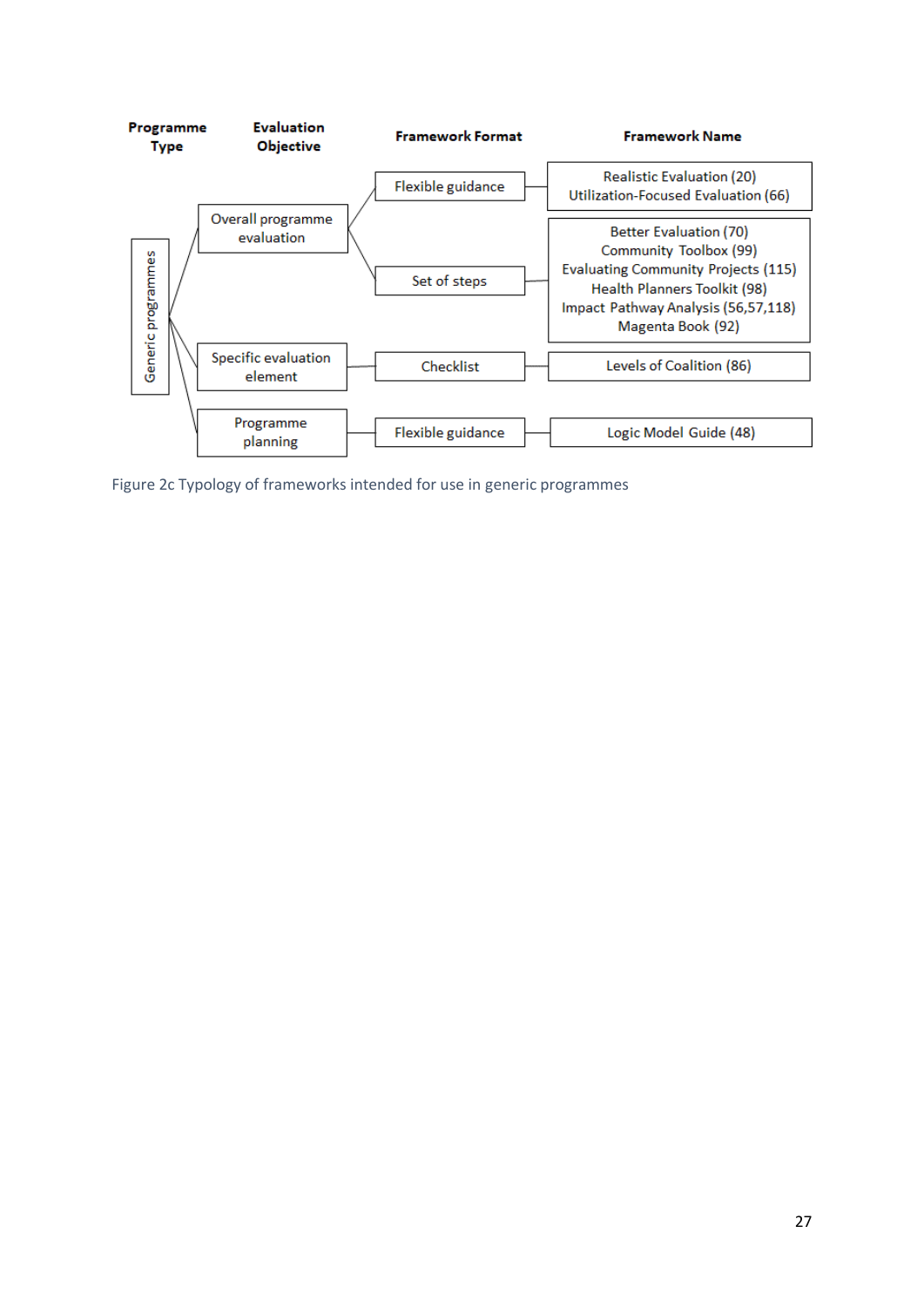|                                            |                    |                      | <b>Process evaluation</b> |       |                | Outcome evaluation               |                           |                         |                 |                        |                           |
|--------------------------------------------|--------------------|----------------------|---------------------------|-------|----------------|----------------------------------|---------------------------|-------------------------|-----------------|------------------------|---------------------------|
| <b>Framework Short Name</b>                | Describing Context | Φ<br>Theory of chang | Logic model               | Reach | Implementation | Sustainability or<br>Maintenance | Other Process<br>Measures | Behavioural<br>Outcomes | Health Outcomes | Outcomes<br>Non-Health | Unanticipated<br>Outcomes |
| Evaluating Sport & Physical Activity (117) |                    |                      |                           |       |                |                                  |                           |                         |                 |                        |                           |
| Physical Activity Evaluation Handbook (90) |                    |                      |                           |       |                |                                  |                           |                         |                 |                        |                           |
| Sport England Evaluation Framework (74)    |                    |                      |                           |       |                |                                  |                           |                         |                 |                        |                           |
| SEF for Physical Activity (16)             |                    |                      |                           |       |                |                                  |                           |                         |                 |                        |                           |
| GENIE (58,65)                              |                    |                      |                           |       |                |                                  |                           |                         |                 |                        |                           |
| SEF for Dietary Interventions (17)         |                    |                      |                           |       |                |                                  |                           |                         |                 |                        |                           |
| Empowerment Framework in Nutrition (81)    |                    |                      |                           |       |                |                                  |                           |                         |                 |                        |                           |
| Centre TRT's Framework (75)                |                    |                      |                           |       |                |                                  |                           |                         |                 |                        |                           |
| PHE Guide (91)                             |                    |                      |                           |       |                |                                  |                           |                         |                 |                        |                           |
| <b>GPAT (64)</b>                           |                    |                      |                           |       |                |                                  |                           |                         |                 |                        |                           |
| OPEN Tool (113)                            |                    |                      |                           |       |                |                                  |                           |                         |                 |                        |                           |
| SEF for Weight Management (18)             |                    |                      |                           |       |                |                                  |                           |                         |                 |                        |                           |
| NICE Guidance: Behaviour Change (80)       |                    |                      |                           |       |                |                                  |                           |                         |                 |                        |                           |

Table 4a Frameworks intended for use in physical activity, dietary change or behaviour change programmes mapped against process and outcome evaluation components

*Light grey shading indicates the component is mentioned, dark grey shading indicates more detailed guidance on how to break down or evaluate the component*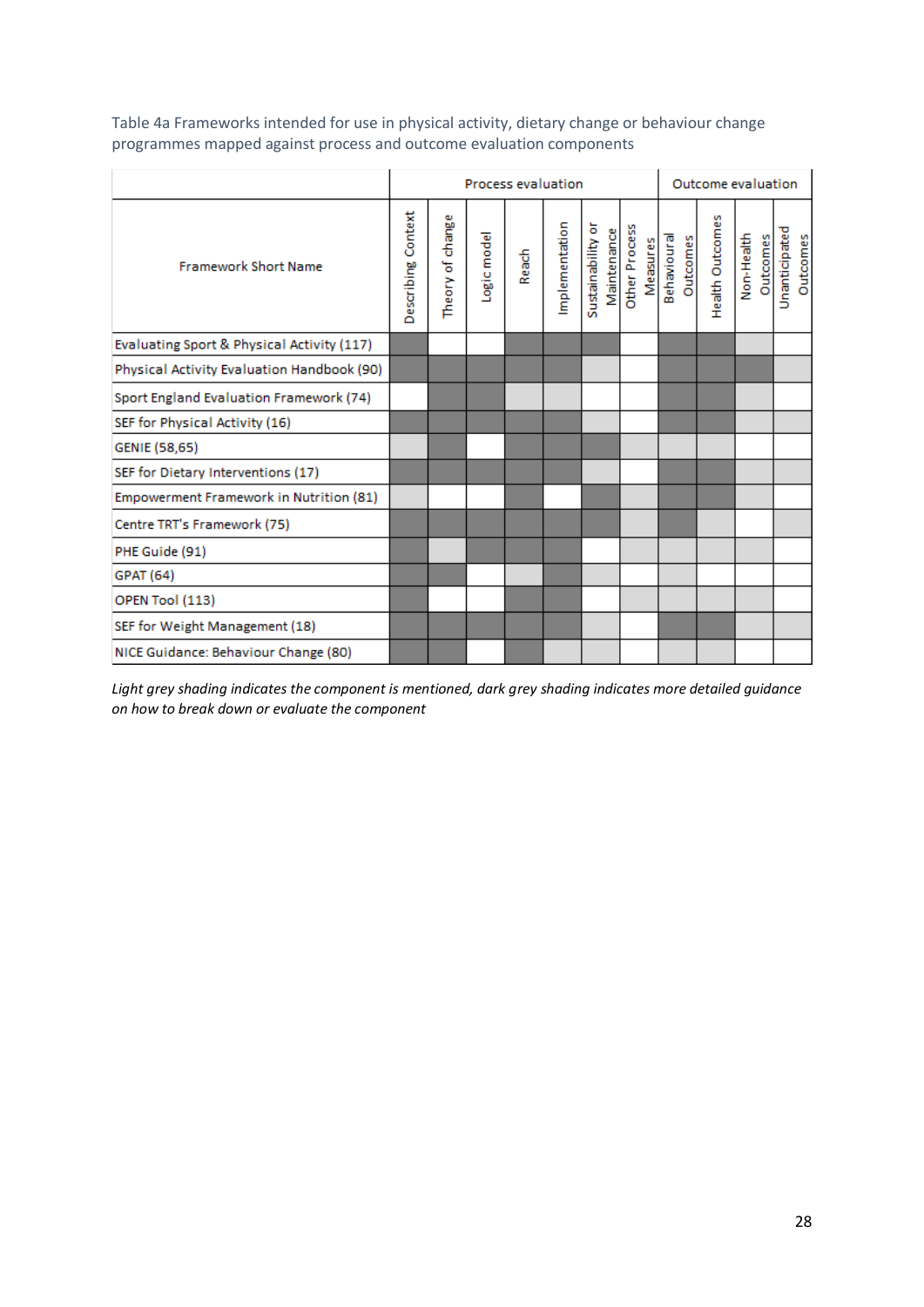Table 4b. Frameworks intended for use in evaluating public health and health promotion programmes mapped against process and outcome evaluation components

|                                                   | Process evaluation |                      |           |       |               |                                  |                        |                      |                 | Outcome evaluation  |                        |  |  |
|---------------------------------------------------|--------------------|----------------------|-----------|-------|---------------|----------------------------------|------------------------|----------------------|-----------------|---------------------|------------------------|--|--|
| Framework Short Name                              | Describing Context | ω<br>Theory of chang | ogic mode | Reach | mplementation | Sustainability or<br>Maintenance | Other Process Measures | Behavioural Outcomes | Health Outcomes | Non-Health Outcomes | Unanticipated Outcomes |  |  |
| Cross-site Evaluation Tool (110)                  |                    |                      |           |       |               |                                  |                        |                      |                 |                     |                        |  |  |
| Evaluating Complex Community-Based HP (78)        |                    |                      |           |       |               |                                  |                        |                      |                 |                     |                        |  |  |
| Evaluation of Health Education (102)              |                    |                      |           |       |               |                                  |                        |                      |                 |                     |                        |  |  |
| Evaluation of Healthy Community Initiatives (103) |                    |                      |           |       |               |                                  |                        |                      |                 |                     |                        |  |  |
| Health Workers Guide (104)                        |                    |                      |           |       |               |                                  |                        |                      |                 |                     |                        |  |  |
| Kellogg Foundation Evaluation Handbook (72)       |                    |                      |           |       |               |                                  |                        |                      |                 |                     |                        |  |  |
| MRC Complex Intervention Guidance (53,54)         |                    |                      |           |       |               |                                  |                        |                      |                 |                     |                        |  |  |
| MRC Natural Experiments (59,60)                   |                    |                      |           |       |               |                                  |                        |                      |                 |                     |                        |  |  |
| Setting Standards (34)                            |                    |                      |           |       |               |                                  |                        |                      |                 |                     |                        |  |  |
| WHO Recommendations (76)                          |                    |                      |           |       |               |                                  |                        |                      |                 |                     |                        |  |  |
| CDC Framework (15,52)                             |                    |                      |           |       |               |                                  |                        |                      |                 |                     |                        |  |  |
| Framework for Community Health (116)              |                    |                      |           |       |               |                                  |                        |                      |                 |                     |                        |  |  |
| Evaluation in Health Promotion (108)              |                    |                      |           |       |               |                                  |                        |                      |                 |                     |                        |  |  |
| Evaluation Works (71)                             |                    |                      |           |       |               |                                  |                        |                      |                 |                     |                        |  |  |
| Formative Model of Service Evaluation (109)       |                    |                      |           |       |               |                                  |                        |                      |                 |                     |                        |  |  |
| Generic Evaluation Toolkit (111)                  |                    |                      |           |       |               |                                  |                        |                      |                 |                     |                        |  |  |
| LEAP (73)                                         |                    |                      |           |       |               |                                  |                        |                      |                 |                     |                        |  |  |
| MMIPP (101)                                       |                    |                      |           |       |               |                                  |                        |                      |                 |                     |                        |  |  |
| Ontario Evaluation Workbook (96)                  |                    |                      |           |       |               |                                  |                        |                      |                 |                     |                        |  |  |
| Planning, Implementation & Evaluation Model (97)  |                    |                      |           |       |               |                                  |                        |                      |                 |                     |                        |  |  |
| Stages of Evaluation Model (33,106)               |                    |                      |           |       |               |                                  |                        |                      |                 |                     |                        |  |  |
| Victoria Govt DoH Framework (89)                  |                    |                      |           |       |               |                                  |                        |                      |                 |                     |                        |  |  |
| California Healthy Cities Framework (93)          |                    |                      |           |       |               |                                  |                        |                      |                 |                     |                        |  |  |
| Getting To Outcomes (GTO) (77)                    |                    |                      |           |       |               |                                  |                        |                      |                 |                     |                        |  |  |
| HEBS Framework (14)                               |                    |                      |           |       |               |                                  |                        |                      |                 |                     |                        |  |  |
| Multilevel Framework (112)                        |                    |                      |           |       |               |                                  |                        |                      |                 |                     |                        |  |  |
| Principles for Evaluating Community HP (107)      |                    |                      |           |       |               |                                  |                        |                      |                 |                     |                        |  |  |
| RE-AIM (19)                                       |                    |                      |           |       |               |                                  |                        |                      |                 |                     |                        |  |  |
| MRC Process Evaluation Guidance (35,55)           |                    |                      |           |       |               |                                  |                        |                      |                 |                     |                        |  |  |
| Process Evaluation for Public Health (69)         |                    |                      |           |       |               |                                  |                        |                      |                 |                     |                        |  |  |
| Six Step Guide to Process Evaluation (88)         |                    |                      |           |       |               |                                  |                        |                      |                 |                     |                        |  |  |
| Systematic Evaluation Multiple Components (95)    |                    |                      |           |       |               |                                  |                        |                      |                 |                     |                        |  |  |
| Concepts in Process Evaluation (68)               |                    |                      |           |       |               |                                  |                        |                      |                 |                     |                        |  |  |
| Process Evaluation in Groups Settings (114)       |                    |                      |           |       |               |                                  |                        |                      |                 |                     |                        |  |  |
| Process Evaluation Cluster-Randomised Trials (79) |                    |                      |           |       |               |                                  |                        |                      |                 |                     |                        |  |  |
| Framework for Outcome Assessment (105)            |                    |                      |           |       |               |                                  |                        |                      |                 |                     |                        |  |  |
| Community Initiative Evaluation Model (82,94)     |                    |                      |           |       |               |                                  |                        |                      |                 |                     |                        |  |  |
| Contextual Factors Framework (50)                 |                    |                      |           |       |               |                                  |                        |                      |                 |                     |                        |  |  |
| Co-ordinated Action Checklist (83)                |                    |                      |           |       |               |                                  |                        |                      |                 |                     |                        |  |  |
| Evaluating Legacy (87)                            |                    |                      |           |       |               |                                  |                        |                      |                 |                     |                        |  |  |
| Participation, Partnerships & Equity (85)         |                    |                      |           |       |               |                                  |                        |                      |                 |                     |                        |  |  |
| Supportive Social Environments (84)               |                    |                      |           |       |               |                                  |                        |                      |                 |                     |                        |  |  |
| Participative Framework Health Inequalities (61)  |                    |                      |           |       |               |                                  |                        |                      |                 |                     |                        |  |  |
| Three Dimensional Health Cube (62)                |                    |                      |           |       |               |                                  |                        |                      |                 |                     |                        |  |  |
| Well Connected (63)                               |                    |                      |           |       |               |                                  |                        |                      |                 |                     |                        |  |  |
| Intervention Mapping (47,67)                      |                    |                      |           |       |               |                                  |                        |                      |                 |                     |                        |  |  |
| PRECEDE-PROCEED (46,51)                           |                    |                      |           |       |               |                                  |                        |                      |                 |                     |                        |  |  |
| Settings for Health Promotion (49)                |                    |                      |           |       |               |                                  |                        |                      |                 |                     |                        |  |  |

*Light grey shading indicates the component is mentioned, dark grey shading indicates more detailed guidance on how to break down or evaluate the component.*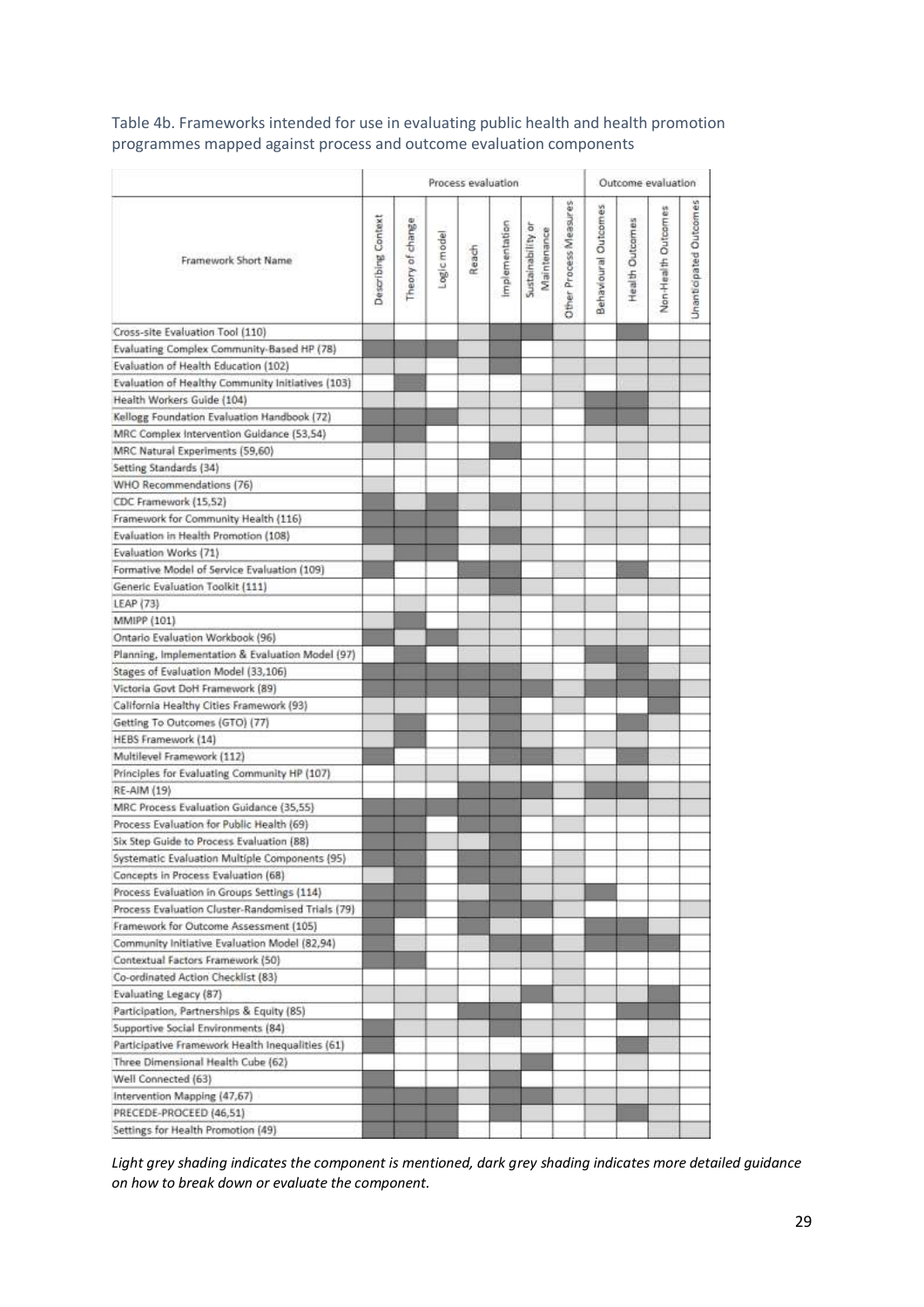Table 4c Frameworks intended for use in evaluating generic programmes mapped against process and outcome evaluation components

|                                     |                       |                          |            | <b>Process evaluation</b> |                |                                  |                           | Outcome evaluation |          |                                  |  |  |                                  |          |
|-------------------------------------|-----------------------|--------------------------|------------|---------------------------|----------------|----------------------------------|---------------------------|--------------------|----------|----------------------------------|--|--|----------------------------------|----------|
| <b>Framework Short Name</b>         | Describing<br>Context | ω<br>change<br>Theory of | ogic model | Reach                     | Implementation | Sustainability or<br>Maintenance | Other Process<br>Measures | Behavioural        | Outcomes | Health<br>Outcomes<br>Non-Health |  |  | Unanticipated<br><b>Outcomes</b> | Outcomes |
| Realistic Evaluation (20)           |                       |                          |            |                           |                |                                  |                           |                    |          |                                  |  |  |                                  |          |
| Utilization-Focused Evaluation (66) |                       |                          |            |                           |                |                                  |                           |                    |          |                                  |  |  |                                  |          |
| Better Evaluation (70)              |                       |                          |            |                           |                |                                  |                           |                    |          |                                  |  |  |                                  |          |
| Community Toolbox (99)              |                       |                          |            |                           |                |                                  |                           |                    |          |                                  |  |  |                                  |          |
| Evaluating Community Projects (115) |                       |                          |            |                           |                |                                  |                           |                    |          |                                  |  |  |                                  |          |
| Health Planners ToolKit (98)        |                       |                          |            |                           |                |                                  |                           |                    |          |                                  |  |  |                                  |          |
| Impact Pathway Analysis (56,57,118) |                       |                          |            |                           |                |                                  |                           |                    |          |                                  |  |  |                                  |          |
| Magenta Book (92)                   |                       |                          |            |                           |                |                                  |                           |                    |          |                                  |  |  |                                  |          |
| Levels of Coalition Evaluation (86) |                       |                          |            |                           |                |                                  |                           |                    |          |                                  |  |  |                                  |          |
| Logic Model Development Guide (48)  |                       |                          |            |                           |                |                                  |                           |                    |          |                                  |  |  |                                  |          |
|                                     |                       |                          |            |                           |                |                                  |                           |                    |          |                                  |  |  |                                  |          |

*Light grey shading indicates the component is mentioned, dark grey shading indicates more detailed guidance on how to break down or evaluate the component.*

Table 5a Frameworks intended for use in evaluating physical activity, dietary change or behaviour change programmes mapped against study design, evaluation approach and reporting components.

|                                            | Evaluation Approach/study design |             |               |            |                      |           |               |                       |              |                            |                   |                                 |  |
|--------------------------------------------|----------------------------------|-------------|---------------|------------|----------------------|-----------|---------------|-----------------------|--------------|----------------------------|-------------------|---------------------------------|--|
| <b>Framework Short Name</b>                | Stakeholder                      | involvement | Participatory | evaluation | ቴ<br>Linked to stage | programme | Evaluation at | different time points | Study Design | Data Collection<br>Methods | ata Analysis<br>Δ | 묺<br>Dissemination<br>reporting |  |
| Evaluating Sport & Physical Activity (117) |                                  |             |               |            |                      |           |               |                       |              |                            |                   |                                 |  |
| Physical Activity Evaluation Handbook (90) |                                  |             |               |            |                      |           |               |                       |              |                            |                   |                                 |  |
| Sport England Evaluation Framework (74)    |                                  |             |               |            |                      |           |               |                       |              |                            |                   |                                 |  |
| SEF for Physical Activity (16)             |                                  |             |               |            |                      |           |               |                       |              |                            |                   |                                 |  |
| GENIE (58,65)                              |                                  |             |               |            |                      |           |               |                       |              |                            |                   |                                 |  |
| SEF for Dietary Interventions (17)         |                                  |             |               |            |                      |           |               |                       |              |                            |                   |                                 |  |
| Empowerment Framework in Nutrition (81)    |                                  |             |               |            |                      |           |               |                       |              |                            |                   |                                 |  |
| Centre TRT's Framework (75)                |                                  |             |               |            |                      |           |               |                       |              |                            |                   |                                 |  |
| PHE Guide (91)                             |                                  |             |               |            |                      |           |               |                       |              |                            |                   |                                 |  |
| <b>GPAT (64)</b>                           |                                  |             |               |            |                      |           |               |                       |              |                            |                   |                                 |  |
| OPEN Tool (113)                            |                                  |             |               |            |                      |           |               |                       |              |                            |                   |                                 |  |
| SEF for Weight Management (18)             |                                  |             |               |            |                      |           |               |                       |              |                            |                   |                                 |  |
| NICE Guidance: Behaviour Change (80)       |                                  |             |               |            |                      |           |               |                       |              |                            |                   |                                 |  |

*Light grey shading indicates the component is mentioned, dark grey shading indicates more detailed guidance on how to break down or evaluate the component.*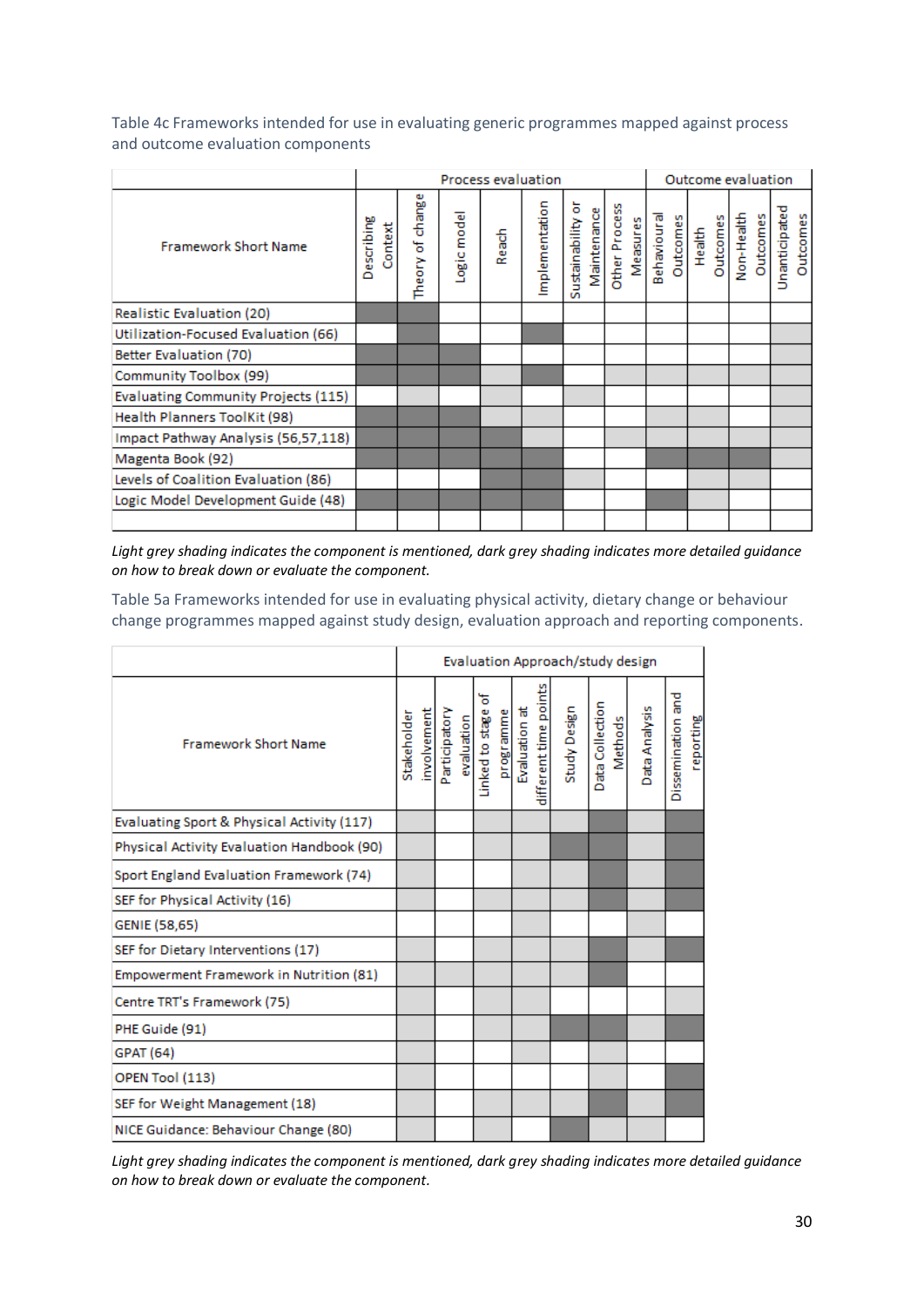Table 5b Frameworks intended for use in evaluating public health and health promotion programmes mapped against study design, evaluation approach and reporting components

|                                                   | Evaluation Approach/study design |            |                                                                |  |  |  |                                 |  |              |                 |         |               |                      |               |
|---------------------------------------------------|----------------------------------|------------|----------------------------------------------------------------|--|--|--|---------------------------------|--|--------------|-----------------|---------|---------------|----------------------|---------------|
| <b>Framework Short Name</b>                       | Stakeholder                      | nvolvement | Participatory<br>evaluation<br>Linked to stage<br>of programme |  |  |  | Evaluation at<br>different time |  | Study Design | Data Collection | Methods | Data Analysis | <b>Dissemination</b> | and reporting |
| Cross-site Evaluation Tool (110)                  |                                  |            |                                                                |  |  |  |                                 |  |              |                 |         |               |                      |               |
| <b>Evaluating Complex Community-Based HP (78)</b> |                                  |            |                                                                |  |  |  |                                 |  |              |                 |         |               |                      |               |
| Evaluation of Health Education (102)              |                                  |            |                                                                |  |  |  |                                 |  |              |                 |         |               |                      |               |
| Evaluation of Healthy Community Initiatives (103) |                                  |            |                                                                |  |  |  |                                 |  |              |                 |         |               |                      |               |
| Health Workers Guide (104)                        |                                  |            |                                                                |  |  |  |                                 |  |              |                 |         |               |                      |               |
| Kellogg Foundation Evaluation Handbook (72)       |                                  |            |                                                                |  |  |  |                                 |  |              |                 |         |               |                      |               |
| MRC Complex Intervention Guidance (53,54)         |                                  |            |                                                                |  |  |  |                                 |  |              |                 |         |               |                      |               |
| MRC Natural Experiments (59,60)                   |                                  |            |                                                                |  |  |  |                                 |  |              |                 |         |               |                      |               |
| Setting Standards (34)                            |                                  |            |                                                                |  |  |  |                                 |  |              |                 |         |               |                      |               |
| <b>WHO Recommendations (76)</b>                   |                                  |            |                                                                |  |  |  |                                 |  |              |                 |         |               |                      |               |
| CDC Framework (15,52)                             |                                  |            |                                                                |  |  |  |                                 |  |              |                 |         |               |                      |               |
| Framework for Community Health (116)              |                                  |            |                                                                |  |  |  |                                 |  |              |                 |         |               |                      |               |
| Evaluation in Health Promotion (108)              |                                  |            |                                                                |  |  |  |                                 |  |              |                 |         |               |                      |               |
| Evaluation Works (71)                             |                                  |            |                                                                |  |  |  |                                 |  |              |                 |         |               |                      |               |
| Formative Model of Service Evaluation (109)       |                                  |            |                                                                |  |  |  |                                 |  |              |                 |         |               |                      |               |
| <b>Generic Evaluation Toolkit (111)</b>           |                                  |            |                                                                |  |  |  |                                 |  |              |                 |         |               |                      |               |
| <b>LEAP (73)</b>                                  |                                  |            |                                                                |  |  |  |                                 |  |              |                 |         |               |                      |               |
| <b>MMIPP (101)</b>                                |                                  |            |                                                                |  |  |  |                                 |  |              |                 |         |               |                      |               |
| <b>Ontario Evaluation Workbook (96)</b>           |                                  |            |                                                                |  |  |  |                                 |  |              |                 |         |               |                      |               |
| Planning, Implementation & Evaluation Model (97)  |                                  |            |                                                                |  |  |  |                                 |  |              |                 |         |               |                      |               |
| Stages of Evaluation Model (33,106)               |                                  |            |                                                                |  |  |  |                                 |  |              |                 |         |               |                      |               |
| Victoria Govt DoH Framework (89)                  |                                  |            |                                                                |  |  |  |                                 |  |              |                 |         |               |                      |               |
| California Healthy Cities Framework (93)          |                                  |            |                                                                |  |  |  |                                 |  |              |                 |         |               |                      |               |
| Getting To Outcomes (GTO) (77)                    |                                  |            |                                                                |  |  |  |                                 |  |              |                 |         |               |                      |               |
| <b>HEBS Framework (14)</b>                        |                                  |            |                                                                |  |  |  |                                 |  |              |                 |         |               |                      |               |
| Multilevel Framework (112)                        |                                  |            |                                                                |  |  |  |                                 |  |              |                 |         |               |                      |               |
| Principles for Evaluating Community HP (107)      |                                  |            |                                                                |  |  |  |                                 |  |              |                 |         |               |                      |               |
| <b>RE-AIM (19)</b>                                |                                  |            |                                                                |  |  |  |                                 |  |              |                 |         |               |                      |               |
| MRC Process Evaluation Guidance (35,55)           |                                  |            |                                                                |  |  |  |                                 |  |              |                 |         |               |                      |               |
| Process Evaluation for Public Health (69)         |                                  |            |                                                                |  |  |  |                                 |  |              |                 |         |               |                      |               |
| Six Step Guide to Process Evaluation (88)         |                                  |            |                                                                |  |  |  |                                 |  |              |                 |         |               |                      |               |
| Systematic Evaluation Multiple Components (95)    |                                  |            |                                                                |  |  |  |                                 |  |              |                 |         |               |                      |               |
| Concepts in Process Evaluation (68)               |                                  |            |                                                                |  |  |  |                                 |  |              |                 |         |               |                      |               |
| Process Evaluation in Groups Settings (114)       |                                  |            |                                                                |  |  |  |                                 |  |              |                 |         |               |                      |               |
| Process Evaluation Cluster-Randomised Trials (79) |                                  |            |                                                                |  |  |  |                                 |  |              |                 |         |               |                      |               |
| Framework for Outcome Assessment (105)            |                                  |            |                                                                |  |  |  |                                 |  |              |                 |         |               |                      |               |
| Community Initiative Evaluation Model (82,94)     |                                  |            |                                                                |  |  |  |                                 |  |              |                 |         |               |                      |               |
| Contextual Factors Framework (50)                 |                                  |            |                                                                |  |  |  |                                 |  |              |                 |         |               |                      |               |
| Co-ordinated Action Checklist (83)                |                                  |            |                                                                |  |  |  |                                 |  |              |                 |         |               |                      |               |
| <b>Evaluating Legacy (87)</b>                     |                                  |            |                                                                |  |  |  |                                 |  |              |                 |         |               |                      |               |
| Participation, Partnerships & Equity (85)         |                                  |            |                                                                |  |  |  |                                 |  |              |                 |         |               |                      |               |
| Supportive Social Environments (84)               |                                  |            |                                                                |  |  |  |                                 |  |              |                 |         |               |                      |               |
| Participative Framework Health Inequalities (61)  |                                  |            |                                                                |  |  |  |                                 |  |              |                 |         |               |                      |               |
| Three Dimensional Health Cube (62)                |                                  |            |                                                                |  |  |  |                                 |  |              |                 |         |               |                      |               |
| Well Connected (63)                               |                                  |            |                                                                |  |  |  |                                 |  |              |                 |         |               |                      |               |
| Intervention Mapping (47,67)                      |                                  |            |                                                                |  |  |  |                                 |  |              |                 |         |               |                      |               |
| PRECEDE-PROCEED (46,51)                           |                                  |            |                                                                |  |  |  |                                 |  |              |                 |         |               |                      |               |
| Settings for Health Promotion (49)                |                                  |            |                                                                |  |  |  |                                 |  |              |                 |         |               |                      |               |

Light grey shading indicates the component is mentioned, dark grey shading indicates more detailed guidance on how to break down or evaluate the component.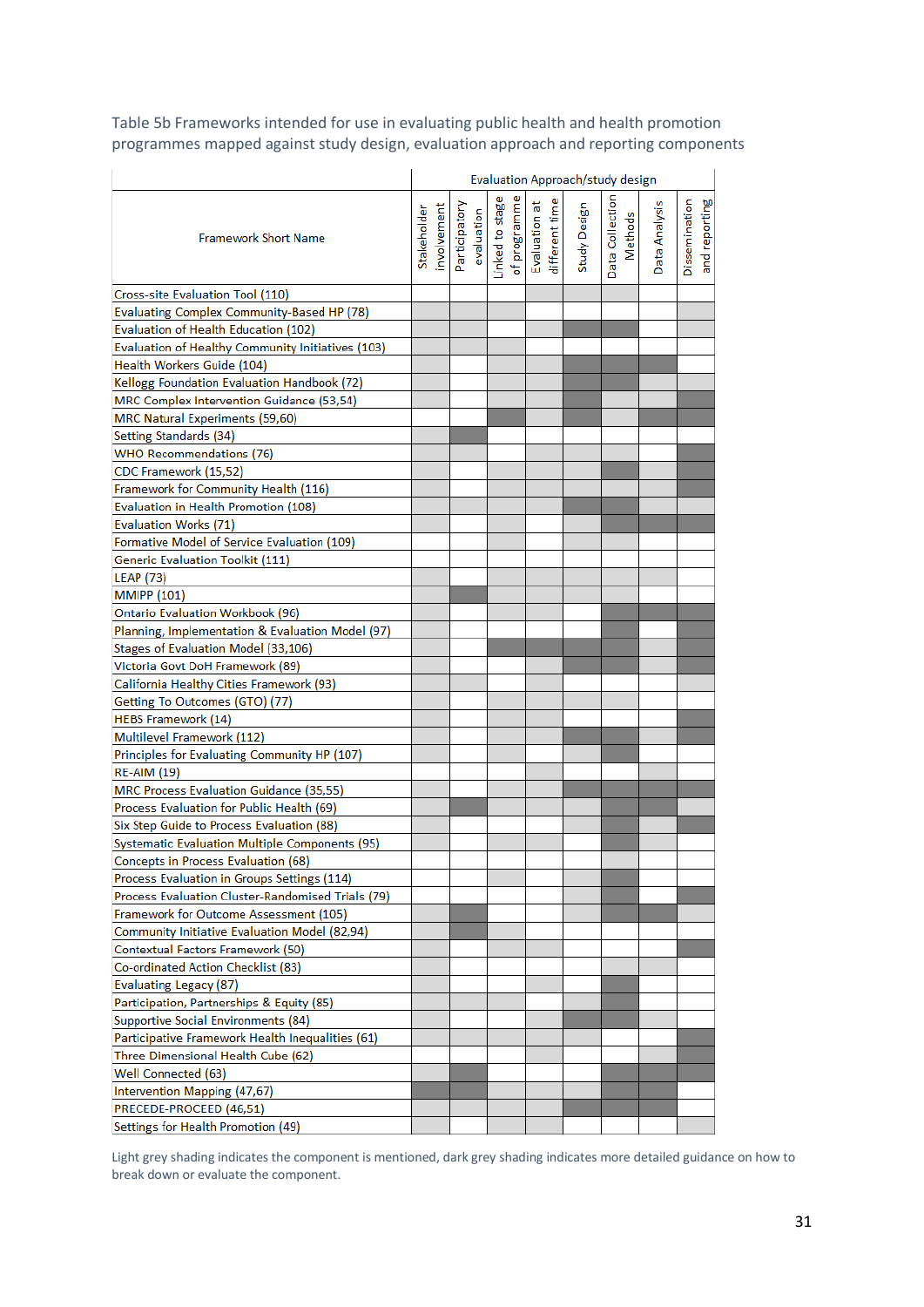Table 5c Frameworks intended for use in evaluating generic programmes mapped against study design, evaluation approach and reporting components

|                                     | Evaluation Approach/Study Design |             |  |  |                                                                                 |  |                |              |                 |         |               |                                |
|-------------------------------------|----------------------------------|-------------|--|--|---------------------------------------------------------------------------------|--|----------------|--------------|-----------------|---------|---------------|--------------------------------|
| <b>Framework Short Name</b>         | Stakeholder                      | Involvement |  |  | Participatory<br>Evaluation<br>Linked to Stage<br>of Programme<br>Evaluation at |  | Different Time | Study Design | Data Collection | Methods | Data Analysis | and Reporting<br>Dissemination |
| <b>Realistic Evaluation (20)</b>    |                                  |             |  |  |                                                                                 |  |                |              |                 |         |               |                                |
| Utilization-Focused Evaluation (66) |                                  |             |  |  |                                                                                 |  |                |              |                 |         |               |                                |
| <b>Better Evaluation (70)</b>       |                                  |             |  |  |                                                                                 |  |                |              |                 |         |               |                                |
| Community Toolbox (99)              |                                  |             |  |  |                                                                                 |  |                |              |                 |         |               |                                |
| Evaluating Community Projects (115) |                                  |             |  |  |                                                                                 |  |                |              |                 |         |               |                                |
| Health Planners ToolKit (98)        |                                  |             |  |  |                                                                                 |  |                |              |                 |         |               |                                |
| Impact Pathway Analysis (56,57,118) |                                  |             |  |  |                                                                                 |  |                |              |                 |         |               |                                |
| Magenta Book (92)                   |                                  |             |  |  |                                                                                 |  |                |              |                 |         |               |                                |
| Levels of Coalition Evaluation (86) |                                  |             |  |  |                                                                                 |  |                |              |                 |         |               |                                |
| Logic Model Development Guide (48)  |                                  |             |  |  |                                                                                 |  |                |              |                 |         |               |                                |

*Light grey shading indicates the component is mentioned, dark grey shading indicates more detailed guidance on how to break down or evaluate the component.*

# **References**

1. Public Health England. Everybody Active, Every Day: An evidence-based approach to physical activity. London: Public Health England; 2014.

2. World Health Organization. Global action plan on physical activity 2018–2030: more active people for a healthier world. Geneva: World Health Organization; 2018.

3. National Institute for Health and Care Excellence (NICE). Obesity: Working with local communities. London: NICE; 2012.

4. Sport England. Towards an Active Nation. London: Sport England; 2016.

5. HM Government. Sporting Future: A New Strategy for an Active Nation. London: Cabinet Office; 2015.

6. Public Health England. A Guide to Community-Centred Approaches to Health and Well-being Full Report. London; 2015. Contract No.: 2014711.

7. Lobo R, Petrich M, Burns SK. Supporting health promotion practitioners to undertake evaluation for program development. BMC Public Health. 2014;14:1315.

8. Honeycutt S, Hermstad A, Carvalho ML, Arriola KRJ, Ballard D, Escoffery C, et al. Practice to Evidence: Using Evaluability Assessment to Generate Practice-Based Evidence in Rural South Georgia. Health Education & Behavior. 2017;44(3):454-62.

9. Li V, Carter SM, Rychetnik L. Evidence valued and used by health promotion practitioners. Health Education Research. 2015(2):193.

10. Lee RG, Garvin T. Moving from information transfer to information exchange in health and health care. Social Science & Medicine. 2003;56:449-64.

11. Rychetnik L, Bauman A, Laws R, King L, Rissel C, Nutbeam D, et al. Translating research for evidence-based public health: key concepts and future directions. Journal of Epidemiology and Community Health. 2012;66(12):1187 -92.

12. Moore G, Audrey S, Barker M, Bond L, Bonell C, Cooper C, et al. Process evaluation in complex public health intervention studies: the need for guidance. Journal of Epidemiology & Community Health. 2015;68(2):101-2.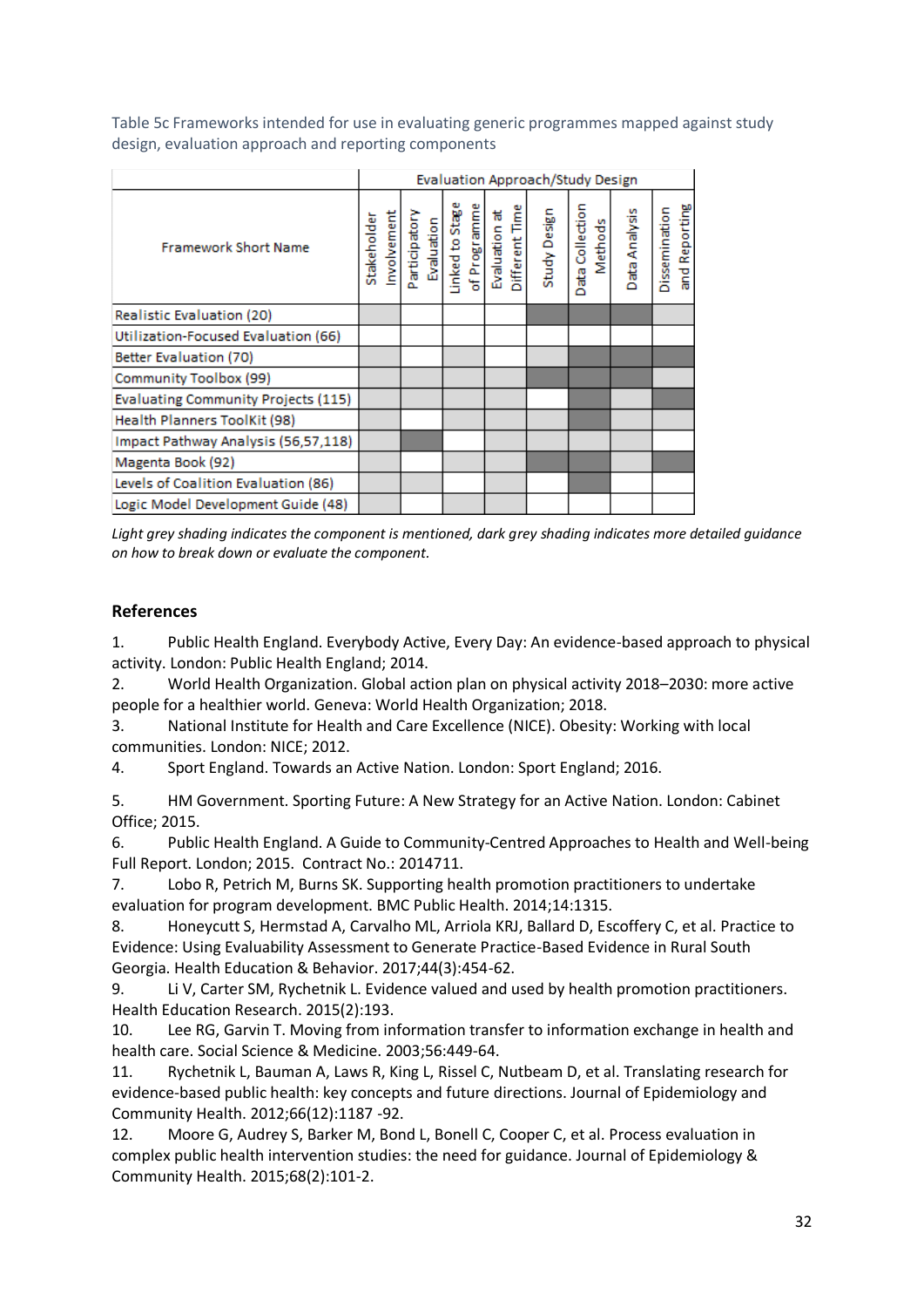13. Habicht JP, Victora CG, Vaughan JP. Evaluation designs for adequacy, plausibility and probability of public health programme performance and impact. International Journal of Epidemiology. 1999;28(1):10-8.

14. Wimbush E, Watson J. An Evaluation Framework for Health Promotion: Theory, Quality and Effectiveness. Evaluation. 2000;6(3):301-21.

15. Milstein B, Wetterhall S. A Framework Featuring Steps and Standards for Program Evaluation. Health Promotion Practice. 2000;1(3):221-8.

16. Cavill N, Roberts K, Rutter H. Standard Evaluation Framework for Physical Activity Interventions. Oxford: National Obesity Observatory; 2012.

17. Cavill N, Roberts K, Rutter H. Standard Evaluation Framework for Dietary Interventions. Oxford: National Obesity Observatory; 2012.

18. Roberts K, Cavill N, Rutter H. Standard Evaluation Framework for Weight Management Interventions. London: National Obesity Observatory; 2009.

19. Glasgow RE, Vogt TM, Boles SM. Evaluating the public health impact of health promotion interventions: The RE-AIM framework. American Journal of Public Health. 1999;89(9):1322-7.

20. Pawson R, Tilley N. Realistic Evaluation. London: Sage Publications Ltd; 1997.

21. Nilsen P. Making sense of implementation theories, models and frameworks. Implement Sci. 2015;10.

22. Davies JK, Sherriff N. The gradient in health inequalities among families and children: A review of evaluation frameworks. Health Policy. 2011;101(1):1-10.

23. Chambers AH, Kolbe A, Murphy K. Designs and methods used in published Australian health promotion evaluations 1992-2011. Australian and New Zealand Journal of Public Health. 2015:222-6.

24. Lim MSC, Wright CJC, Carrotte ER, Pedrana AE. Reach, engagement, and effectiveness: a systematic review of evaluation methodologies used in health promotion via social networking sites. Health Promotion Journal of Australia. 2016;27(3):187-97.

25. Milat A, Li B. Narrative review of frameworks for translating research evidence into policy and practice. Public Health Research & Practice. 2017;27(1):e2711704.

26. Escoffery C, Lebow-Skelley E, Udelson H, Böing EA, Wood R, Fernandez ME, et al. A scoping study of frameworks for adapting public health evidence-based interventions. Translational behavioral medicine. 2018;9(1):1-10.

27. Denford S, Abraham C, Callaghan M, Aighton P, De Vocht F, Arris S. A review of Grey and academic literature of evaluation guiance relevant to public health interventions. BMC Health Services Research. 2017;17:643.

28. Evaluation in Health and Wellbeing: Guidance Summaries [Internet]. Public Health England. 2018 [cited 13 February 2019]. Available from:

[https://www.gov.uk/government/publications/evaluation-in-health-and-wellbeing-guidance](https://www.gov.uk/government/publications/evaluation-in-health-and-wellbeing-guidance-summaries/evaluation-in-health-and-well-being-guidance-summaries)[summaries/evaluation-in-health-and-well-being-guidance-summaries.](https://www.gov.uk/government/publications/evaluation-in-health-and-wellbeing-guidance-summaries/evaluation-in-health-and-well-being-guidance-summaries)

29. Arksey H, O'Malley L. Scoping studies: towards a methodological framework. International Journal of Social Research Methodology. 2005;8(1):19-32.

30. Levac D, Colquhoun H, O'Brien KK. Scoping studies: advancing the methodology. Implementation Science. 2010;5:69.

31. Grant MJ, Booth A. A typology of reviews: an analysis of 14 review types and associated methodologies. Health Information & Libraries Journal. 2009;26(2):91-108.

32. Tricco AC, Lillie E, Zarin W, K.K. OB, Colquhoun H, Levac D. PRISMA Extension for Scoping Reviews (PRISMAScR): Checklist and Explanation. Ann Intern Med. 2018;169:467-73.

33. Bauman A, Nutbeam D. Evaluation in a Nutshell: McGraw-Hill Education Australia; 2013.

34. Judd J, Frankish CJ, Moulton G. Setting standards in the evaluation of community-based health promotion programmes— a unifying approach. Health Promotion International. 2001;16(4):367-80.

35. Moore G, Audrey S, Barker M, Bond L, Bonell C, Hardeman W, et al. Process Evaluation of Complex Interventions: UK Medical Research Council (MRC) Gudiance 2015.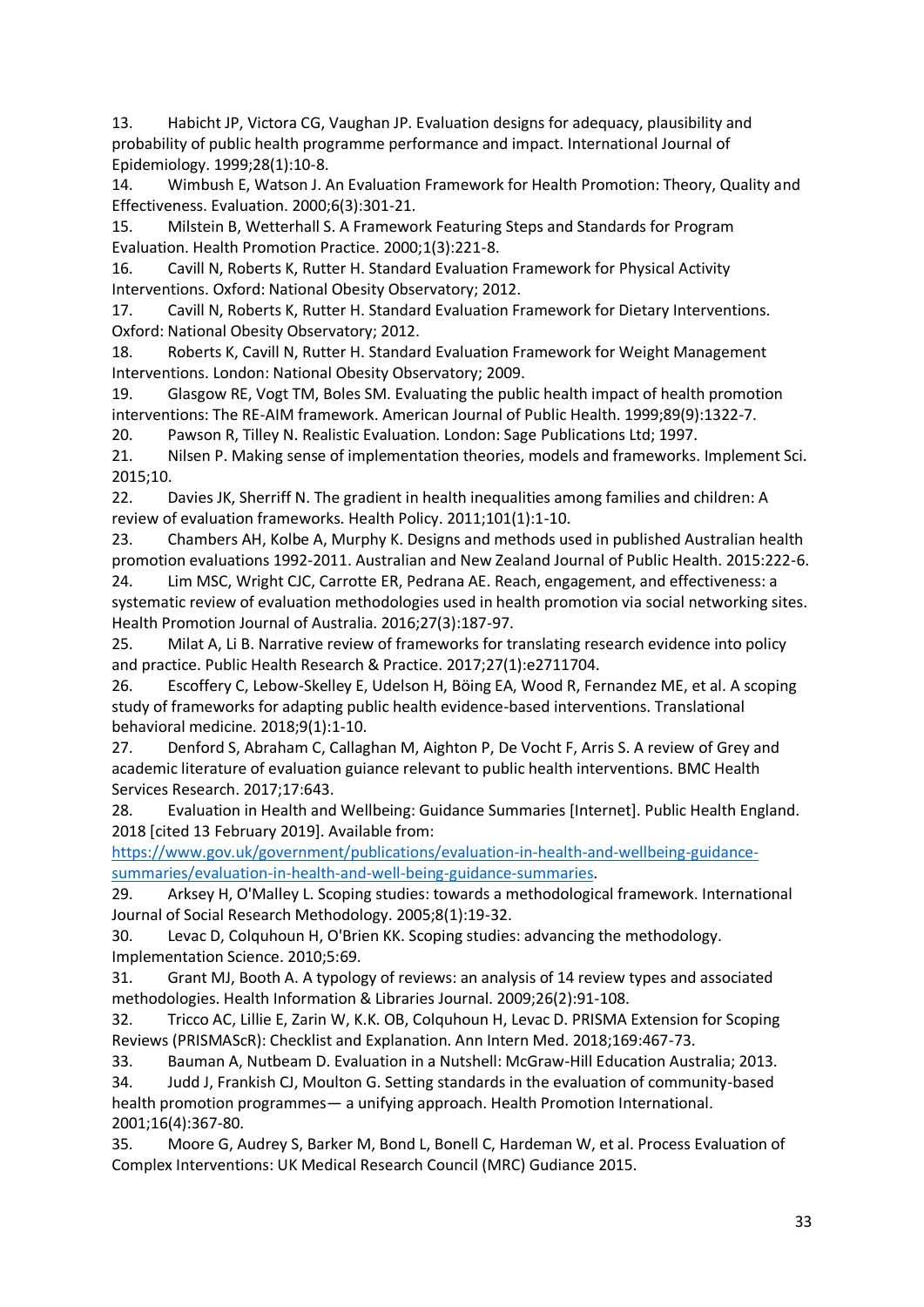36. Vatcharavongvan P, Hepworth J, Marley J. The application of the parallel track model in community health promotion: A literature review. Health and Social Care in the Community. 2013;21(4):352-63.

37. Dauphinee WD. The role of theory-based outcome frameworks in program evaluation: Considering the case of contribution analysis. Medical Teacher. 2015;37(11):979-82.

38. Ory MG, Altpeter M, Belza B, Helduser J, Zhang C, Smith ML. Perceived utility of the RE-AIM framework for health promotion/disease prevention initiatives for older adults: A case study from the U.S. evidence-based disease prevention initiative. Frontiers in Public Health. 2015;2(143).

39. McLeroy KR, Bibeau D, Steckler A, Glanz KJHeq. An ecological perspective on health promotion programs. 1988;15(4):351-77.

40. Kramer L, Schwartz P, Cheadle A, Rauzon S. Using Photovoice as a Participatory Evaluation Tool in Kaiser Permanente's Community Health Initiative. Health Promotion Practice. 2013;14(5):686-94.

41. Davis LA, Morgan SE, Mobley AR. The Utility of the Memorable Messages Framework as an Intermediary Evaluation Tool for Fruit and Vegetable Consumption in a Nutrition Education Program. Health Education and Behavior. 2015;43(3):321-7.

42. Smith LT, Johnson DB, Lamson E, Sitaker M. A framework for developing evaluation tools used in Washington State's Healthy Communities projects. Preventing Chronic Disease. 2006;3(2).

43. Lubans DR, Lonsdale C, Cohen K, Eather N, Beauchamp MR, Morgan PJ, et al. Framework for the design and delivery of organized physical activity sessions for children and adolescents: Rationale and description of the 'SAAFE' teaching principles. International Journal of Behavioral Nutrition and Physical Activity. 2017;14(24).

44. Angeles RN, Dolovich L, Kaczorowski J, Thabane L. Developing a Theoretical Framework for Complex Community-Based Interventions. Health Promotion Practice. 2014;15(1):100-8.

45. Laverack G, Labonte R. A planning framework for community empowerment goals within health promotion. Health Policy and Planning. 2000;15(3):255-62.

46. Green LW, Kreuter MW. Health Promotion Planning : An Educational and Environmental Approach 2nd ed. Mountain View, Calif.: Mayfield Publishing Co.; 1991.

47. Bartholomew LK, G.S. P, Kok G, Gottlieb NH. Planning Health Promotion Programs : An Intervention Mapping Approach: John Wiley & Sons, Incorporated; 2006.

48. W K Kellogg Foundation. Logic Model Development Guide. Battle Creek Michigan: WK Kellogg Foundation; 2004.

49. Poland B, Krupa G, McCall D. Settings for health promotion: an analytic framework to guide intervention design and implementation. Health Promot Pract. 2009;10(4):505-16.

50. Vanderkruik R, McPherson ME. A Contextual Factors Framework to Inform Implementation and Evaluation of Public Health Initiatives. American Journal of Evaluation. 2017;38(3):348-59.

51. Crosby R, Noar SM. What is a planning model? An introduction to PRECEDE-PROCEED. Journal of Public Health Dentistry. 2011;71(SUPPL. 1):S7-S15.

52. Centers for Disease Control and Prevention (CDC). Framework for program evaluation in public health. 1999;48(RR-11).

53. Craig P, Dieppe P, Macintyre S, Michie S, Nazareth I, Petticrew M. Developing and evaluating complex interventions: new guidance. Medical Research Council; 2008.

54. Craig P, Dieppe P, Macintyre S, Michie S, Nazareth I, Petticrew M. Developing and evaluating complex interventions: The new Medical Research Council guidance. British Medical Journal. 2008;337( e1655).

55. Moore G, Audrey S, Barker M, Bond L, Bonell C, Cooper C, et al. Process evaluation in complex public health intervention studies. British Medical Journal. 2015;2015, 350:h1258(2):101-2.

56. Douthwaite B, Alvarez S, Thiele G, Mackay R. Participatory Impact Pathway Analysis: A practical method for project planning and evaluation. The Institutional Learning and Change (ILAC); 2008. Contract No.: Brief 17 May 2008.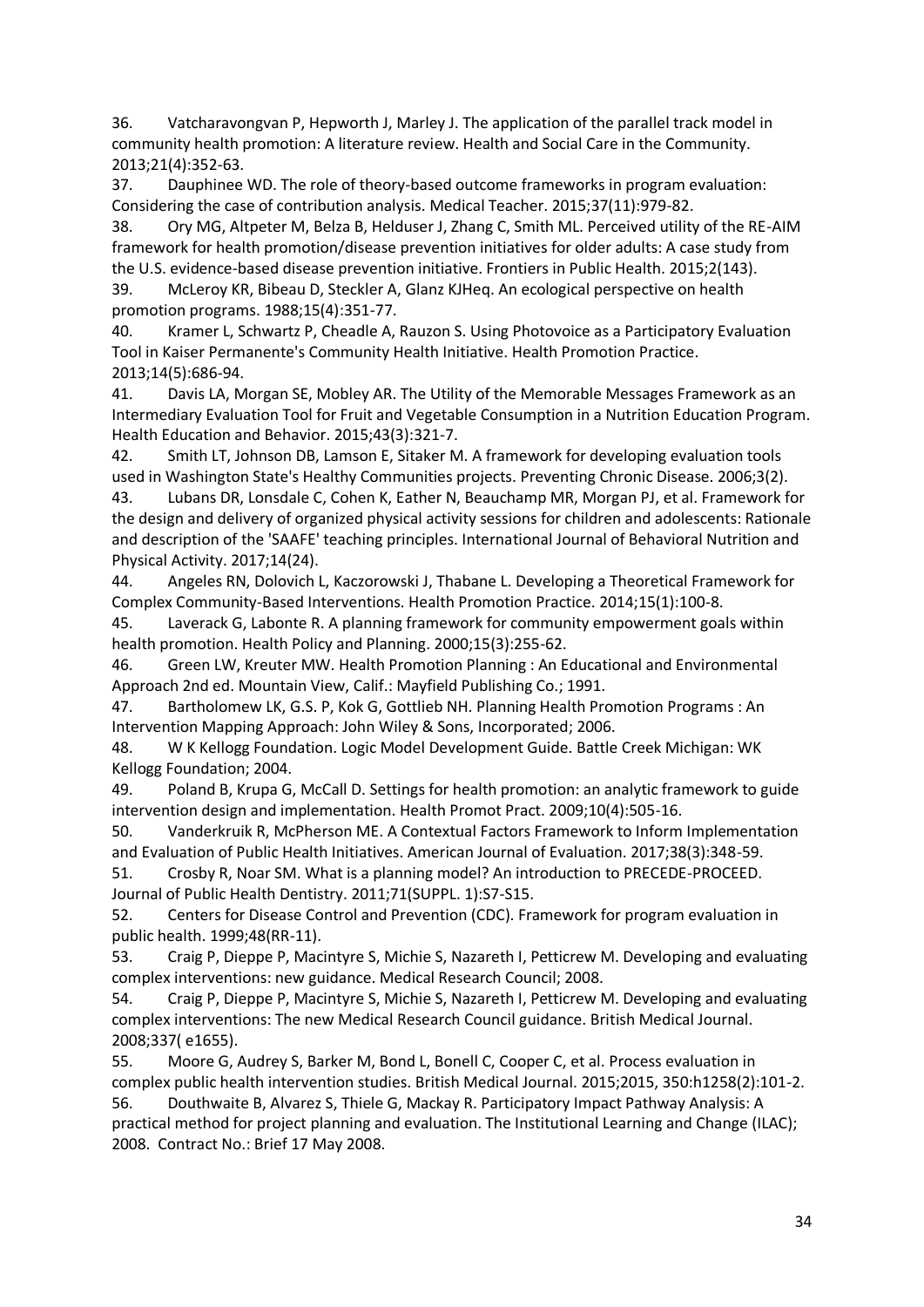57. Douthwaite B, Alvarez S. Participatory Impact Pathways Analysis Manual. Available from: [http://pipamethodology.pbworks.com/w/page/70345685/PIPA%20Manual.](http://pipamethodology.pbworks.com/w/page/70345685/PIPA%20Manual)

58. Hand RK, Abram JK, Brown K, Ziegler PJ, Parrott JS, Steiber AL. Development and Validation of the Guide for Effective Nutrition Interventions and Education (GENIE): A Tool for Assessing the Quality of Proposed Nutrition Education Programs. Journal of Nutrition Education and Behavior. 2015;47(4):308-16.

59. Craig P, Cooper C, Gunnell D, Haw S, Lawson K, Macintyre S, et al. Using natural experiments to evaluate population health interventions: guidance for producers and users of evidence. London: Medical Research Council; 2012. Available from[: https://mrc.ukri.org/documents/pdf/natural](https://mrc.ukri.org/documents/pdf/natural-experiments-guidance/)[experiments-guidance/.](https://mrc.ukri.org/documents/pdf/natural-experiments-guidance/)

60. Craig P, Cooper C, Gunnell D, Haw S, Lawson K, Macintyre S, et al. Using natural experiments to evaluate population health interventions: new Medical Research Council guidance. J Epidemiol Community Health. 2012;66(12):1182-6.

61. Themessl-Huber M, Lazenbatt Anne A, Taylor J. Overcoming health inequalities: A participative evaluation framework fit for the task. Journal of The Royal Society for the Promotion of Health. 2008;128(3):117-22.

62. Goldsmith R, Harris S. Thinking Inside the Box: The Health Cube Paradigm for Health and Wellness Program Evaluation and Design. Population Health Management. 2013;16(5):291-5.

63. South J, Fairfax P, Green E. Developing an assessment tool for evaluating community involvement. Health Expectations. 2005;8(1):64-73.

64. World Health Organization Regional Office of Europe. Good Practice Appraisal Tool for Obesity Prevention Programmes, Projects, Initiatives and Interventions. Copenhagen: World Health Organization; 2011. Available from:

http://www.euro.who.int/ data/assets/pdf file/0007/149740/e95686.pdf?ua=1.

65. Abram JK, Hand RK, Parrott JS, Brown K, Ziegler PJ, Steiber AL. From the Academy: What Is Your Nutrition Program Missing? Finding Answers with the Guide for Effective Nutrition Interventions and Education (GENIE). Journal of the Academy of Nutrition and Dietetics. 2015;115:122-30.

66. Patton M. Utilization-focused evaluation: the new century text. London SAGE 1997.

| 67. | Bartholomew LK, Parcel GS, Kok G. Intervention mapping: a process for developing theory- |
|-----|------------------------------------------------------------------------------------------|
|     | and evidence-based health education programs. Health Educ Behav. 1998;25.                |

68. Baranowski T, Stables G. Process Evaluations of the 5-a-Day Projects. Health Education & Behavior. 2000;27(2):157-66.

69. Steckler AB, Linnan L. Process evaluation for public health interventions and research. San Francisco, Calif.: Jossey-Bass; 2002.

70. Better Evaluation. Better Evaluation Rainbow Framework and Planning Tool 2014. Available from: [http://www.betterevaluation.org.](http://www.betterevaluation.org/)

71. West of England Academic Health Science Network, BNSSG Research and Evidence Team, NIHR CLAHRC West. Evaluation Works: A toolkit to support commissioning of health and care services 2016. Available from: [http://www.nhsevaluationtoolkit.net/.](http://www.nhsevaluationtoolkit.net/)

72. W.K. Kellogg Foundation. The Step-by-Step Guide to Evaluation USA: W.K. Kellogg Foundation; 2017.

73. National Health Service (NHS) Health Scotland. LEAP for Health: Learning, Evaluation and Planning. Edinburgh: Health Scotland; 2003. Available from:

[http://www.healthscotland.com/uploads/documents/308-LEAP\\_for\\_health.pdf.](http://www.healthscotland.com/uploads/documents/308-LEAP_for_health.pdf)

74. Sport England. Evaluation Framework: Measurement and Evaluation Guidance Tools and Resources. London: Sport England; n.d. Available from:

[https://evaluationframework.sportengland.org/.](https://evaluationframework.sportengland.org/)

75. Leeman J, Sommers J, Vu M, Jernigan J, Payne G, Thompson D, et al. An evaluation framework for obesity prevention policy interventions. Preventing Chronic Disease. 2012;9.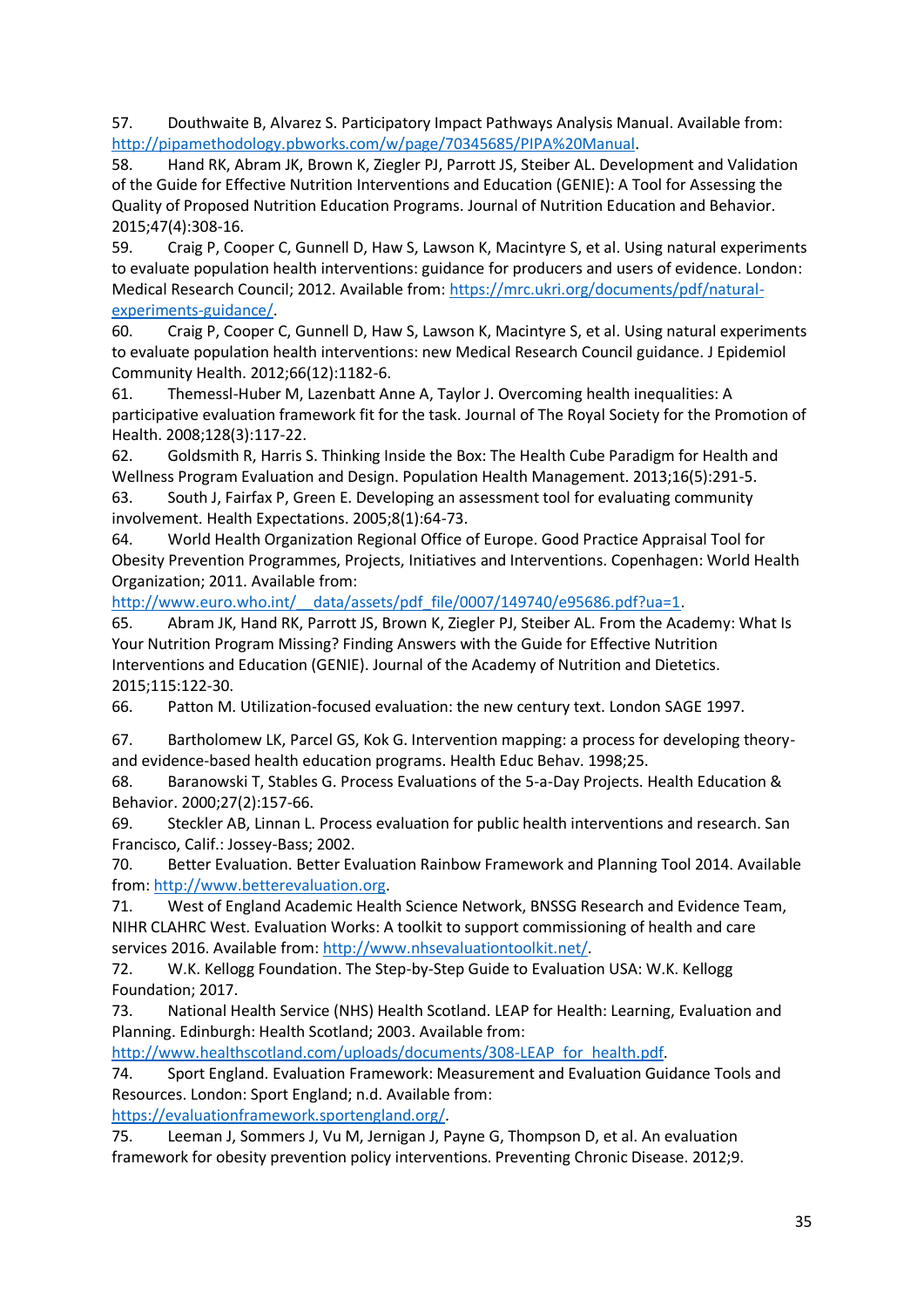76. World Health Organization. Health Promotion Evaluation: Recommendations to Policy-Makers. Geneva: World Health Organization; 1998.

77. Chinman M, Imm P, Wandersman A, Kaftarian S, Neal J, Pendleton K, et al. Using the getting to outcomes (GTO) model in a statewide prevention initiative. Health Promotion Practice. 2001;2(4):302-9.

78. Jolley G. Evaluating complex community-based health promotion: Addressing the challenges. Evaluation and Program Planning. 2014;45:71-81.

79. Grant A, Treweek S, Dreischulte T, Foy R, Guthrie B. Process evaluations for clusterrandomised trials of complex interventions: a proposed framework for design and reporting. Trials. 2013;14:15.

80. National Institute for Health and Care Excellence (NICE). Behaviour Change: individual approaches Public Health Guideline [PH49]. London: NICE; 2014. Available from: [https://www.nice.org.uk/guidance/ph49/chapter/1-recommendations#recommendation-15-](https://www.nice.org.uk/guidance/ph49/chapter/1-recommendations#recommendation-15-monitor-behaviour-change-interventions)

[monitor-behaviour-change-interventions.](https://www.nice.org.uk/guidance/ph49/chapter/1-recommendations#recommendation-15-monitor-behaviour-change-interventions) 81. Brandstetter S, Curbach J, Lindacher V, Rueter J, Warrelmann B, Loss J. Empowerment for healthy nutrition in German communities: A study framework. Health Promotion International. 2017;32(3):500-10.

82. Wallerstein N, Polascek M, Maltrud K. Participatory evaluation model for coalitions: The development of system indicators. Health promotion practice. 2002;3(3):361-73.

83. Wagemakers A, Koelen MA, Lezwijn J, Vaandrager L. Coordinated action checklist: A tool for partnerships to facilitate and evaluate community health promotion. Global Health Promotion. 2010;17(3):17-28.

84. Wagemakers A, Vaandrager L, Koelen MA, Saan H, Leeuwis C. Community health promotion: A framework to facilitate and evaluate supportive social environments for health. Evaluation and Program Planning. 2010;33(4):428-35.

85. Jolley G, Lawless A, Hurley C. Framework and tools for planning and evaluating community participation, collaborative partnerships and equity in health promotion. Health Promotion Journal of Australia. 2008;19(2):152-7.

86. Butterfoss FD, Francisco VT. Evaluating Community Partnerships and Coalitions with Practitioners in Mind. Health Promotion Practice. 2004;5(2):108-14.

87. Beery WL, Senter S, Cheadle A, Greenwald HP, Pearson D, Brousseau R, et al. Evaluating the legacy of community health initiatives: A conceptual framework and example from the California Wellness Foundation's health improvement initiative. American Journal of Evaluation. 2005;26(2):150-65.

88. Saunders RP, Evans MH, Joshi P. Developing a Process-Evaluation Plan for Assessing Health Promotion Program Implementation: A How-To Guide. Health Promotion Practice. 2005;6(2):134-47.

89. Prevention and Population Health Branch. Evaluation framework for health promotion and disease prevention programs. Melbourne: Victorian Government Department of Health and Human Services; 2011. Available from[: https://www2.health.vic.gov.au.](https://www2.health.vic.gov.au/)

90. US Department of Health and Human Services. Physical Activity Evaluation Handbook. Atlanta GA; 2002.

91. Cavill N, Roberts K, Ells L. Evaluation of weight management, physical activity and dietary interventions: an introductory guide. Oxford: Public Health England; 2015.

92. HM Treasury. The Magenta Book: Guidance for Evaluation. London: HM Treasury; 2011.

93. Kegler MC, Twiss JM, Look V. Assessing community change at multiple levels: The genesis of an evaluation framework for the California Healthy Cities Project. Health Education and Behavior. 2000;27(6):760-79.

94. Wallerstein N. A participatory evaluation model for healthier communities: Developing indicators for New Mexico. Public Health Reports. 2000;115(2-3):199-204.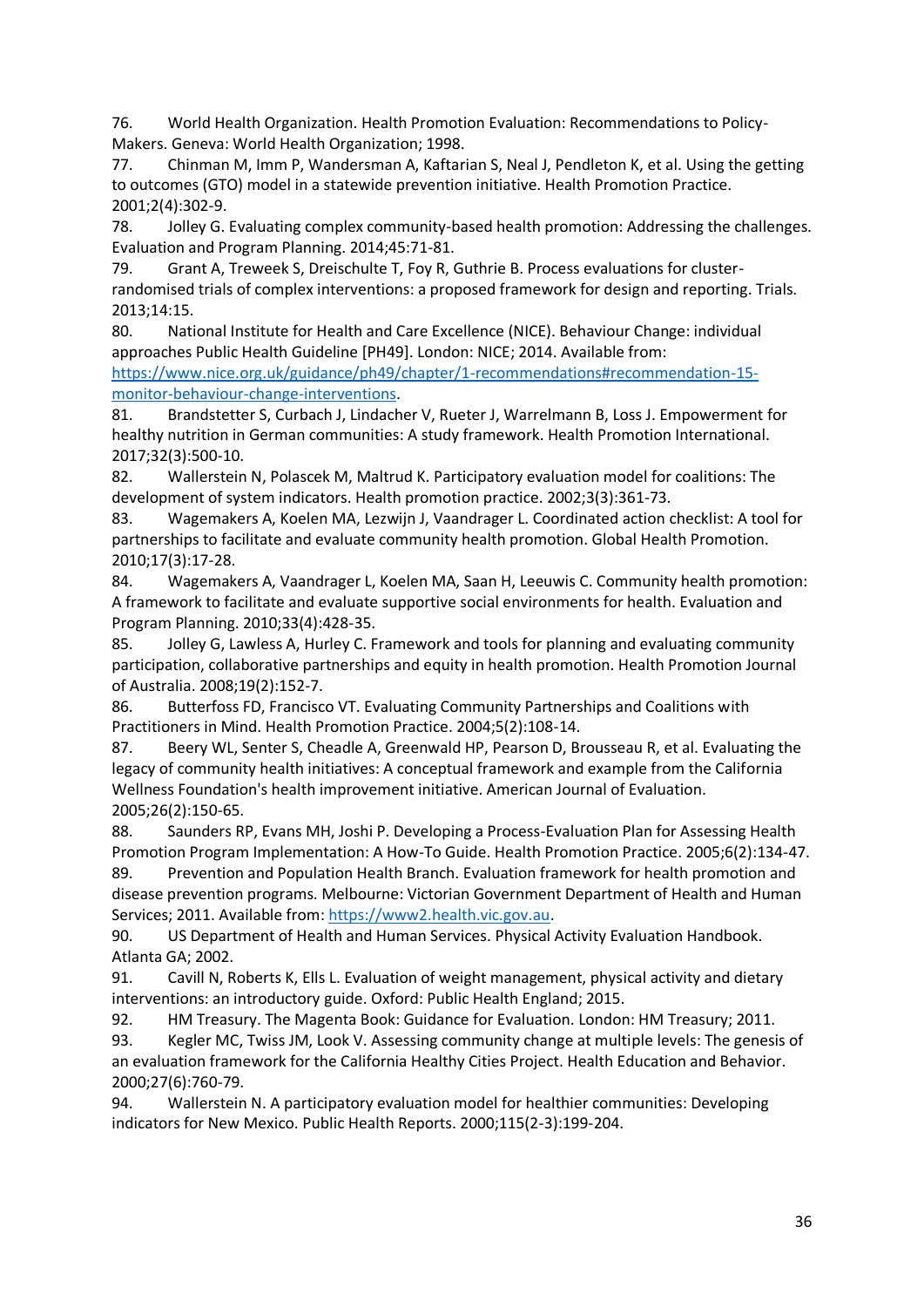95. Aarestrup AK, Jørgensen TS, Due P, Krølner R. A six-step protocol to systematic process evaluation of multicomponent cluster-randomised health promoting interventions illustrated by the Boost study. Evaluation and Program Planning. 2014;46:58-71.

96. Ontario Agency for Health Protection and Promotion (Public Health Ontario), Snelling S, Meserve A. Evaluating health promotion programs: introductory workbook. Toronto, ON: Queen's Printer for Ontario; 2016. Available from:

[https://www.publichealthontario.ca/en/erepository/Evaluating\\_health\\_promotion\\_programs\\_work](https://www.publichealthontario.ca/en/erepository/Evaluating_health_promotion_programs_workbook_2016.pdf) [book\\_2016.pdf.](https://www.publichealthontario.ca/en/erepository/Evaluating_health_promotion_programs_workbook_2016.pdf)

97. O'Connor-Fleming ML, Parker E, Higgins H, Gould T. A framework for evaluating health promotion programs. Health Promotion Journal of Australia. 2006;17(1):61-6.

98. Health System Intelligence Project (HSIP). The Health Planner's Toolkit Module 8: Evaluation 2008. Available from: [http://www.ontla.on.ca/library/repository/mon/22000/283845.pdf.](http://www.ontla.on.ca/library/repository/mon/22000/283845.pdf)

99. Community Toolbox. Community Toolbox: Evaluating Community Programs and Initiative. Kansas: Centre for community health and development of University of Kansas; 2018. Available from: [https://ctb.ku.edu/en/evaluating-initiative.](https://ctb.ku.edu/en/evaluating-initiative)

100. Smith BJ, Rissel C, Shilton T, Bauman A. Advancing evaluation practice in health promotion. Health Promotion Journal of Australia. 2016;27(3):184-6.

101. Sanderson C, Haglund BJA, Tillgren P, Svanström L, Östenson CG, Holm LE, et al. Effect and stage models in community intervention programmes; and the development of the model for management of intervention programme preparation (MMIPP). Health Promotion International. 1996;11(2):143-56.

102. Israel BA, Cummings KM, Dignan MB, Heaney CA, Perales DP, Simons-Morton BG, et al. Evaluation of Health Education Programs: Current Assessment and Future Directions. Health Education Quarterly. 1995;22(3):364-89.

103. Poland BD. Knowledge development and evaluation in, of and for Healthy Community initiatives. Part I: Guiding principles. Health Promotion International. 1996;11(3):237-47.

104. Hawe P, Dageling D, Hall J. Evaluating Health Promotion: A Health Workers Guide. Sydney: Maclennan & Petty Pty Ltd; 1990.

105. Brännström IA, Persson LÅM, Wall SI. Towards a framework for outcome assessment of health intervention: Conceptual and methodological considerations. European Journal of Public Health. 1994;4(2):125-30.

106. Nutbeam D. Evaluating Health Promotion—Progress, Problems and solutions. Health Promotion International. 1998;13(1):27-44.

107. Goodman RM. Principles and tools for evaluating community-based prevention and health promotion programs. Journal of Public Health Management and Practice. 1998;4(2):37-47.

108. Rootman I, Goodstadt M, Hyndman B, McQueen DV, Potvin L, Springett J, et al. Evaluation in Health promotion: Principles and Perspectives Geneva: WHO Regional Publications European Series; 2001.

109. Harris R, Hardman E. A formative model of service evaluation. Journal of Clinical Excellence. 2001;3(2):69-73.

110. Kruger DJ, Morrel-Samuels S, Davis-Satterla L, Harris-Ellis BJ, Slonim A. Developing a Cross-Site Evaluation Tool for Diverse Health Interventions. Health Promotion Practice. 2010;11(4):555-61.

111. Dunne A, Scriven A, Howe A. Research partnership and knowledge transfer in the development of a generic evaluation toolkit for health promotion interventions. Translational Research for Primary Healthcare2012. p. 147-60.

112. Masso M, Quinsey K, Fildes D. Evolution of a multilevel framework for health program evaluation. Australian Health Review. 2017;41(3):239-45.

113. Mantziki K, Renders CM, Westerman MJ, Mayer J, Borys JM, Seidell JC. Tools for a systematic appraisal of integrated community-based approaches to prevent childhood obesity. BMC Public Health. 2018;18(1).